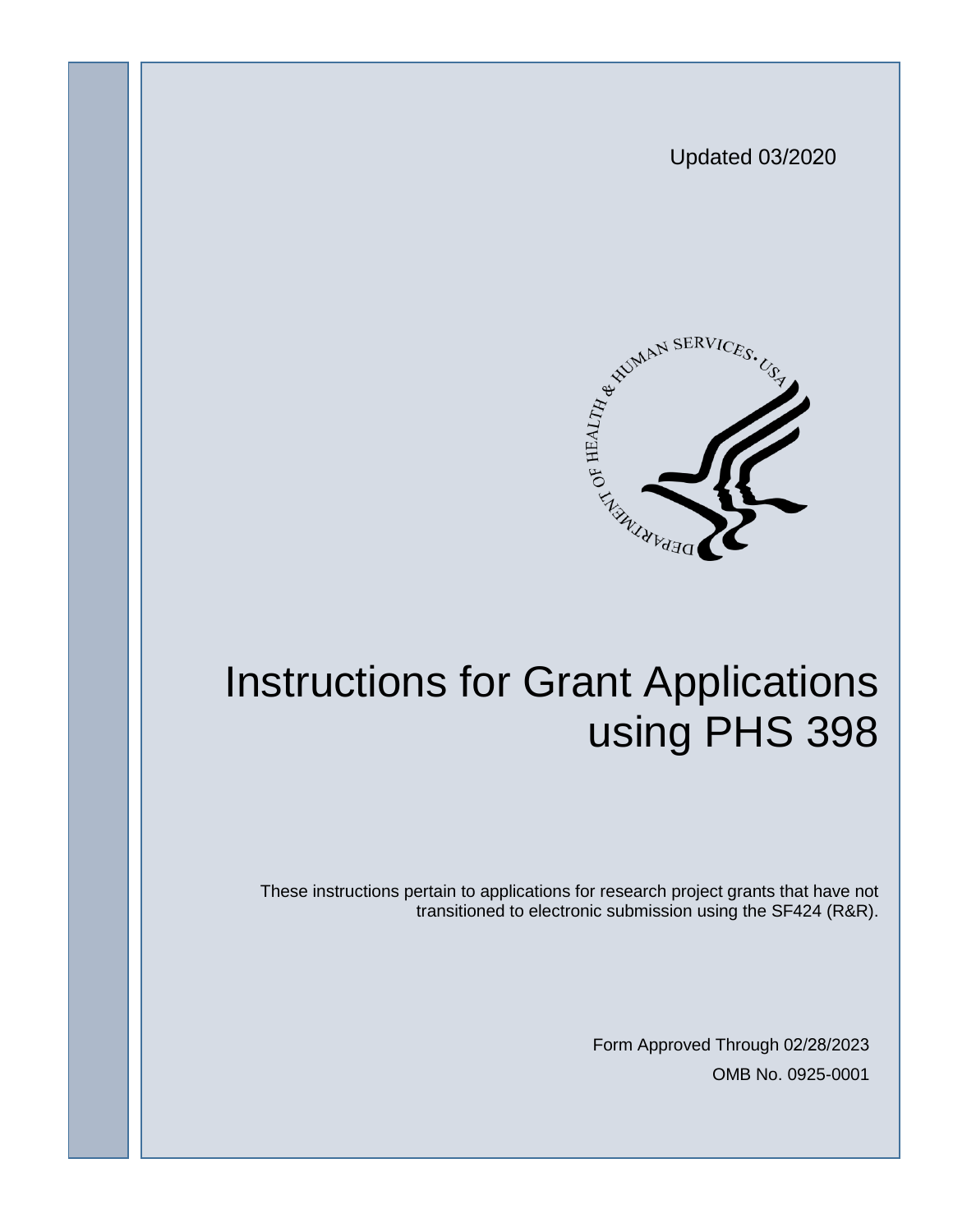| <b>PARTI.</b><br><b>INSTRUCTIONS FOR PREPARING AND SUBMITTING AN APPLICATION</b> |     |        |  |  |
|----------------------------------------------------------------------------------|-----|--------|--|--|
|                                                                                  |     |        |  |  |
|                                                                                  | 1.1 |        |  |  |
|                                                                                  | 1.2 |        |  |  |
|                                                                                  | 1.3 |        |  |  |
|                                                                                  | 1.4 |        |  |  |
|                                                                                  | 1.5 |        |  |  |
|                                                                                  | 1.6 |        |  |  |
|                                                                                  | 1.7 |        |  |  |
|                                                                                  |     | 1.7.1  |  |  |
|                                                                                  | 1.8 |        |  |  |
| 2.                                                                               |     |        |  |  |
|                                                                                  | 2.1 |        |  |  |
|                                                                                  | 2.2 |        |  |  |
|                                                                                  |     | 2.2.1  |  |  |
|                                                                                  |     | 2.2.2  |  |  |
|                                                                                  | 2.3 |        |  |  |
|                                                                                  | 2.4 |        |  |  |
|                                                                                  |     | 2.4.1  |  |  |
|                                                                                  |     | 2.4.2  |  |  |
|                                                                                  | 2.5 |        |  |  |
|                                                                                  | 2.6 |        |  |  |
|                                                                                  | 2.7 |        |  |  |
|                                                                                  | 2.8 |        |  |  |
|                                                                                  | 2.9 |        |  |  |
|                                                                                  |     |        |  |  |
|                                                                                  |     |        |  |  |
|                                                                                  |     |        |  |  |
|                                                                                  |     |        |  |  |
|                                                                                  |     |        |  |  |
|                                                                                  |     |        |  |  |
|                                                                                  |     |        |  |  |
|                                                                                  |     | 2.16.1 |  |  |
|                                                                                  |     | 2.16.2 |  |  |
|                                                                                  |     | 2.16.3 |  |  |
|                                                                                  |     |        |  |  |
|                                                                                  | 3.1 |        |  |  |
|                                                                                  | 3.2 |        |  |  |
|                                                                                  | 3.3 |        |  |  |
|                                                                                  | 3.4 |        |  |  |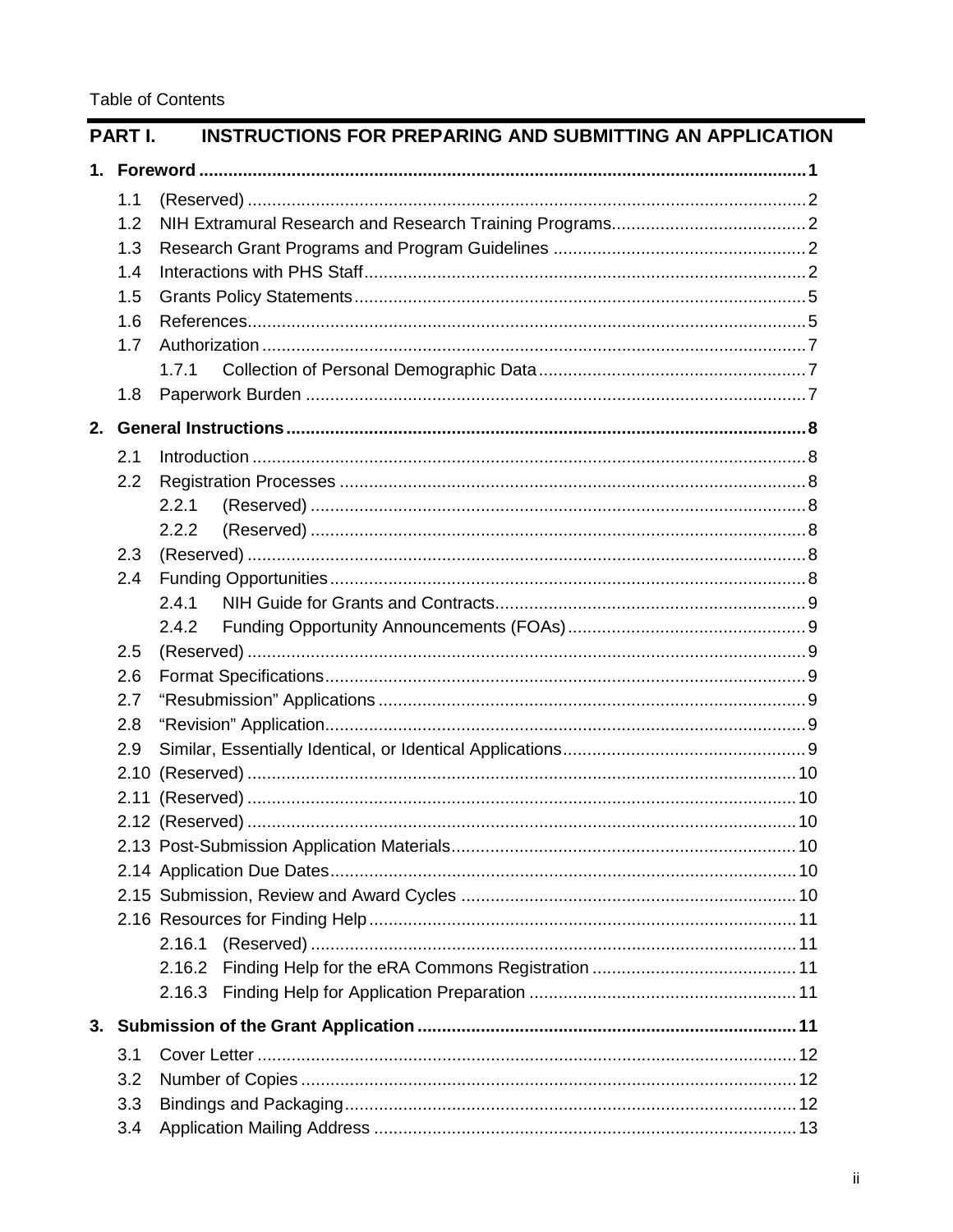|    | 4.1 |                                                                                        |  |
|----|-----|----------------------------------------------------------------------------------------|--|
|    | 4.2 | Summary, Relevance, Project/Performance Sites, Senior/Key Personnel, Other Significant |  |
|    |     |                                                                                        |  |
|    |     |                                                                                        |  |
|    |     |                                                                                        |  |
|    |     |                                                                                        |  |
|    |     |                                                                                        |  |
|    | 4.3 |                                                                                        |  |
|    | 4.4 |                                                                                        |  |
|    | 4.5 |                                                                                        |  |
|    | 4.6 |                                                                                        |  |
|    |     | 4.6.1                                                                                  |  |
|    | 4.7 |                                                                                        |  |
|    | 4.8 |                                                                                        |  |
| 5. |     |                                                                                        |  |
|    | 5.1 |                                                                                        |  |
|    | 5.2 |                                                                                        |  |
|    | 5.3 |                                                                                        |  |
|    | 5.4 |                                                                                        |  |
|    |     | 5.4.1                                                                                  |  |
|    |     | 5.4.2                                                                                  |  |
|    | 5.5 |                                                                                        |  |
|    |     | Introduction (Resubmission or Revision Applications only) 33<br>5.5.1                  |  |
|    |     | 5.5.2                                                                                  |  |
|    |     | 5.5.3                                                                                  |  |
|    |     | Bibliography and References Cited/Progress Report Publication List 35<br>5.5.4         |  |
|    |     | 5.5.5                                                                                  |  |
|    |     | 5.5.6                                                                                  |  |
|    |     | Multiple Project Director/Principal Investigator (PD/PI) Leadership Plan  37<br>5.5.7  |  |
|    |     | 5.5.8                                                                                  |  |
|    |     | 5.5.9                                                                                  |  |
|    |     | 5.5.10                                                                                 |  |
|    |     | Authentication of Key Biological and/or Chemical Resources 39<br>5.5.11                |  |
|    |     | 5.5.12                                                                                 |  |
|    | 5.6 |                                                                                        |  |
|    | 5.7 |                                                                                        |  |
| 6. |     |                                                                                        |  |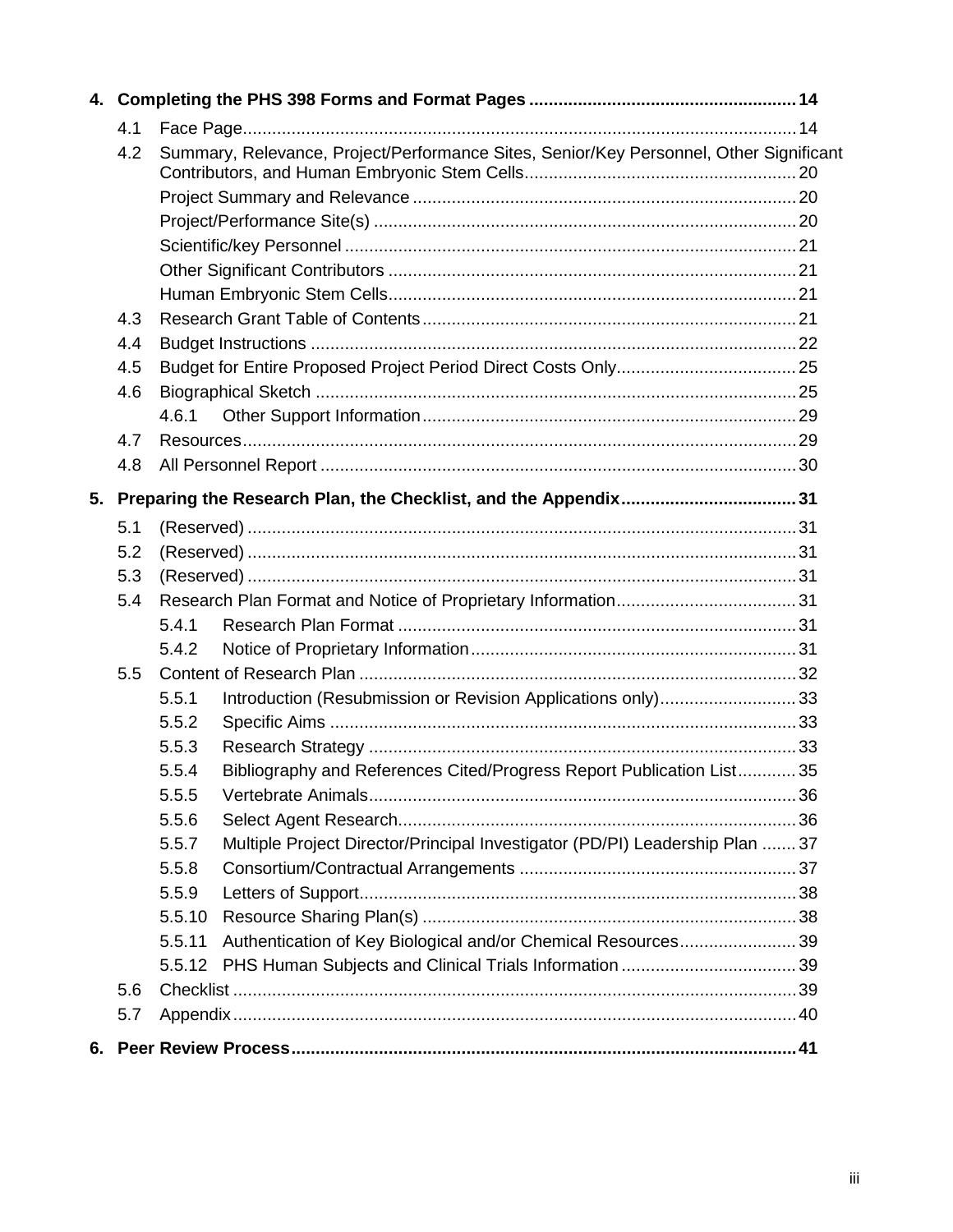<span id="page-3-0"></span>**Instructions for Preparing and Submitting a Paper Application**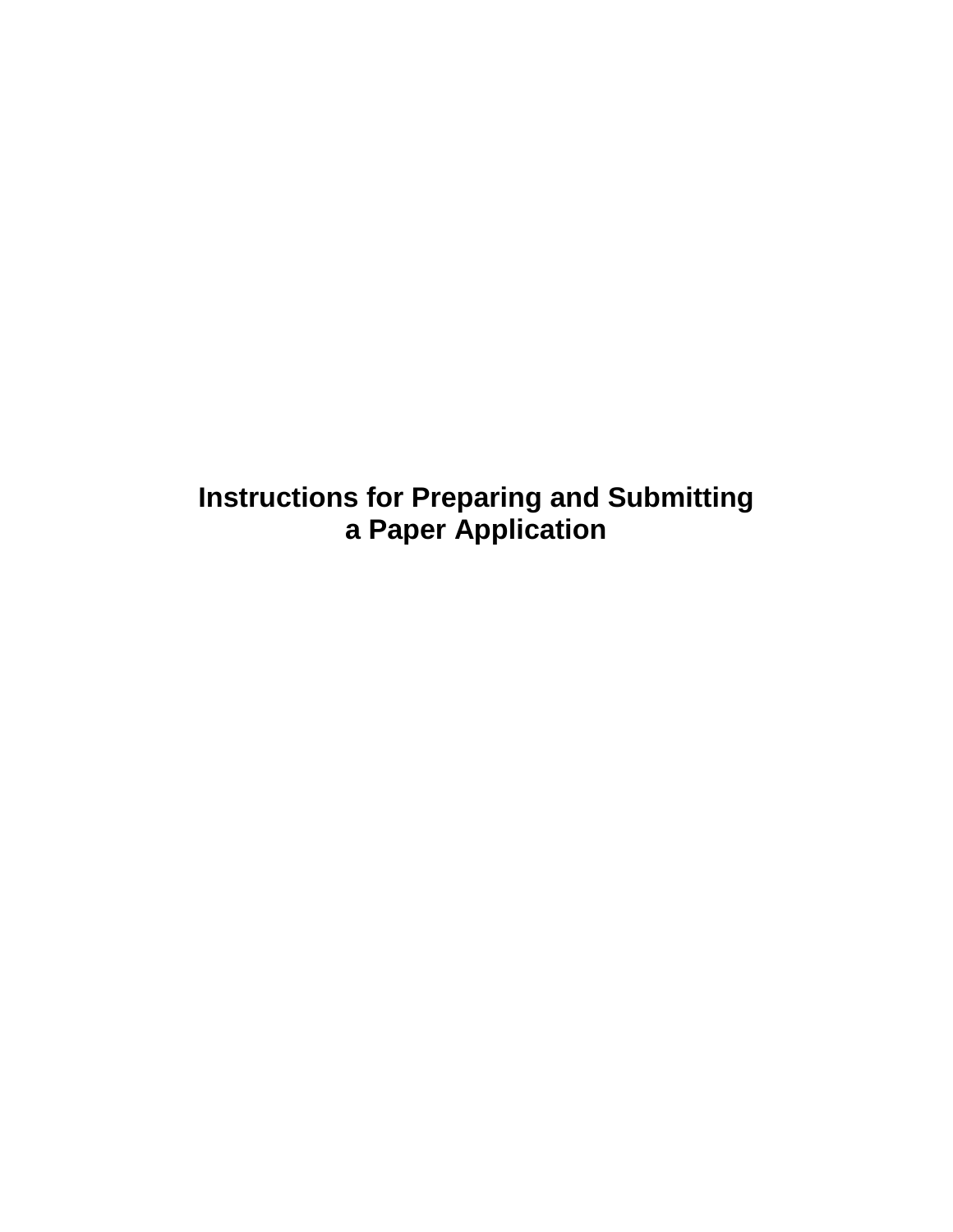## <span id="page-4-0"></span>**1. Foreword**

The PHS 398 instructions contain information for preparing grant applications to the National Institutes of Health (NIH) and other Public Health Service (PHS) agencies. These instructions pertain to applications for research project grants that have not transitioned to electronic submission using the SF424 (R&R).

Applicants to PHS agencies other than NIH should contact the agency using the PHS Agency Contacts Table in 1.4 below because some awarding components have application requirements that differ from those for NIH.

NIH continues to transition grant activity codes from the PHS 398 to the SF424 (R&R) and electronic submission through Grants.gov. The PHS 398 is required for all grant activity codes that have not transitioned to the SF424 (R&R). Once an activity code has transitioned to electronic submission, all applications to that code must be an electronic application submission via forms that are provided a part of the electronic application packages, either through the NIH ASSIST system, an institutional system-to-system solution, or the Grants.gov Workspace.

**Information on Transition Strategy and Timeline can be found at the [Timeline of NIH Transitions to Electronic](https://grants.nih.gov/grants/ElectronicReceipt/files/timeline_NIH_transitions.pdf)  [Submission of Competing Grant Applications.](https://grants.nih.gov/grants/ElectronicReceipt/files/timeline_NIH_transitions.pdf) Bookmark the [PHS 398 Grant Application](https://grants.nih.gov/grants/funding/phs398/phs398.html) website for easy electronic access to this document.**

#### **Policy Changes**

#### **This 03/2020 revision only updates the OMB expiration date to 02/28/2023.**

These instructions incorporate numerous clarifications, updates and policy announcements that have appeared in the NIH Guide for Grants and Contracts since the 03/2016 revision of the PHS 398 application. Since the Guide also publishes multiple funding opportunity announcements (FOA), the [Office of Extramura](http://grants.nih.gov/grants/policy/notices.htm)l Research posts Policy Notices, clarifications, and other updates on this webpage: NIH Policy Notices. Applicants are expected to be aware of any relevant Notices that appear in the Guide.

#### **Substantive changes to instructions and form pages fall into the following categories and are highlighted as follows:**

Biographical Sketch

• Updated biosketch instructions so that scholastic performance requires only scientific/professional graduate courses to be listed

#### Research Plan

• PHS Inclusion Enrollment Report: Discontinued use (data collection moved to new PHS Human Subjects and Clinical Trials Information form)

PHS Human Subjects and Clinical Trials Information form

- There is a [new form](https://grants.nih.gov/policy/clinical-trials/new-human-subject-clinical-trial-info-form.htm) for consolidated human subjects, inclusion enrollment report, and clinical trial information.
- Includes attachment to comply with [NIH Policy on the Use of a Single Institutional Review](https://grants.nih.gov/policy/clinical-trials/single-irb-policy-multi-site-research.htm) [Board for Multi-Site Research.](https://grants.nih.gov/policy/clinical-trials/single-irb-policy-multi-site-research.htm)
- Includes the updated appendix policy that eliminates clinical trial-related materials. See the NIH Guide Notice on [Allowable Appendix Materials](https://grants.nih.gov/grants/guide/notice-files/NOT-OD-17-098.html) for more information.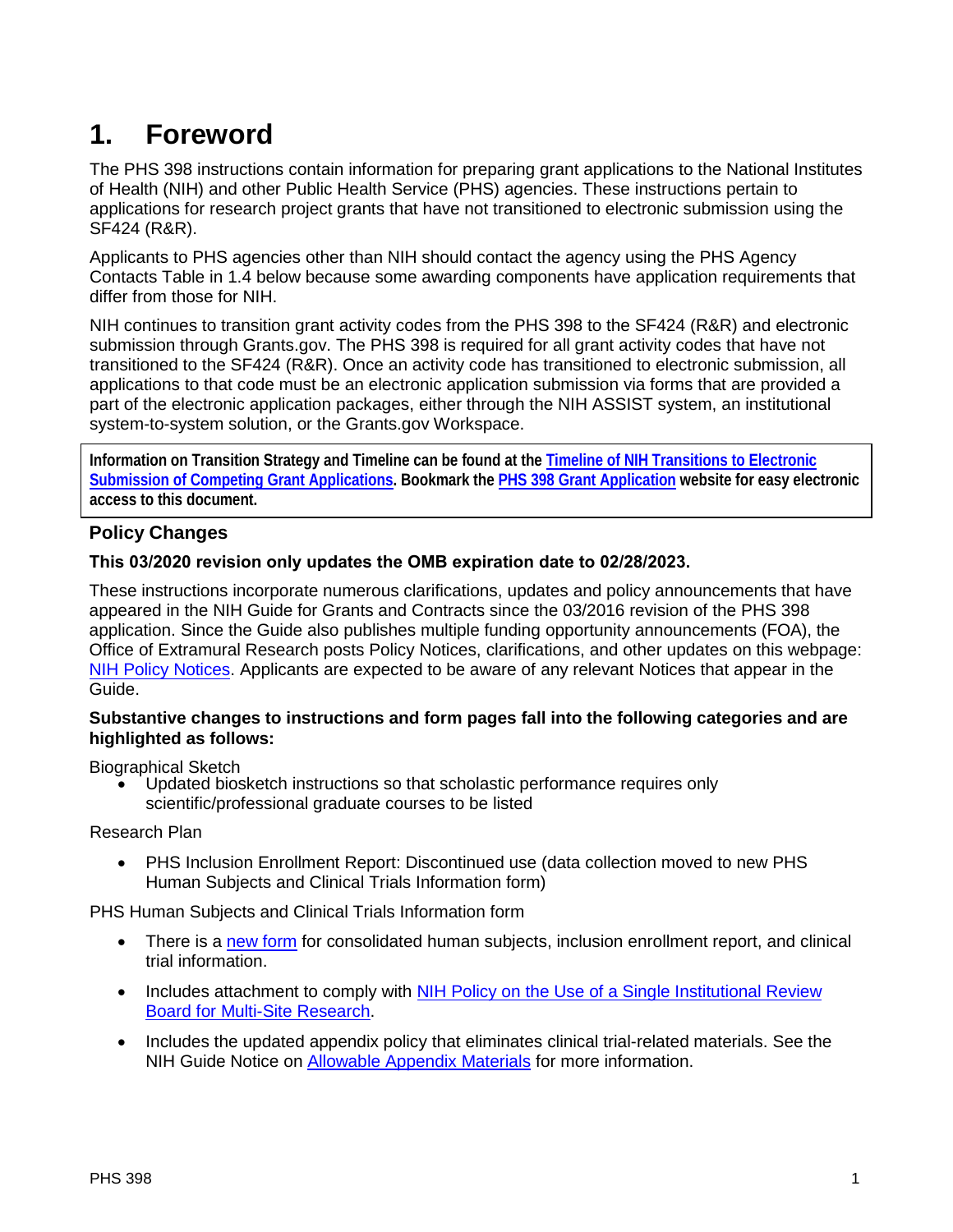### **Important Reminders for All Applicants**

Prepare a *succinct* Research Plan and follow the [Table of Page Limits](http://grants.nih.gov/grants/forms_page_limits.htm) unless the FOA specifies otherwise. Sections 4-11 of the Research Plan have no maximum allowable pages, but should also be succinct.

Several elements of an application are not required at the time the application is submitted. This information is requested later in the review cycle (i.e., just-in-time) to ensure that it is current. See NIH [Grants Policy Statement, Section 2.5.1: Just-in-Time Procedures.](https://grants.nih.gov/grants/policy/nihgps/HTML5/section_2/2.5_completing_the_pre-award_process.htm)

## <span id="page-5-0"></span>**1.1 (Reserved)**

## <span id="page-5-1"></span>**1.2 NIH Extramural Research and Research Training Programs**

The NIH [Office of Extramural Research](http://grants.nih.gov/grants/oer.htm) is the focal point for policies and guidelines for extramural research grants administration.

The Division of Communications and Outreach (DCO) is the central source for general information about NIH extramural research and research training programs, funding activity codes, the peer review system, and application procedures. Grants Information (GrantsInfo) is a communication service within the DCO. Information about the NIH extramural research and research training programs, funding opportunities, and the grant application process, can be obtained by e-mailing your request to: [GrantsInfo@nih.gov,](mailto:GrantsInfo@nih.gov) or calling 301-945-7573.

## <span id="page-5-2"></span>**1.3 Research Grant Programs and Program Guidelines**

For a complete listing of program guidelines, visit the [Types of Grant Programs](http://grants.nih.gov/grants/funding/funding_program.htm) page.

## <span id="page-5-3"></span>**1.4 Interactions with PHS Staff**

Applicants are **strongly encouraged** to communicate with PHS staff throughout the entire application, review and award process. Web site addresses and staff phone numbers of relevant NIH awarding components and other PHS agencies are listed in the table below.

All inquiries regarding the assignment, review, or recommendation on funding of applications are to be made only to PHS officials.

| <b>PHS AGENCY</b> | <b>AWARDING COMPONENT</b>                                                                        | <b>TELEPHONE</b><br><b>NUMBER</b> |
|-------------------|--------------------------------------------------------------------------------------------------|-----------------------------------|
| <b>NIH</b>        | National Institutes of Health (NIH)                                                              | 301-496-4000                      |
| <b>NIH</b>        | <b>Eunice Kennedy Shriver National Institute of Child</b><br><b>Health and Human Development</b> | 301-496-0104                      |
| <b>NIH</b>        | <b>Fogarty International Center</b>                                                              | 301-496-1653                      |
| <b>NIH</b>        | <b>National Cancer Institute</b>                                                                 | 301-496-3428                      |
| <b>NIH</b>        | National Center for Complementary and Integrative<br>Health                                      | 301-496-4792                      |
| <b>NIH</b>        | <b>National Center for Advancing Translational Sciences</b>                                      | 301-496-6023                      |
| <b>NIH</b>        | <b>National Eye Institute</b>                                                                    | 301-451-2020                      |
| <b>NIH</b>        | National Heart, Lung, and Blood Institute                                                        | 301-435-0260                      |

### <span id="page-5-4"></span>**PHS Agency Contacts**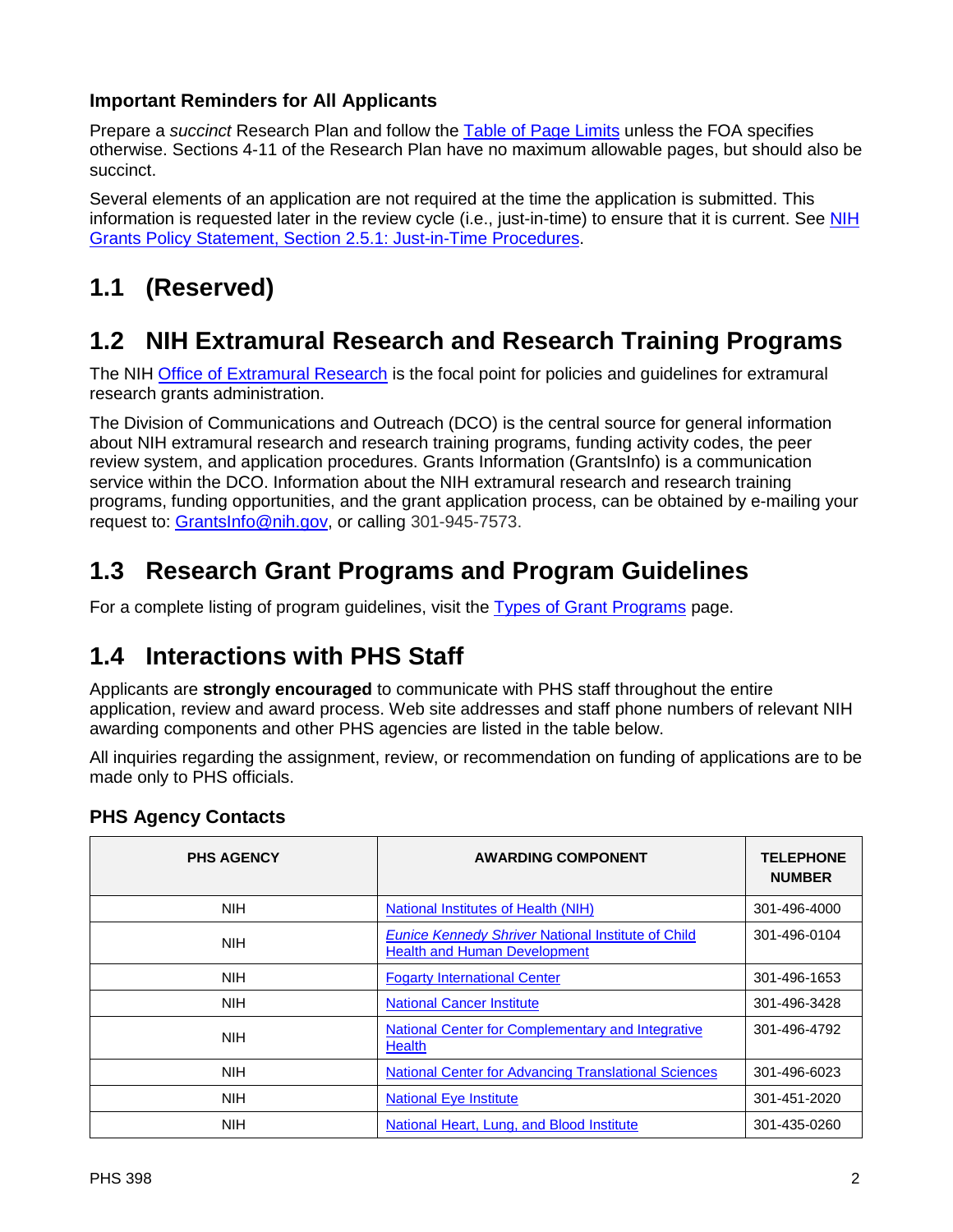| <b>PHS AGENCY</b>                                                  | <b>AWARDING COMPONENT</b>                                                            | <b>TELEPHONE</b><br><b>NUMBER</b> |
|--------------------------------------------------------------------|--------------------------------------------------------------------------------------|-----------------------------------|
| <b>NIH</b>                                                         | <b>National Human Genome Research Institute</b>                                      | 301-496-7531                      |
| <b>NIH</b>                                                         | National Institute on Aging                                                          | 301-496-9322                      |
| <b>NIH</b>                                                         | National Institute on Alcohol Abuse and Alcoholism                                   | 301-443-4375                      |
| NIH.                                                               | <b>National Institute of Allergy and Infectious Diseases</b>                         | 301-496-7291                      |
| <b>NIH</b>                                                         | National Institute of Arthritis and Musculoskeletal and<br><b>Skin Diseases</b>      | 301-594-2463                      |
| <b>NIH</b>                                                         | National Institute of Biomedical Imaging and<br><b>Bioengineering</b>                | 301-451-4792                      |
| NIH.                                                               | National Institute on Deafness and Other<br><b>Communication Disorders</b>           | 301-496-1804                      |
| <b>NIH</b>                                                         | National Institute of Dental and Craniofacial Research                               | 301-594-4800                      |
| <b>NIH</b>                                                         | National Institute of Diabetes and Digestive and Kidney<br><b>Diseases</b>           | 301-594-8834                      |
| <b>NIH</b>                                                         | National Institute on Drug Abuse                                                     | 301-443-2755                      |
| <b>NIH</b>                                                         | National Institute of Environmental Health Sciences                                  | 919-541-7723                      |
| <b>NIH</b>                                                         | <b>National Institute of General Medical Sciences</b>                                | 301-594-4499                      |
| <b>NIH</b>                                                         | <b>National Institute of Mental Health</b>                                           | 301-443-3367                      |
| <b>NIH</b>                                                         | National Institute on Minority Health and Health<br><b>Disparities</b>               | 301-402-1366                      |
| <b>NIH</b>                                                         | National Institute of Neurological Disorders and Stroke                              | 301-496-9248                      |
| <b>NIH</b>                                                         | <b>National Institute of Nursing Research</b>                                        | 301-594-6906                      |
| <b>NIH</b>                                                         | <b>National Library of Medicine</b>                                                  | 301-496-4621                      |
| <b>NIH</b>                                                         | <b>Center For Scientific Review</b>                                                  | 301-435-0715                      |
| <b>AGENCY FOR HEALTHCARE</b><br><b>RESEARCH AND QUALITY (AHRQ)</b> | <b>Agency for Healthcare Research and Quality</b>                                    | 301-427-1447                      |
| <b>CENTERS FOR DISEASE CONTROL</b><br><b>AND PREVENTION (CDC)</b>  | <b>Coordinating Center for Health Information and Services</b>                       | 404-498-1186                      |
| CDC                                                                | <b>Office of Infectious Disease</b>                                                  | 404-639-3770                      |
| CDC                                                                | <b>National Center for Environmental Health</b>                                      | 770-488-4668                      |
| <b>CDC</b>                                                         | National Center for Injury Prevention and Control                                    | 770-488-8390                      |
| <b>CDC</b>                                                         | <b>National Center for Chronic Disease Prevention and</b><br><b>Health Promotion</b> | 404-639-4621                      |
| CDC                                                                | National Institute for Occupational Safety and Health                                | 404-498-2530                      |
| <b>CDC</b>                                                         | <b>Procurement and Grants Office</b>                                                 | 770-488-2700                      |
| <b>FOOD AND DRUG ADMINISTRATION</b>                                | Food and Drug Administration                                                         | 301-827-7185                      |
| <b>INDIAN HEALTH SERVICE</b>                                       | <b>Indian Health Service</b>                                                         | 301-443-0578                      |
| <b>AGENCY FOR TOXIC SUBSTANCES</b><br><b>AND DISEASE REGISTRY</b>  | <b>Agency for Toxic Substances and Disease Registry</b>                              | 404-842-6630                      |
| OFFICE OF PUBLIC HEALTH AND<br><b>SCIENCE</b>                      | <b>Office of Population Affairs</b>                                                  | 240-453-2800                      |
| OFFICE OF PUBLIC HEALTH AND<br><b>SCIENCE</b>                      | <b>Office of Family Planning</b>                                                     | 240-453-2888                      |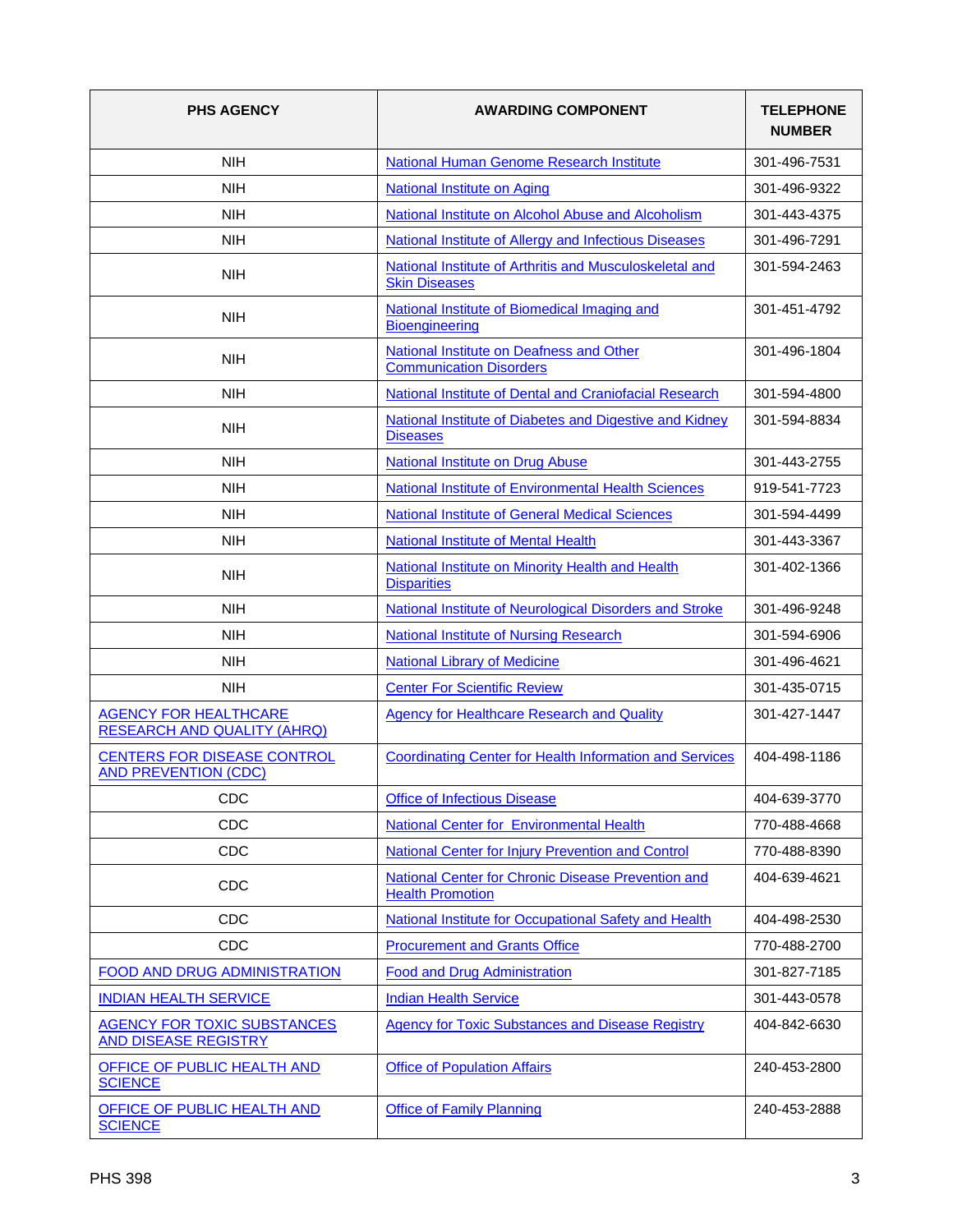#### **BEFORE SUBMISSION**

Applicants are strongly encouraged to contact NIH staff with their questions before submitting an application.

- Contact GrantsInfo at 301-945-7573 or email [GrantsInfo@nih.gov,](mailto:GrantsInfo@nih.gov) and/or the Division of Receipt and Referral in the Center for Scientific Review (CSR) at 301-435-0715:
	- o To identify Institutes/Centers (ICs) at NIH or other non-NIH agencies, and/or a Scientific Review Group (SRG), that might be appropriate for the application. Note that requests for assignment to an IC and/or a SRG may be made in a cover letter (See section [3.1 Cover Letter\)](#page-15-0) at the time of application submission.
	- o To learn about grant programs.
	- o To receive advice on preparing and submitting an application (e.g., format, structure).
- Contact program staff in the relevant awarding component:
	- $\circ$  To determine whether a proposed application topic would fit into the NIH IC or other non-NIH agency's programmatic area.
	- o To learn about programmatic areas of interest to the IC or other non-NIH agencies.
	- o To find out about requesting an assignment to an IC.
	- o To discuss responding to a Request for Applications.
- Contact Scientific Review Officers (SRO) in the [Center for Scientific Review](https://public.csr.nih.gov/StudySections/Pages/default.aspx) to discuss requesting assignment to a CSR SRG.

#### **AFTER SUBMISSION**

If the initial assignment to an IC or SRG seems inappropriate, the Program Director/Principal Investigator (PD/PI) may request reassignment. Such requests should be made in writing to:

Division of Receipt and Referral

Center for Scientific Review

National Institutes of Health

6701 Rockledge Drive, Suite 2030, MSC 7720

Bethesda, MD 20892-7720

Fax requests (301-480-1987) are also acceptable.

Although these requests will be carefully considered, the final determination will be made by the PHS agency.

**Applicants must never contact reviewers regarding their applications because discussion of the scientific content of an application or an attempt to influence review outcome will create serious breaches of confidentiality in the review process. Reviewers are required to notify the Scientific Review Officer if they are contacted by an applicant. Communication by the applicant to a reviewer may delay the review or result in the return of the application without review.**

Communications from the Division of Receipt and Referral (DRR) are accessible to applicants and applicant organizations in the eRA Commons in the "Correspondence" section of the Commons detailed status screen for the application. Applicants will be notified by email to check their Commons account. DRR will notify an applicant when: 1) additional information is required before her/his application can be assigned to a scientific review group (SRG) and NIH Institute or Center (IC) for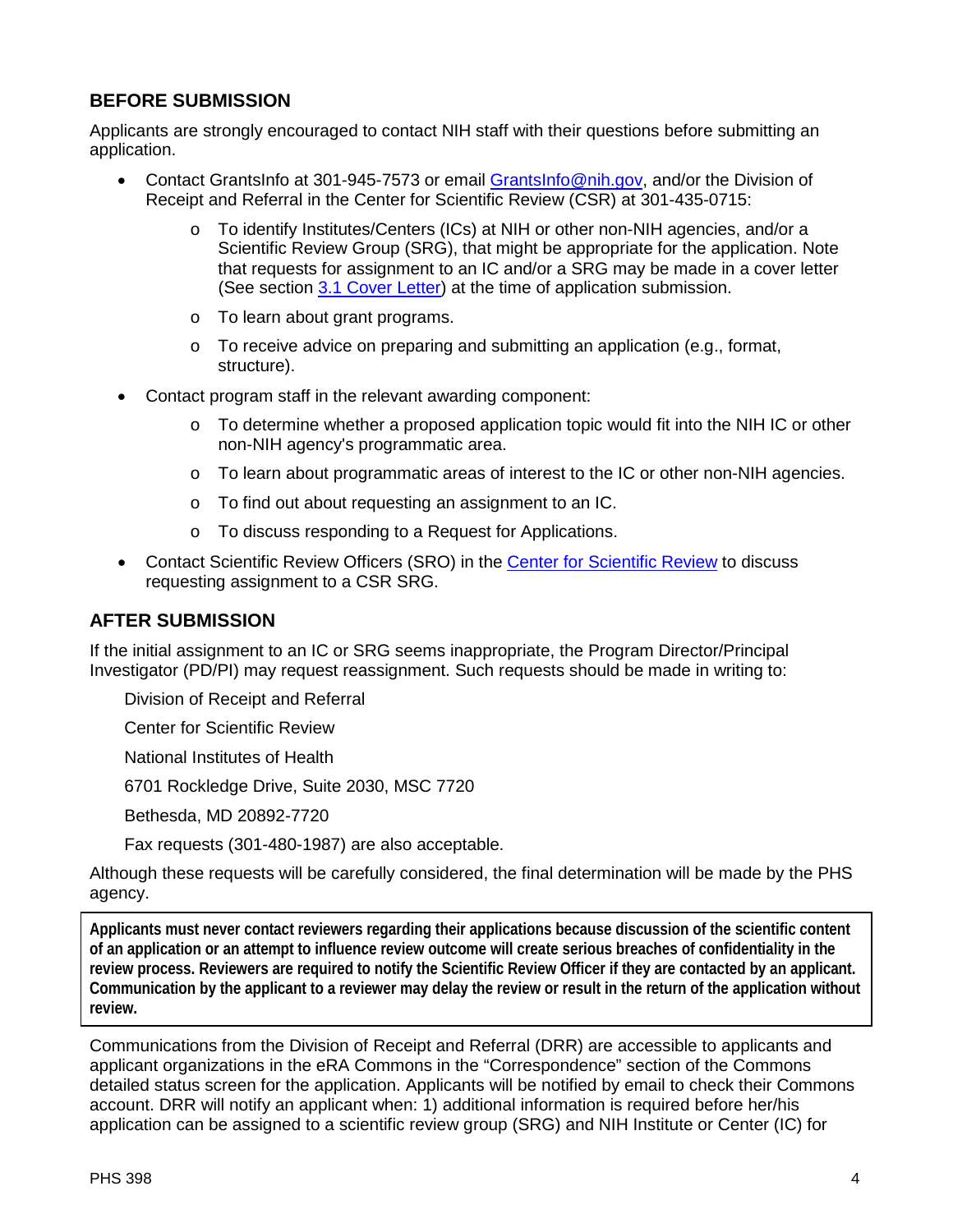funding consideration; 2) an applicant's request for an IC assignment cannot be honored; or 3) it has been determined that the application does not comply with NIH policy. For additional information, see eRA's [Status Information](https://era.nih.gov/Commons/Commons/status/status_info.htmNIH) page.

#### **AFTER ASSIGNMENT**

Contact the SRO to discuss the review assignment, to request permission to send additional/corrective materials, and/or to discuss any review concerns (e.g., expertise needed on the SRG, conflicts, reviewers that may have bias).

### **AFTER PEER REVIEW**

Feedback to applicants is very important. Once the PD/PI reviews the Summary Statement in the eRA Commons (paper copies of the Peer Review Outcome Letter and Summary Statement will not be mailed to the PI. Electronic copies may be accessed through the eRA Commons), the appropriate awarding component program official (noted in the Summary Statement) may be contacted:

- To discuss the review outcome of the application and obtain guidance.
- To get feedback and answers to any questions about the Summary Statement.
- To find out the meaning of a numerical designation pertaining to human subjects or vertebrate animals on the Summary Statement.
- To find out the funding status of an application.

The Peer Review Outcome Letter and Summary Statement will not be mailed to the PD/PI and may only be accessed through the eRA Commons.

## <span id="page-8-0"></span>**1.5 Grants Policy Statements**

The *[NIH Grants Policy Statement](http://grants.nih.gov/grants/policy/policy.htm)* serves as a term and condition of award and is a compilation of the salient features of policies and various policy issues regarding the administration of NIH awards.

The *[HHS Grants Policy Statement](https://www.hhs.gov/grants/grants/grants-policies-regulations/index.html)* serves as a term and condition of award and is a compilation of the salient features of policies and various policy issues regarding the administration of grant awards from other PHS agencies, excluding NIH awards.

## <span id="page-8-1"></span>**1.6 References**

#### **Applicants New to NIH: Getting Started**

**[Getting Started at NIH](http://grants.nih.gov/grants/useful_links.htm) website** 

#### **Award Information and Data**

[Research Portfolio Online Reporting Tool \(RePORT\)](http://report.nih.gov/)

#### **Contact Information for an NIH Staff Person**

[NIH Enterprise Directory \(NED\)](http://ned.nih.gov/)

NIH locator: 301-496-4000

#### **eRA Commons**

#### [eRA Commons](https://commons.era.nih.gov/commons/index.jsp) website

Institutions and Program Directors/Principal Investigators (PD/PIs) are required to register with the eRA Commons. Registered PD/PIs can check assignment/contact information, review outcome, and other important information.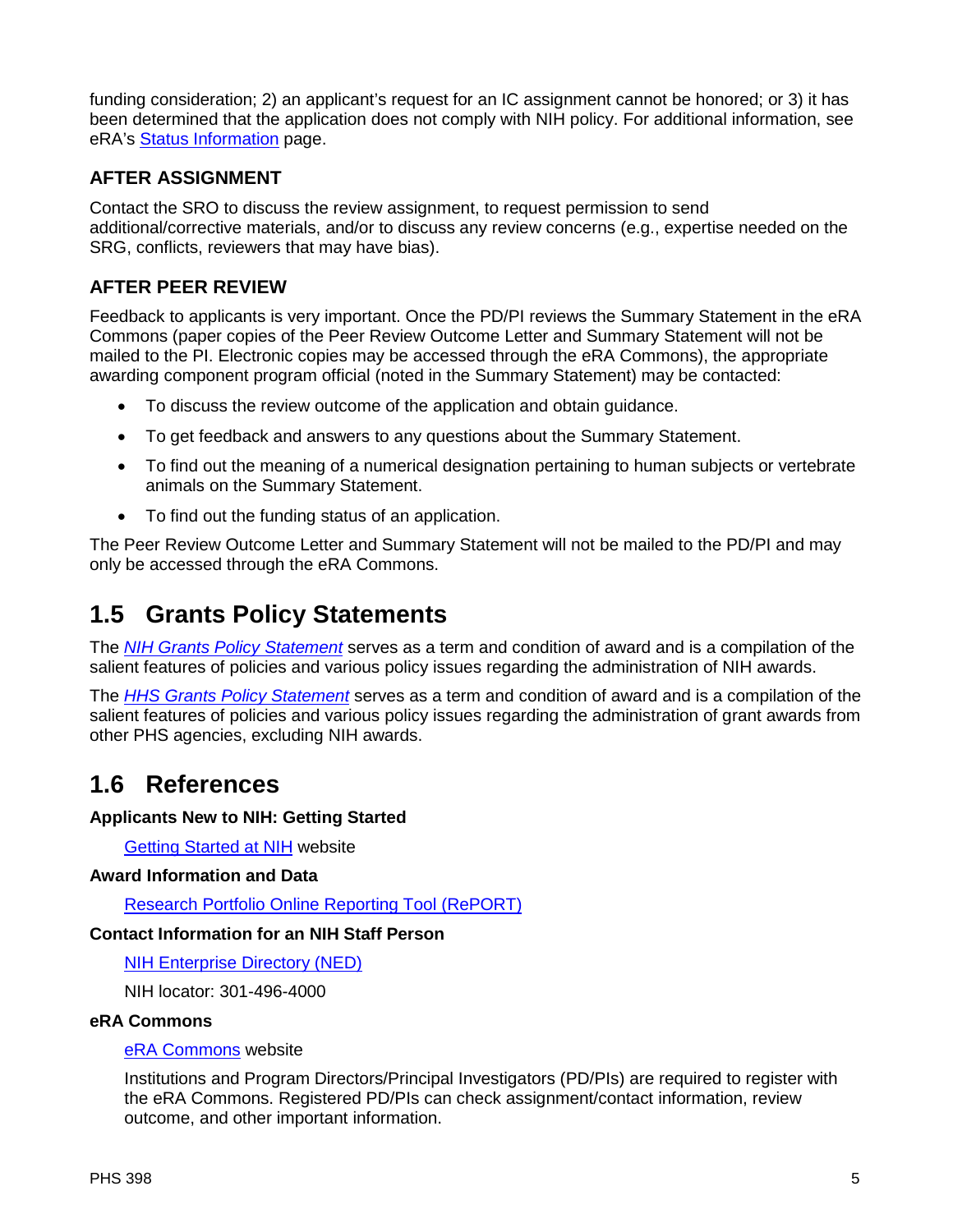Call the Service Desk at 1-800-504-9552 (toll-free) or 301-402-7469. Business hours are M-F 7am-8pm Eastern Time.

#### eRA Service Desk [online request form](https://public.era.nih.gov/chl/public/submitHelp.jsp)

#### **Grant Writing Tips and Sample Applications**

[Grant Writing Tips Sheets](http://grants.nih.gov/grants/grant_tips.htm)

[Grants Process Overview](http://grants.nih.gov/grants/grants_process.htm)

#### **Grants Information**

[Welcome to NIH Grants Information](http://grants.nih.gov/grants/giwelcome.htm) page E-mail: [GrantsInfo@nih.gov](mailto:grantsinfo@nih.gov) Telephone: 301-945-7573

#### **NIH Grants and Funding Help Page**

[Contacting NIH Staff at the NIH Institutes and Centers](http://grants.nih.gov/support/index.html) page

This site provides a self-help wizard to guide inquiries to the correct NIH website for additional information on specific topics.

#### **NIH Office of Extramural Research Human Subjects Website**

#### [Research Involving Human Subjects](https://humansubjects.nih.gov/) website

This site provides HHS and NIH requirements and resources for the extramural community involved in human subjects research.

#### **Biosafety, Biosecurity, and Emerging Biotechnology**

**[Biosafety, Biosecurity, and Emerging Biotechnology](https://osp.od.nih.gov/biosafety-biosecurity-and-emerging-biotechnology/) website** 

NIH Guidelines for Research Involving Recombinant or Synthetic Nucleic Acid Molecules (NIH Guidelines), dual use research of concern (DURC), and the NIH Stem Cell Registry Telephone: 301-496-9838

#### **Office for Human Research Protections (Department of Health and Human Services)**

[Office for Human Research Protections](http://www.hhs.gov/ohrp) website

Information about human subject protections, Institutional Review Boards, and Federal Wide Assurances.

Telephone: 1-866-447-4777 or 301-496-7005

#### **Office of Laboratory Animal Welfare (OLAW)**

[Office of Laboratory Animal Welfare](http://grants.nih.gov/grants/olaw/olaw.htm) website

Information about animal welfare policy requirements, Institutional Animal Care and Use Committees (IACUC), and Animal Welfare Assurances. Telephone: 301-496-7163

#### **Receipt/Referral of an Application**

CSR's [The Assignment Process](https://public.csr.nih.gov/ApplicantResources/ReceiptReferal/Pages/Submission-and-Assignment-Process.aspx) page

Division of Receipt and Referral Center for Scientific Review Telephone: 301-435-0715 Fax: 301-480-1987

#### **Specific Application: Before Review**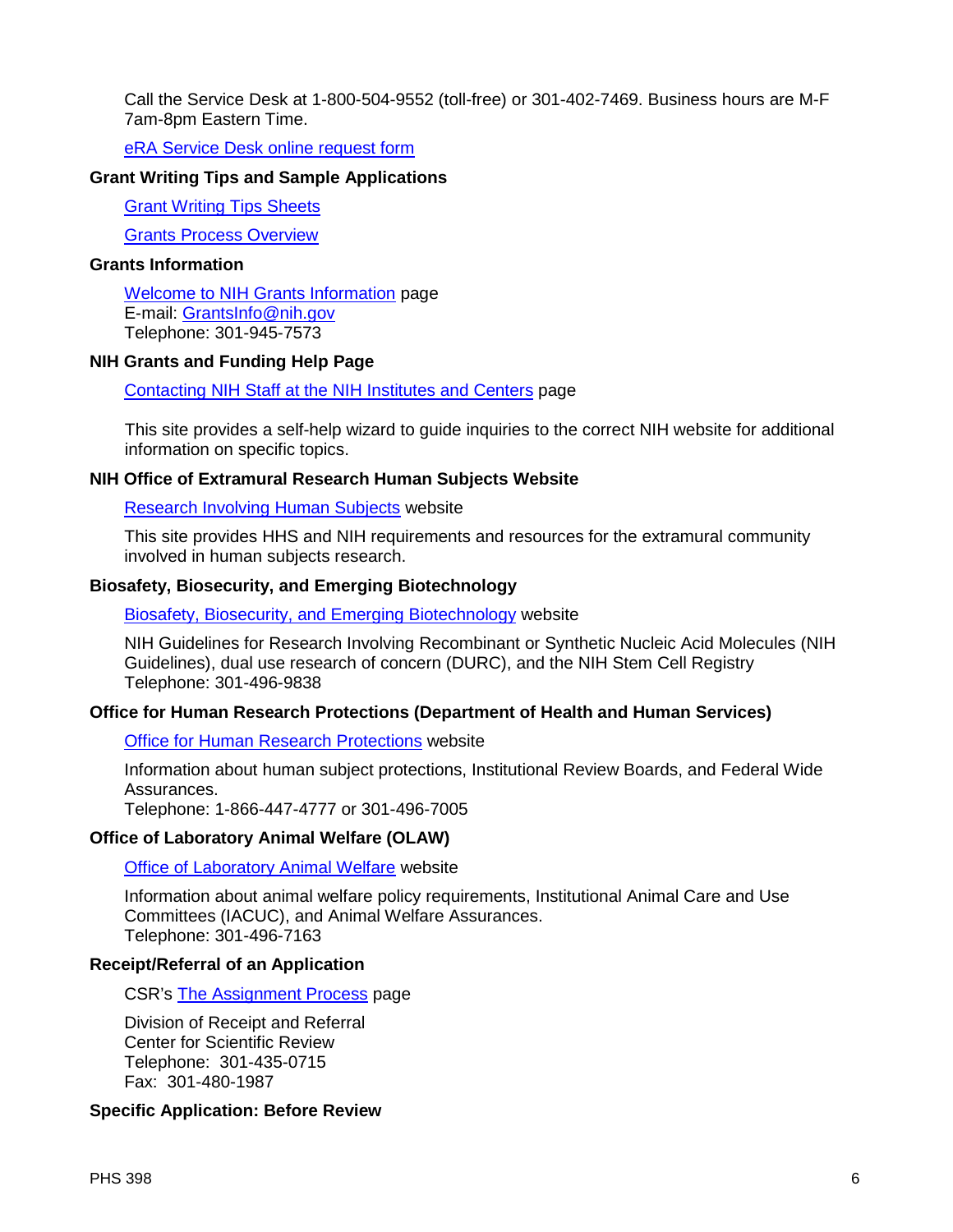Telephone or e-mail the Scientific Review Officer identified for the application in the eRA Commons.

#### **Specific Application: Post Review**

Telephone or e-mail the NIH Program Official named in the Summary Statement for the application.

## <span id="page-10-0"></span>**1.7 Authorization**

The PHS requests the information described in these instructions pursuant to its statutory authorities for awarding grants, contained in Sections 301 (a) and 487 of the PHS Act, as amended (42 USC 241a and 42 USC 288). Therefore, such information must be submitted if an application is to receive due consideration for an award. Lack of sufficient information may hinder the ability of the PHS to review an application and to monitor the grantee's performance.

## <span id="page-10-1"></span>**1.7.1 Collection of Personal Demographic Data**

Federal agencies have a continuing commitment to monitor the operation of its review and award processes to detect, and deal appropriately with, any instances of real or apparent inequities. In addition, section 403 of the 2007 NIH Reform Act requires NIH to report to Congress specifically on postdoctoral individuals supported on research grants, and section 489 of the PHS Act requires NIH to perform a continuing assessment of research personnel needs. Personal demographic data on PD/PIs and those with a postdoctoral role is vital to comply with these requirements.

NIH collects personal data through the eRA Commons Personal Profile. The data is provided one-time by the individual through a secure electronic system and is confidential. The NIH maintains application and grant records as part of a system of records as defined by the Privacy Act: NIH 09-25-0225 <https://era.nih.gov/privacy-act-and-era.htm>. When completing the data entry in the Commons Personal Profile, the individual is responsible for providing true, accurate, and complete data. All analyses conducted on date of birth, citizenship, gender, race, ethnicity, disability, and/or disadvantaged background data will report aggregate statistical findings only and will not identify individuals. Declining to provide information does not affect consideration of an application; however, for some programs (e.g., Ruth L. Kirschstein National Research Service Awards and Research Career Development Awards) citizenship data is required to determine eligibility.

The PHS also requests the last four digits of the Social Security Number (SSN) for accurate identification of individuals and for management of PHS grant programs. Please be aware that no individual will be denied any right, benefit, or privilege provided by law because of refusal to disclose this portion of the SSN. The PHS requests the last four digits of the SSN under Section 301(a) and 487 of the PHS act as amended (42 U.S.C. 241a and U.S.C. 288).

## <span id="page-10-2"></span>**1.8 Paperwork Burden**

The PHS estimates that it will take approximately 35 hours to complete this application for a regular research project grant. This estimate excludes time for development of the scientific plan. Other items such as human subjects are cleared and accounted for separately and therefore are not part of the time estimate. An agency may not conduct or sponsor the collection of information unless it displays a currently valid OMB control number. Nor is a person required to respond to requests for the collection of information without this control number. Send comments regarding this burden estimate or any other aspect of this collection of information, including suggestions for reducing this burden, to: NIH, Project Clearance Office, 6705 Rockledge Drive MSC 7974, Bethesda, MD 20892-7974, ATT: PRA (0925-0001). Do not send applications to this address.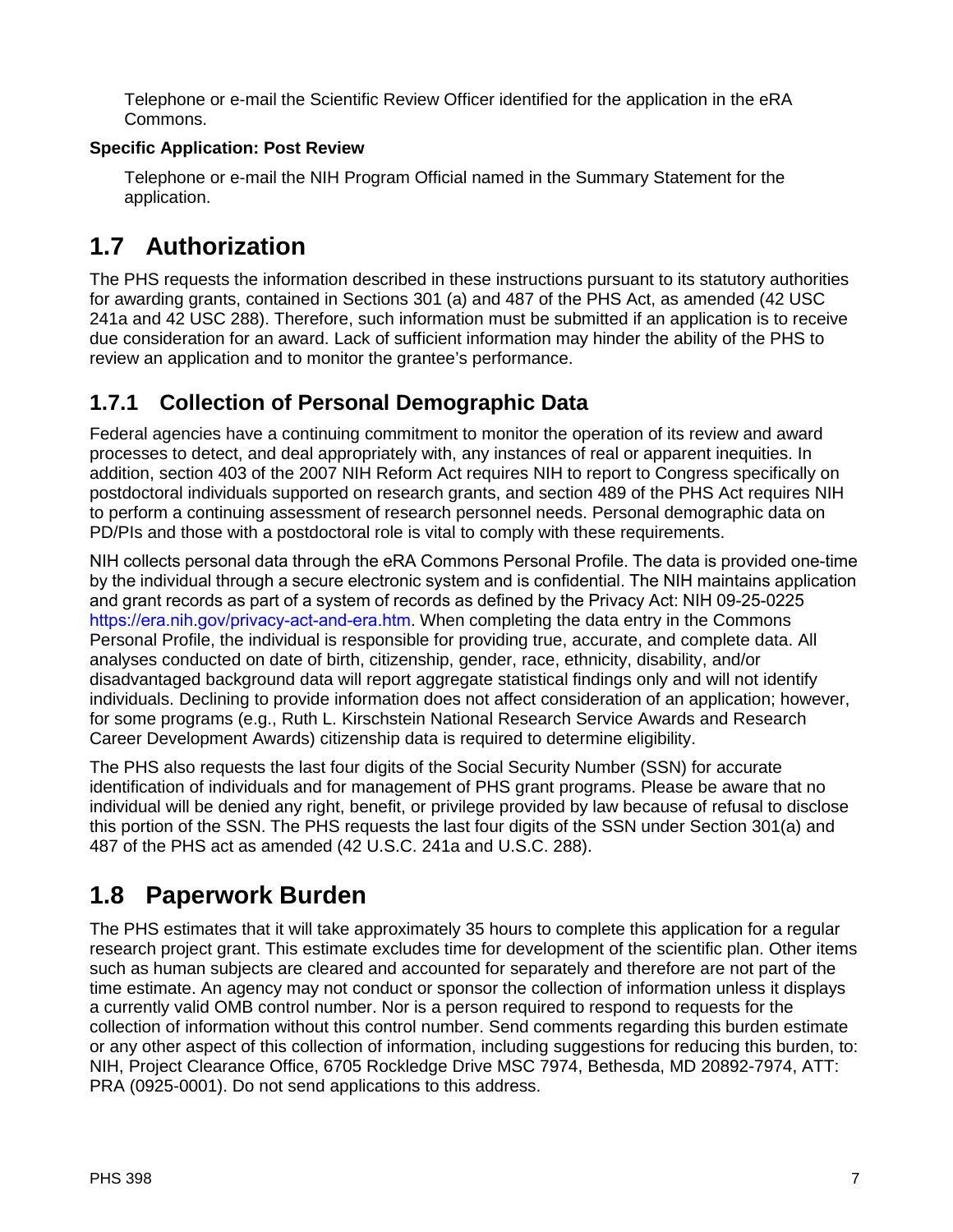## <span id="page-11-0"></span>**2. General Instructions**

## <span id="page-11-1"></span>**2.1 Introduction**

**Read all of the instructions thoroughly prior to application preparation.** 

These instructions pertain to applications for research project grants that have not transitioned to electronic submission using the SF424 (R&R).

For other specialized grants or cooperative agreements, request additional instructions from the appropriate NIH awarding component or other PHS agency. Phone numbers for contacting the appropriate staff are listed in the [Agency Contact Table.](#page-5-4) For further assistance, contact:

GrantsInfo

National Institutes of Health (NIH)

E-mail: [GrantsInfo@nih.gov](mailto:grantsinfo@nih.gov)

Phone: 301-435-0714

Read and follow the instructions carefully to avoid delays, misunderstandings and possible return of the application. Adherence to font and margin requirements is necessary for several reasons. No applicant should have an advantage over other applicants by providing more content using smaller, denser type. Small type sizes may also make it difficult for reviewers to read the application.

The NIH Center for Scientific Review (CSR), Division of Receipt and Referral, has the responsibility to make the final determination of legibility and the authority to return applications. This decision is final and not subject to appeal. Inquiries should be directed to the:

CSR, Division of Receipt and Referral Phone: 301-435-0715; TTY 301-451-5936; Fax: 301-480-1987

## <span id="page-11-2"></span>**2.2 Registration Processes**

Please refer to [Prepare to Apply-Register](https://grants.nih.gov/grants/how-to-apply-application-guide/prepare-to-apply-and-register/register.htm) page for more information about registering the Organization/Organization Representative, as well as Investigators and other individual users.

- <span id="page-11-3"></span>**2.2.1 (Reserved)**
- <span id="page-11-4"></span>**2.2.2 (Reserved)**

## <span id="page-11-5"></span>**2.3 (Reserved)**

## <span id="page-11-6"></span>**2.4 Funding Opportunities**

Grants for health-related research and research training projects or activities make up the largest category of funding provided by the NIH Institutes/Centers (ICs) and other non-NIH agencies. Most applications for support are unsolicited and originate with individual investigators who develop proposed plans for research or research training within an area that is relevant to the NIH. Research project grants are awarded to organizations/institutions on behalf of PD/PIs to facilitate the pursuit of a scientific objective when the idea for the research is initiated by the investigator. If the funding agency anticipates substantial program involvement during the conduct of the research, a cooperative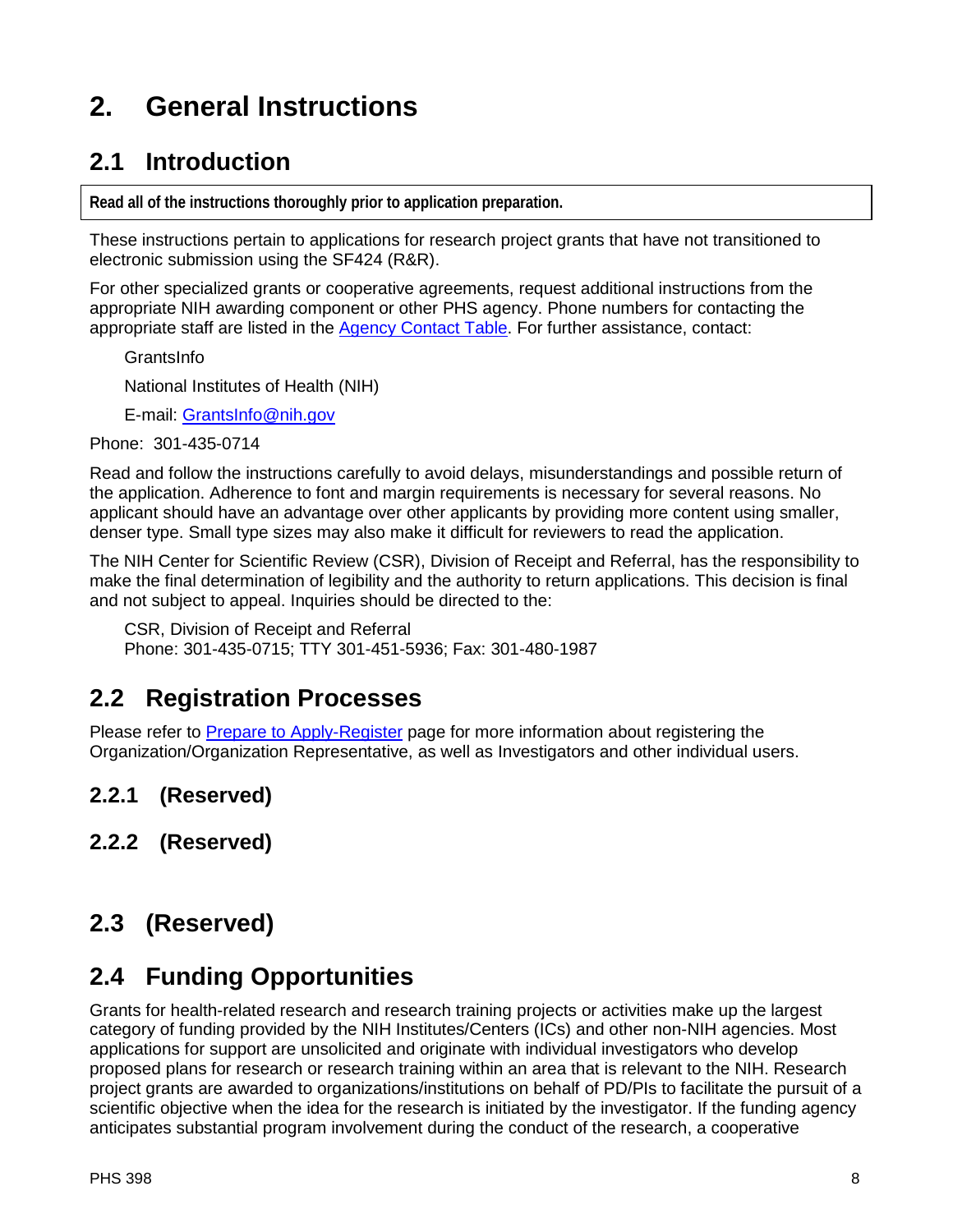agreement will be awarded, rather than a grant. The NIH typically awards grants and cooperative agreements for terms ranging from one to five years. Organizational/institutional sponsorship assures that the awardee organization will provide the facilities and the financial stability necessary to conduct the research, and be accountable for the funds. For more detailed information, visit the [Types of Grant](http://grants.nih.gov/grants/funding/funding_program.htm)  [Programs](http://grants.nih.gov/grants/funding/funding_program.htm) page.

### <span id="page-12-0"></span>**2.4.1 NIH Guide for Grants and Contracts**

The *[NIH Guide for Grants and Contracts](http://grants.nih.gov/grants/guide)*, a weekly electronic publication, contains announcements about funding opportunities, such as Requests for Applications (RFAs) and Program Announcements (PAs), including Parent Announcements, from NIH and other PHS agencies. The *NIH Guide* also contains vital information about policies and procedures. To subscribe to the *NIH Guide*, visit the [NIH](http://grants.nih.gov/grants/guide/listserv.htm)  [Guide LISTSERV](http://grants.nih.gov/grants/guide/listserv.htm) page.

## <span id="page-12-1"></span>**2.4.2 Funding Opportunity Announcements (FOAs)**

See the [Understanding Funding Opportunities](https://grants.nih.gov/grants/how-to-apply-application-guide/prepare-to-apply-and-register/understand-funding-opportunities.htm) page for more information.

## <span id="page-12-2"></span>**2.5 (Reserved)**

## <span id="page-12-3"></span>**2.6 Format Specifications**

Refer to the **Format Attachments** page for more information on formatting attachments.

## <span id="page-12-4"></span>**2.7 "Resubmission" Applications**

Learn more about resubmission policies and application requirements.

For more information on the types of applications, see the **Types of Applications** page.

## <span id="page-12-5"></span>**2.8 "Revision" Application**

Learn about submission requirements for competing revisions.

For more information on the types of applications, see the [Types of Applications](https://grants.nih.gov/grants/how-to-apply-application-guide/prepare-to-apply-and-register/type-of-applications.htm) page.

### **Administrative Supplements**

Learn about submission requirements for administrative supplements.

For more information on the types of applications, see the [Types of Applications](https://grants.nih.gov/grants/how-to-apply-application-guide/prepare-to-apply-and-register/type-of-applications.htm) page.

## <span id="page-12-6"></span>**2.9 Similar, Essentially Identical, or Identical Applications**

**Submissions of identical applications to one or more components of the PHS are not allowed.** 

Simultaneous submissions of identical applications to one or more components of the PHS are not allowed, and the NIH will **not** accept similar grant applications with essentially the same research focus from the same applicant organization for the same due date. This includes derivative or multiple applications that propose to develop a single product, process or service that, with non-substantive modifications, can be applied to a variety of purposes. Likewise, identical or essentially identical grant applications submitted by different applicant organizations will not be accepted for the same due date.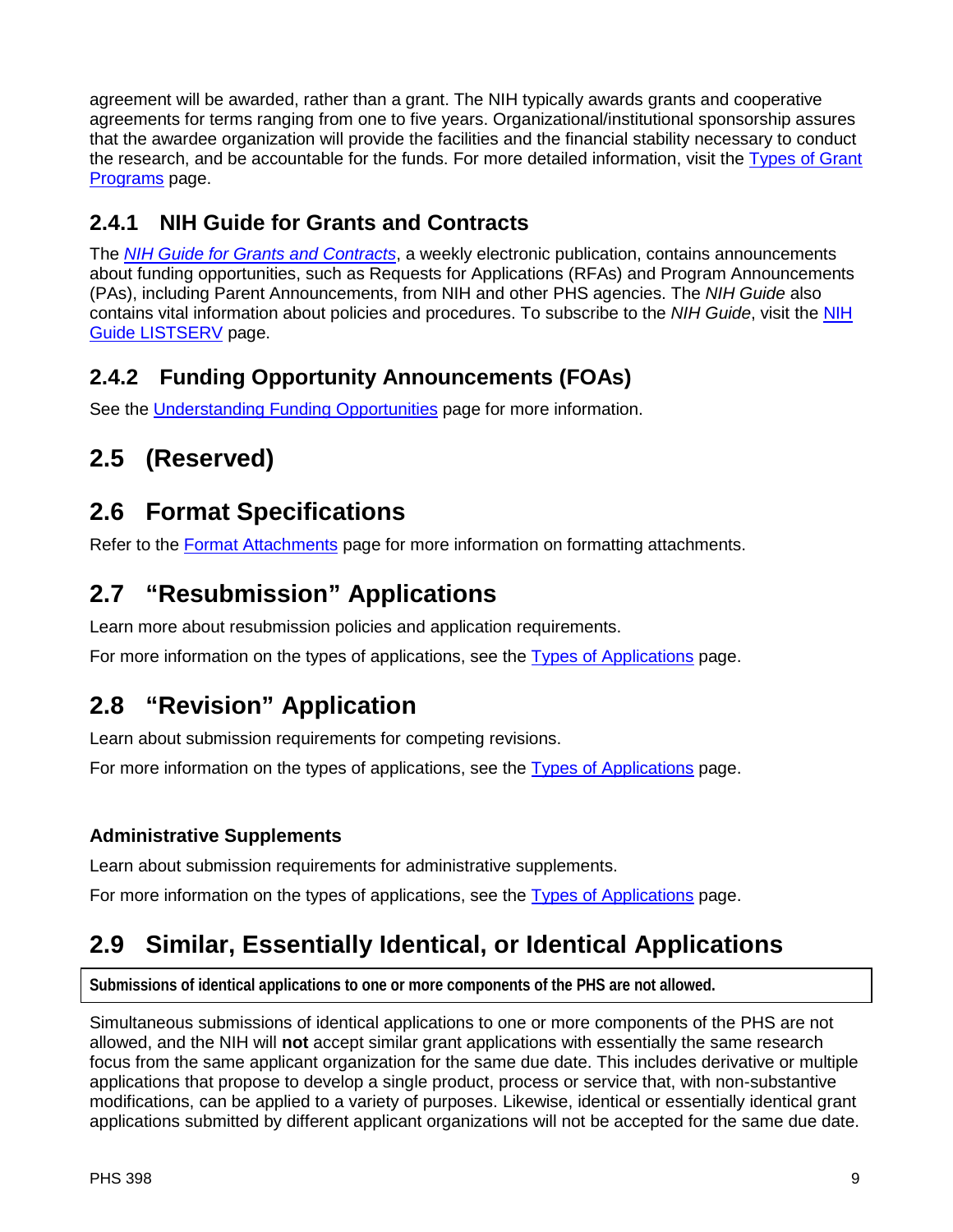Applicant organizations should ascertain and assure that the materials they are submitting on behalf of the PD/PI are the original work of the PD/PI and have not been used elsewhere in the preparation and submission of a similar grant application. Applications to the NIH are grouped by scientific discipline for review by individual Scientific Review Groups. The reviewers can thus easily identify multiple grant applications for essentially the same project. In these cases, application processing may be delayed or the application(s) may not be reviewed.

Essentially identical applications will only be reviewed in the following circumstances: 1) an application for an Independent Scientist Award (K02) proposing essentially identical research in an application for a research project; 2) an application for a research project identical to a subproject of a program project or center grant application; 3) submissions of applications previously submitted to an RFA that were not paid or resubmissions of investigator-initiated applications originally submitted to an RFA (see the NIH [Grants Policy Statement, Section 2.3.7.3: Resubmission of Unfunded RFA](https://grants.nih.gov/grants/policy/nihgps/HTML5/section_2/2.3_application_information_and_processes.htm?tocpath=2%20The%20National%20Institutes%20of%20Health%20as%20a%20Grant-Making%20Organization%7C2.3%20Application%20Information%20and%20Processes%7C2.3.7%20Policies%20Affecting%20Applications%7C_____3#2.3.7.3_Resubmission_of_Unfunded_RFA_Applications_..11)  [Applications\)](https://grants.nih.gov/grants/policy/nihgps/HTML5/section_2/2.3_application_information_and_processes.htm?tocpath=2%20The%20National%20Institutes%20of%20Health%20as%20a%20Grant-Making%20Organization%7C2.3%20Application%20Information%20and%20Processes%7C2.3.7%20Policies%20Affecting%20Applications%7C_____3#2.3.7.3_Resubmission_of_Unfunded_RFA_Applications_..11); and 4) resubmissions of applications with a changed grant activity code.

## <span id="page-13-0"></span>**2.10 (Reserved)**

## <span id="page-13-1"></span>**2.11 (Reserved)**

## <span id="page-13-2"></span>**2.12 (Reserved)**

## <span id="page-13-3"></span>**2.13 Post-Submission Application Materials**

Post-submission application materials are those submitted after submission of the grant application but prior to the initial peer review. The policy is based on the principle that, for the majority of applications, the only post-submission materials that these agencies will accept are those resulting from an unforeseen event. See the [NIH Grants Policy Statement, Section 2.3.7.7: Post-Submission](https://grants.nih.gov/grants/policy/nihgps/HTML5/section_2/2.3_application_information_and_processes.htm?tocpath=2%20The%20National%20Institutes%20of%20Health%20as%20a%20Grant-Making%20Organization%7C2.3%20Application%20Information%20and%20Processes%7C2.3.7%20Policies%20Affecting%20Applications%7C_____7#2.3.7.7_Post-Submission_Grant_Application_Materials_..15)  [Grant Application Materials](https://grants.nih.gov/grants/policy/nihgps/HTML5/section_2/2.3_application_information_and_processes.htm?tocpath=2%20The%20National%20Institutes%20of%20Health%20as%20a%20Grant-Making%20Organization%7C2.3%20Application%20Information%20and%20Processes%7C2.3.7%20Policies%20Affecting%20Applications%7C_____7#2.3.7.7_Post-Submission_Grant_Application_Materials_..15) for additional information.

Post-submission materials can only be submitted as a PDF attachment. The SRO is responsible for uploading acceptable materials into the official electronic grant file maintained in the eRA Commons. The PD/PI can check his/her application via the Commons to see these materials in the section titled "Additions for Review". This procedure provides the information to reviewers in a secure manner.

## <span id="page-13-4"></span>**2.14 Application Due Dates**

See the **NIH Submission Policies** page for more information.

## <span id="page-13-5"></span>**2.15 Submission, Review and Award Cycles**

See the [Due Dates](https://grants.nih.gov/grants/how-to-apply-application-guide/due-dates-and-submission-policies/due-dates.htm) page for more information. For specialized grant applications, refer to the FOA and/or consult with the appropriate PHS agency prior to the preparation of an application.

For more information about application assignment, see the [Submission and Assignment Process](https://public.csr.nih.gov/ApplicantResources/PlanningWritingSubmitting/Pages/Submission-and-Assignment-Process.aspx) page.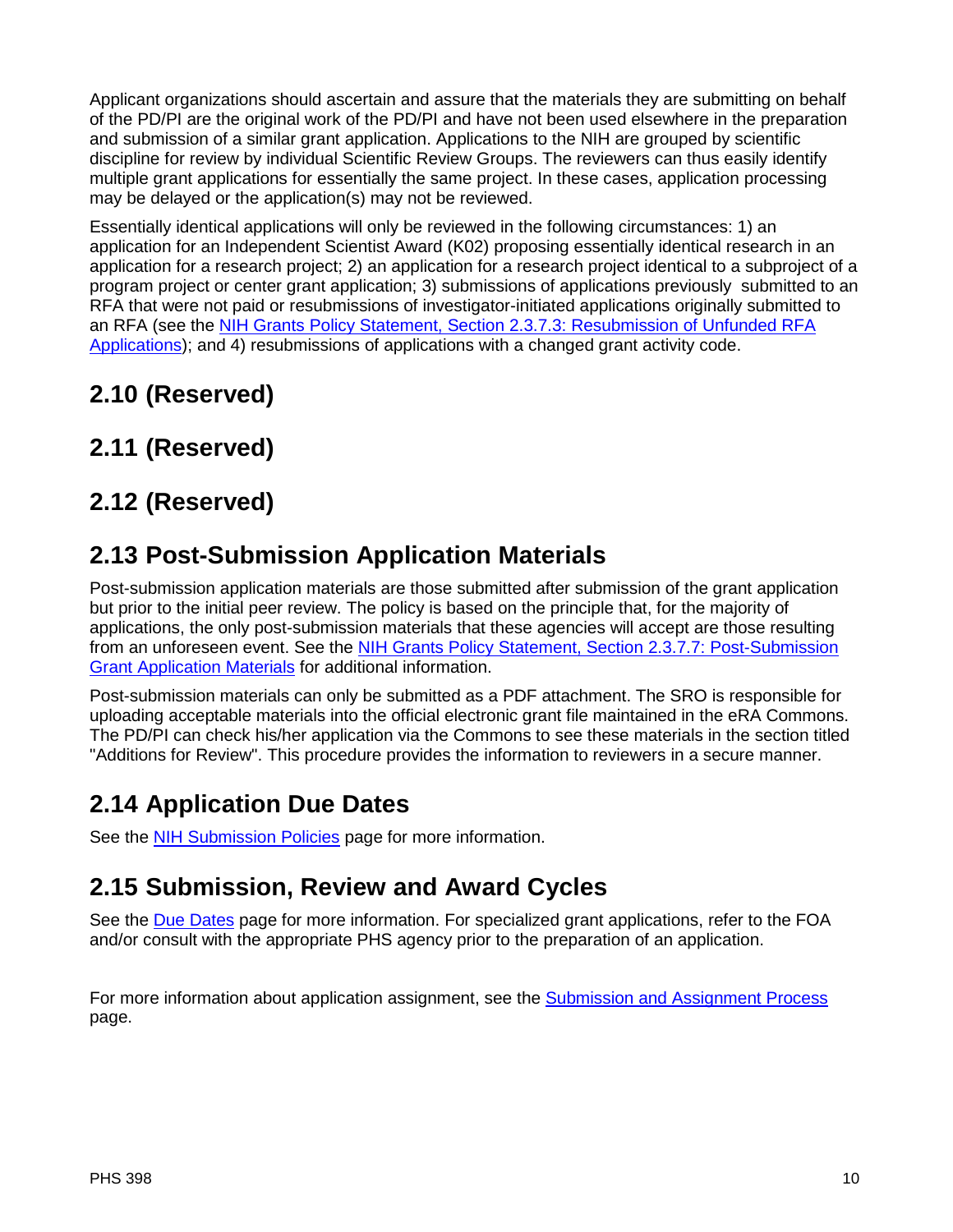## <span id="page-14-0"></span>**2.16 Resources for Finding Help**

## <span id="page-14-1"></span>**2.16.1 (Reserved)**

### <span id="page-14-2"></span>**2.16.2 Finding Help for the eRA Commons Registration**

If help is needed with the eRA Commons registration process for the applicant organization and PD/PIs, contact the eRA Service Desk:

- [eRA Website](http://era.nih.gov/)
- [eRA Commons Website](https://commons.era.nih.gov/commons/index.jsp)
- [eRA Commons Online Help](https://era.nih.gov/erahelp/commons/)
- [eRA Service Desk](http://grants.nih.gov/support)
- eRA Commons Phone: 301-402-7469 866-504-9552 (Toll Free)

The eRA Service Desk hours of operation are Monday-Friday from 7:00 a.m. to 8:00 p.m. Eastern Time (except Federal holidays).

**Note:** To help expedite your Help Desk request, we recommend that you have the following information readily available (additional details may be required depending upon the type of issue/request):

- Full Name of Affected User
- Full Name of Institution/Organization
- Grants.gov Tracking Number
- Submission Date
- Funding Opportunity Announcement (FOA)
- Principal Investigator's (PI) Username
- Signing Official's (SO) Username

### <span id="page-14-3"></span>**2.16.3 Finding Help for Application Preparation**

If after reviewing these application instructions, help is needed in preparing the application, contact GrantsInfo:

| <b>GrantsInfo Phone:</b> | 301-945-7573       |
|--------------------------|--------------------|
| GrantsInfo Email:        | GrantsInfo@nih.gov |

## <span id="page-14-4"></span>**3. Submission of the Grant Application**

**Submit a complete application.** The application must be complete and accurate at the time of submission. Applications may not be reviewed if they are incomplete, illegible, fail to follow instructions, or present insufficient material to permit an adequate review.

There is no guarantee that the Scientific Review Officer will accept or the peer reviewers will consider additional material. See the [NIH Grants Policy Statement, Section 2.3.7.7: Post-Submission Grant](https://grants.nih.gov/grants/policy/nihgps/HTML5/section_2/2.3_application_information_and_processes.htm?tocpath=2%20The%20National%20Institutes%20of%20Health%20as%20a%20Grant-Making%20Organization%7C2.3%20Application%20Information%20and%20Processes%7C2.3.7%20Policies%20Affecting%20Applications%7C_____7#2.3.7.7_Post-Submission_Grant_Application_Materials_..15)  [Application Materials](https://grants.nih.gov/grants/policy/nihgps/HTML5/section_2/2.3_application_information_and_processes.htm?tocpath=2%20The%20National%20Institutes%20of%20Health%20as%20a%20Grant-Making%20Organization%7C2.3%20Application%20Information%20and%20Processes%7C2.3.7%20Policies%20Affecting%20Applications%7C_____7#2.3.7.7_Post-Submission_Grant_Application_Materials_..15) and the NIH Guide Notice on the [Updated Appendix Policy.](https://grants.nih.gov/grants/guide/notice-files/NOT-OD-17-098.html)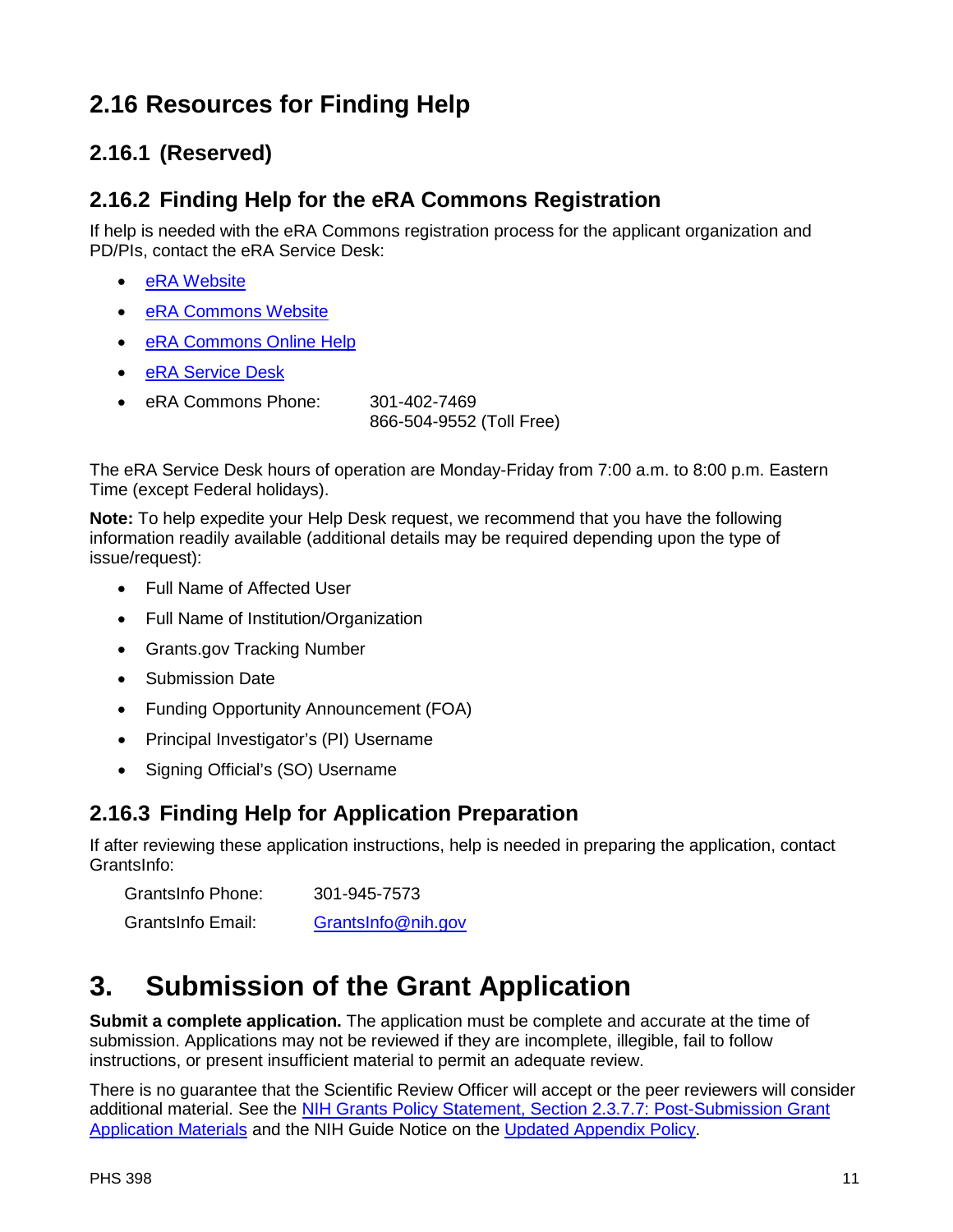## <span id="page-15-0"></span>**3.1 Cover Letter**

Applicants are encouraged to include a cover letter with the competing application. The letter is only for internal agency use and will not be shared with peer reviewers. Place the letter at the beginning of the original application; do not copy it. Attach the cover letter, addressed to the Division of Receipt and Referral, in accordance with the FOA and/or these instructions.

The letter should contain any of the following information, as applicable:

- Application title.
- Title of FOA (PA or RFA).
- For late applications (see Late Application policy on NIH's) include specific information about the timing and nature of the delay.
- For changed/corrected applications submitted after the due date, a cover letter is required, and it must explain the reason for late submission of the changed/corrected applications. If you already submitted a cover letter with a previous submission and are now submitting a late changed/corrected application, you must include all previous cover letter text in the revised cover letter attachment. The system does not retain any previously submitted cover letters; therefore, you must repeat all information previously submitted in the cover letter as well as any additional information.
- Statement that you have attached any required agency approval documentation for the type of application submitted. This may include approval for applications that request \$500,000 or more, approval for Conference Grant or Cooperative Agreement (R13 or U13), etc. It is recommended that you include the official communication from an NIH official as part of your cover letter attachment.
- When intending to submit a video as part of the application, the cover letter must include information about the intent to submit it; if this is not done, the video will not be accepted. See [NIH Grants Policy Statement, Section 2.3.7.7: Post-Submission Grant Application Materials](https://grants.nih.gov/grants/policy/nihgps/HTML5/section_2/2.3_application_information_and_processes.htm#Policies) for additional information.
- Include a statement in the cover letter if the proposed studies will generate large-scale human or non-human genomic data as detailed in the NIH Genomic Data Sharing Policy (see the [NIH](https://grants.nih.gov/grants/policy/nihgps/HTML5/section_2/2.3_application_information_and_processes.htm#Policies) [Grants Policy Statement, Section 2.3.7.10: NIH Genomic Data Sharing](https://grants.nih.gov/grants/policy/nihgps/HTML5/section_2/2.3_application_information_and_processes.htm#Policies) and [Section 8.2.3.3:](https://grants.nih.gov/grants/policy/nihgps/HTML5/section_8/8.2_availability_of_research_results_publications__intellectual_property_rights__and_sharing_research_resources.htm#Sharing) Genomic Data Sharing (GDS) [Policy/Policy for Genome-Wide Association Studies \(GWAS\)\)](https://grants.nih.gov/grants/policy/nihgps/HTML5/section_8/8.2_availability_of_research_results_publications__intellectual_property_rights__and_sharing_research_resources.htm#Sharing).

## <span id="page-15-1"></span>**3.2 Number of Copies**

Submit the **original and two** identical, legible, single-sided photocopies of each application. The **original must be signed** by an Authorized Organization Representative.

## <span id="page-15-2"></span>**3.3 Bindings and Packaging**

Submit the following materials in *one* package:

- cover letter (original only);
- original application;
- two copies of the application, made after the original has been signed and **not** including the cover letter;
- Appendix materials two identical CDs of all appendix material in PDF format.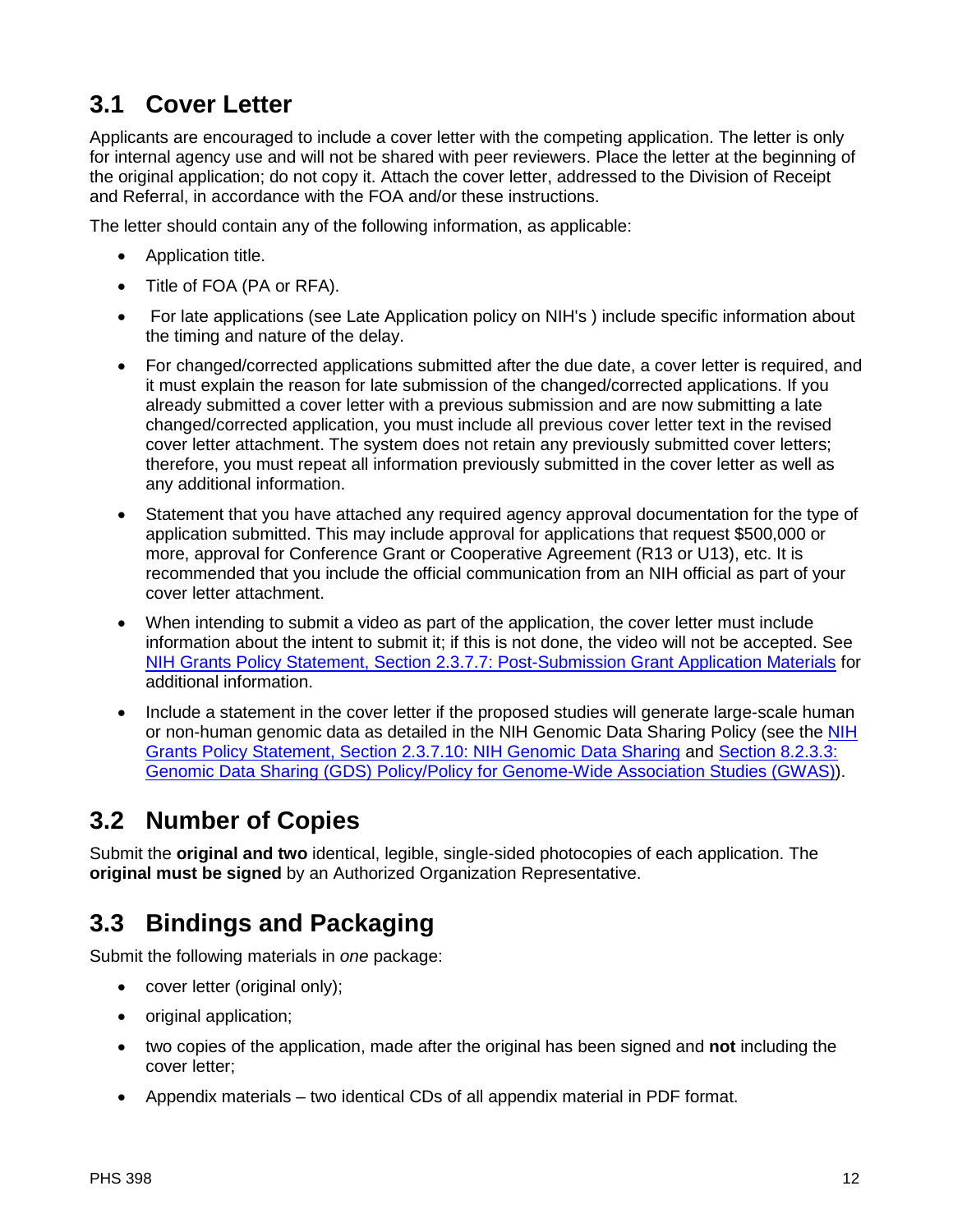Do not include more than one application (original plus two copies and appendices) in each mailing envelope.

**Cover letter.** Place the original cover letter at the beginning of the original application. It should not be duplicated.

**The original application.** The original application must be single-sided, with the required signature on the Face Page. Do **not** staple or otherwise bind the original application. Rubber bands or clips are acceptable. Assemble the pages in the order specified in the table of contents.

**Two identical, single-sided copies of the original application.** Make the copies **after** an Authorized Organization Representative has signed the Face Page so that the official's signature is present on the copies. Do **not** include the cover letter in the copies. Do not staple or otherwise bind the five copies of the original application. Rubber bands or clips are acceptable.

**Two identical CDs containing all appendix material.** When preparing CDs:

- Use PDF format.
- Label each disk with the PD/PI name and application title.
- If burning CD-ROM disks on a Mac, select the ISO 9660 format.
- Do not use compression techniques for the electronic files.
- Do not use password protection, encryption, digital signature and/or digital certification in the PDF files.

Appendix materials submitted in paper are not accepted and may lead to a delay in the review process.

## <span id="page-16-0"></span>**3.4 Application Mailing Address**

For applications to NIH, use the mailing label provided at the end of the forms.

Send the application to the following address, making sure to use the correct ZIP code:

Center for Scientific Review

National Institutes of Health

6701 Rockledge Drive, Suite 1040

MSC 7710

Bethesda, MD 20892-7710

**(United States Postal Service (USPS) Express or Regular mail)**

or

Bethesda, MD 20817 **(Express/Courier Non-USPS Service)**

#### **C.O.D. applications will not be accepted.**

**All applications and other deliveries to the Center for Scientific Review must come either via courier delivery (e.g., Federal Express, DHL, UPS) or via the USPS. Applications delivered by individuals to the Center for Scientific Review will not be accepted. For additional information, see the [NIH Grants Policy Statement, Section 2.3.9.1 Paper](https://grants.nih.gov/grants/policy/nihgps/HTML5/section_2/2.3_application_information_and_processes.htm?tocpath=2%20The%20National%20Institutes%20of%20Health%20as%20a%20Grant-Making%20Organization%7C2.3%20Application%20Information%20and%20Processes%7C2.3.9%20Application%20Receipt%20Information%20and%20Deadlines%7C_____1#2.3.9.1_Paper_Applications_..21)  [Applications.](https://grants.nih.gov/grants/policy/nihgps/HTML5/section_2/2.3_application_information_and_processes.htm?tocpath=2%20The%20National%20Institutes%20of%20Health%20as%20a%20Grant-Making%20Organization%7C2.3%20Application%20Information%20and%20Processes%7C2.3.9%20Application%20Receipt%20Information%20and%20Deadlines%7C_____1#2.3.9.1_Paper_Applications_..21)** 

There may be additional instructions for submission of responses to RFAs; check the FOA for details.

For applications to other (non-NIH) PHS agencies, refer to the FOA for submission instructions and mailing addresses.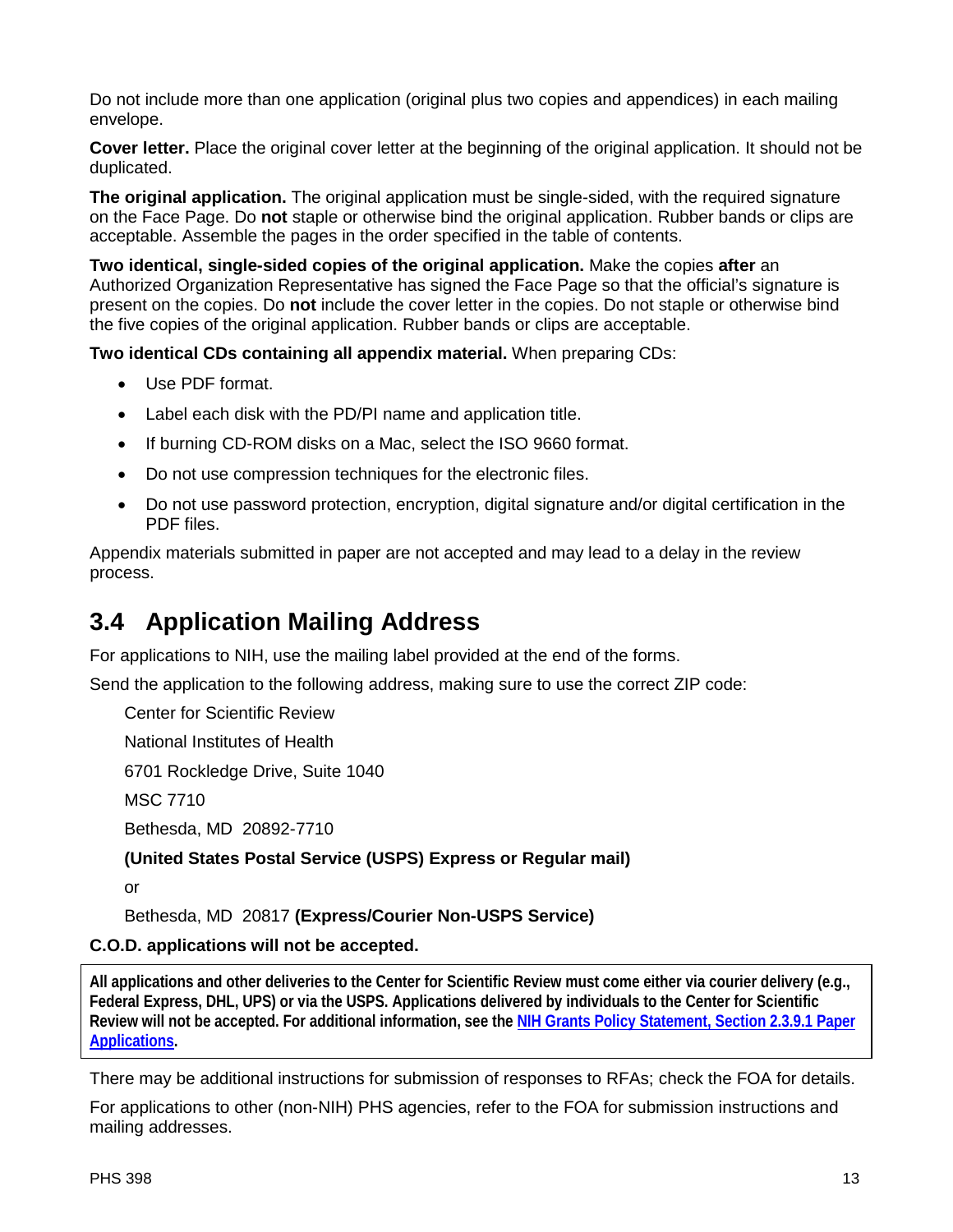## <span id="page-17-0"></span>**4. Completing the PHS 398 Forms and Format Pages**

Prepare the application using the PHS 398 MS Word or PDF form pages and format pages as provided at the **PHS 398 Grant Application** page.

- *Form pages* must be identical to those provided. You may substitute computer-generated facsimiles for government-provided forms; however, they must maintain the exact wording and format of the government forms, including all captions and spacing.
- *Format pages* are intended to assist you in the development of specific sections of the application. Alternatively, you may create a page similar to any format provided as long as all the requisite information is included.
- Shading/colors may not be used in any text portions, including the face page.
- Font sizes on some PHS 398 form pages vary due to field or space limitations. The PHS 398 Microsoft Word (MS Word) and Portable Document File (PDF) Form Pages as provided are acceptable to NIH. All other sections of the application (e.g., Biographical Sketch; Introduction, if necessary; and the Research Plan) must conform to the font requirements stated in [Section](#page-12-3) [2.6 Format Specifications](#page-12-3) above.
- Some fields on the PDF Form Pages are pre-set to auto calculate. In these cases, a zero will appear until actual data are entered.

## <span id="page-17-1"></span>**4.1 Face Page**

The first part of the Face Page [\(Form Page 1\)](http://grants.nih.gov/grants/funding/phs398/phs398.html) must be printed on a single page. The Face Page must not have any shading or colors. Form Page 1-continued is only for multi-PD/PI applications; if used, it should be printed as a separate page.

**The information provided on the Face Page of the application and the fiscal information, including the calculation of F&A costs, must be verified by the official signing for the applicant organization.** 

#### **1. Title of Project**

**Do not exceed 81 characters, including spaces and punctuation.** Choose a descriptive title that is specifically appropriate. A new application must have a different title from any other PHS project with the same PD/PI. A Renewal or Resubmission application should normally have the same title as the previous grant or application. If the specific aims of the project have significantly changed, choose a new title. A Revision application **must** have the same title as the currently funded grant.

#### **2. Response to Specific Request for Applications or Program Announcement or Solicitation**

Check "Yes" and insert the appropriate announcement number (e.g., PA-16-287) and title of the announcement if the application is submitted in response to an RFA or a PA issued through the NIH Guide for Grants and Contracts.

#### **3. Program Director/Principal Investigator**

#### **3a. Name (Last, first, middle)**

Name the one person responsible to the applicant organization for the scientific and technical direction of the project. **PHS staff conduct official business only with the named PD/PI and institutional officials.** A Revision application **must** have the same PD/PI as the currently funded grant.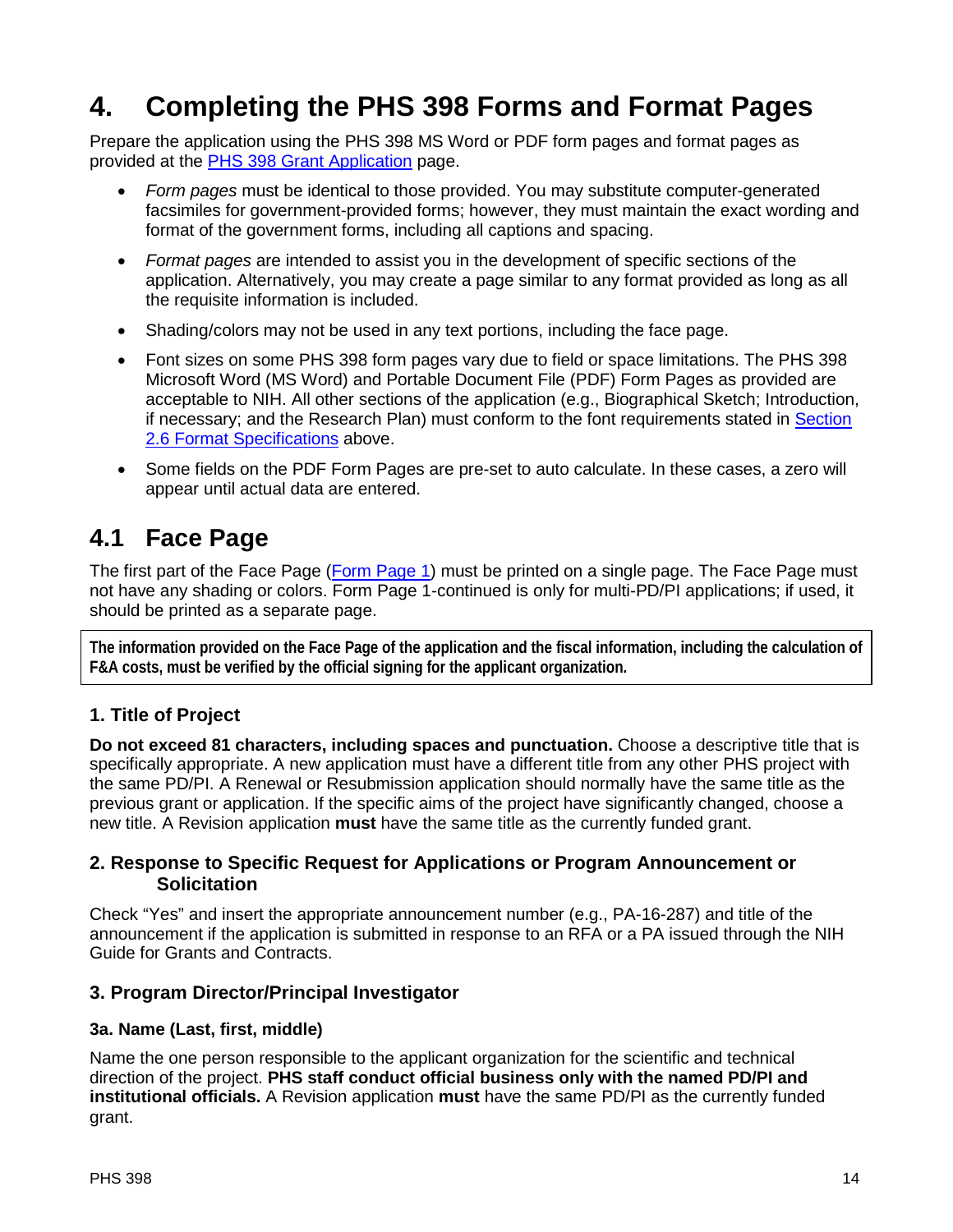When multiple PD/PIs are proposed, use the Face Page-Continued page to provide 3a – 3h for all PD/PIs. NIH requires one PD/PI be designated as the "contact PD/PI" for all communications between the PD/PIs and the agency. The contact PD/PI must meet all eligibility requirements for PD/PI status in the same way as other PD/PIs, but has no special roles or responsibilities within the project team beyond those mentioned above. The contact PD/PI may be changed during the project period. The contact PD/PI should be listed in block 3 of Form Page 1 (the Face Page), with all additional PD/PIs listed on Form Page 1-Continued. When inserting the name of the PD/PI in the header of each application page, use the name of the "Contact PD/PI, et. al." The contact PD/PI must be from the applicant organization if PD/PIs are from more than one institution.

All individuals designated as PD/PI must be registered in the eRA Commons and must be assigned the PD/PI role in that system (other roles such as SO or IAR will not give the PD/PI the appropriate access to the application records). Each PD/PI must include his/her respective eRA Commons ID in the eRA Commons User Name field.

#### **3b. Degree(s)**

Indicate up to three academic and professional degrees or other credentials, such as licenses (e.g., R.N.).

#### **3c. Position Title**

Provide the academic or professional title of the PD/PI. If more than one title, indicate the one most relevant to the proposed project (e.g., Professor of Biochemistry, Chief of Surgical Service, or Group Leader).

#### **3d. Mailing Address**

Provide complete information (including room number, building, and street address) necessary for postal delivery. All written communications with the PD/PI will use this address. For electronic mail, enter the appropriate e-mail address (not a website URL).

#### **3e. Department, Service, Laboratory, or Equivalent**

Indicate organizational affiliation, such as Department of Medicine, Materials Research Laboratory, or Social Sciences Institute.

#### **3f. Major Subdivision**

Indicate school, college, or other major subdivision, such as medical, dental, engineering, graduate, nursing, or public health. If there is no such subdivision, enter "None."

#### **3g. Telephone and Fax**

Provide a daytime telephone number and, if available, a fax number.

### **3h. eRA Commons User Name**

The Commons User Name is the ID assigned to and used by the individual to access the eRA [Commons.](https://commons.era.nih.gov/commons/) **All** PD/PIs are required to be registered in the eRA Commons and **must** provide their Commons User Name. The PD/PI must enter the date of his/her terminal research degree, or end date of medical residency, to receive consideration as an Early Stage Investigator. All data must contain the most recent information in order for the application to be processed accurately.

### **4. Human Subjects Research**

### **No (Human Subjects Involved)**

Check "No" if activities involving human subjects are not planned at any time during the proposed project period. The remaining parts of "Section 4: Human Subjects Research" are then not applicable.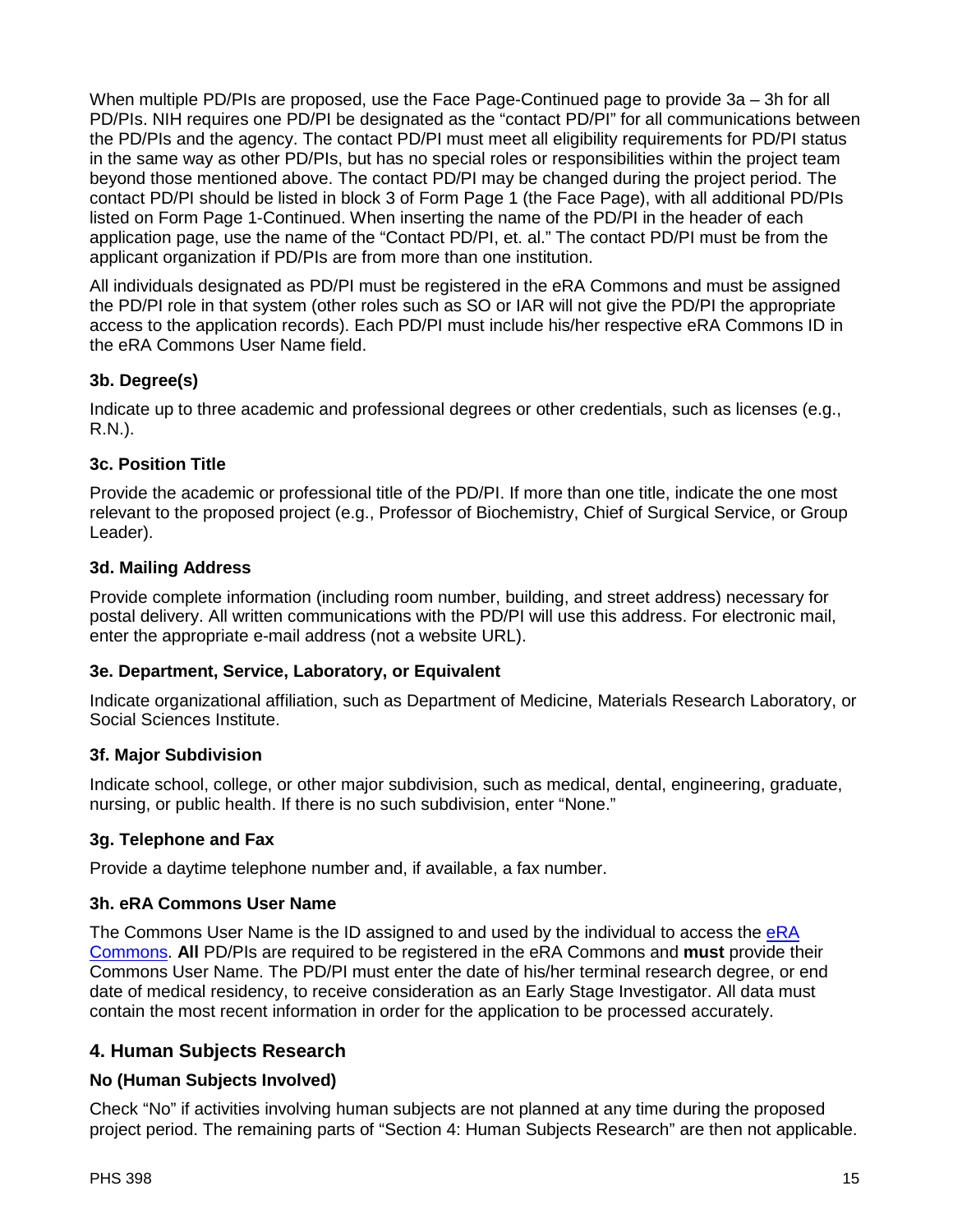#### **Yes (Human Subjects Involved)**

Check "Yes" if activities involving human subjects are planned at any time during the proposed project period, either at the applicant organization or at any other Project/Performance Site or collaborating institution. Check "Yes" if the research is exempt from HHS regulatory requirements for the protection of human subjects (see the [Frequently Asked Questions from Applicants section on](https://humansubjects.nih.gov/from-applicants#exemptions) Exemptions for more information).

If you plan to conduct research involving human subjects, but do not have definite plans at the time of application, you will need to include 6 of the Research Plan. Certification of IRB review and approval must be provided and accepted by the awarding component before the research may occur.

**An IRB approval date is not required at the time of submission when IRB review is pending. This may be requested later in the pre-award cycle as a Just-In-Time requirement. See the [NIH Grants Policy Statement, Section 2.5.1: Just](https://grants.nih.gov/grants/policy/nihgps/HTML5/section_2/2.5_completing_the_pre-award_process.htm#Just-in-)[in-Time Procedures](https://grants.nih.gov/grants/policy/nihgps/HTML5/section_2/2.5_completing_the_pre-award_process.htm#Just-in-) for more information. See the definition of a [human subject.](https://grants.nih.gov/grants/glossary.htm#HumanSubject)** 

To help determine whether research that involves the use of human data or biological specimens is human subjects research, refer to the [Research Involving Human Subjects](https://humansubjects.nih.gov/) website.

Additional information is available at:

- **[OHRP Decision Charts](https://www.hhs.gov/ohrp/regulations-and-policy/decision-charts/index.html)**
- [OHRP Guidance on Repositories](https://www.hhs.gov/ohrp/regulations-and-policy/guidance/issues-to-consider-in-use-of-stored-data-or-tissues/index.html)
- [OHRP Memo on Engagement](https://www.hhs.gov/ohrp/regulations-and-policy/guidance/guidance-on-engagement-of-institutions/index.html)

#### **4a. Research Exempt**

Check "Yes" if the activities proposed are exempt from the regulations at [45 CFR Part 46.](http://www.hhs.gov/ohrp/humansubjects/guidance/45cfr46.html) Insert the exemption number(s) corresponding to one or more of the exemption categories listed at the [Research Involving Human Subjects](https://humansubjects.nih.gov/) website.

OHRP guidance states that appropriate use of Exemptions described in 45 CFR 46 should be determined by an authority independent from the investigators (see OHRP's [FAQs on Exempt](https://www.hhs.gov/ohrp/regulations-and-policy/guidance/faq/exempt-research-determination/index.html)  [Research Determination\)](https://www.hhs.gov/ohrp/regulations-and-policy/guidance/faq/exempt-research-determination/index.html). Institutions often designate their IRB to make this determination. Because NIH does not require IRB approval at the time of application, the exemptions designated in 4a often represent the opinion of the PD/PI, and the justification provided for the exemption by the PD/PI is evaluated during peer review.

Proposed research may include more than one research project; thus the application may include individual projects that meet the requirements for non-exempt or exempt human subjects research, or are not defined as human subjects research. Human subjects research should be designated as exempt if **all** of the proposed research meets the criteria for one or more of the six exemptions.

Check "No" if any of the planned activities involving human subjects are not exempt, and complete the remaining parts of 4.

#### **4b. Federal-Wide Assurance No.**

Enter the approved Federal Wide Assurance (FWA) number that the applicant has on file with the Office for Human Research Protections. Enter the 8-digit number. Do not, enter FWA before.

Enter "None" in 4b if the applicant organization does not have an approved FWA on file with OHRP. In this case, the signature on the Face Page is a declaration that the applicant organization will comply with [45 CFR Part 46](http://www.hhs.gov/ohrp/humansubjects/guidance/45cfr46.html) and proceed to obtain a FWA (see the OHRP Federalwide Assurance (FWA) for [the Protection of Human Subjects](https://www.hhs.gov/ohrp/register-irbs-and-obtain-fwas/fwas/fwa-protection-of-human-subjecct/index.html) page.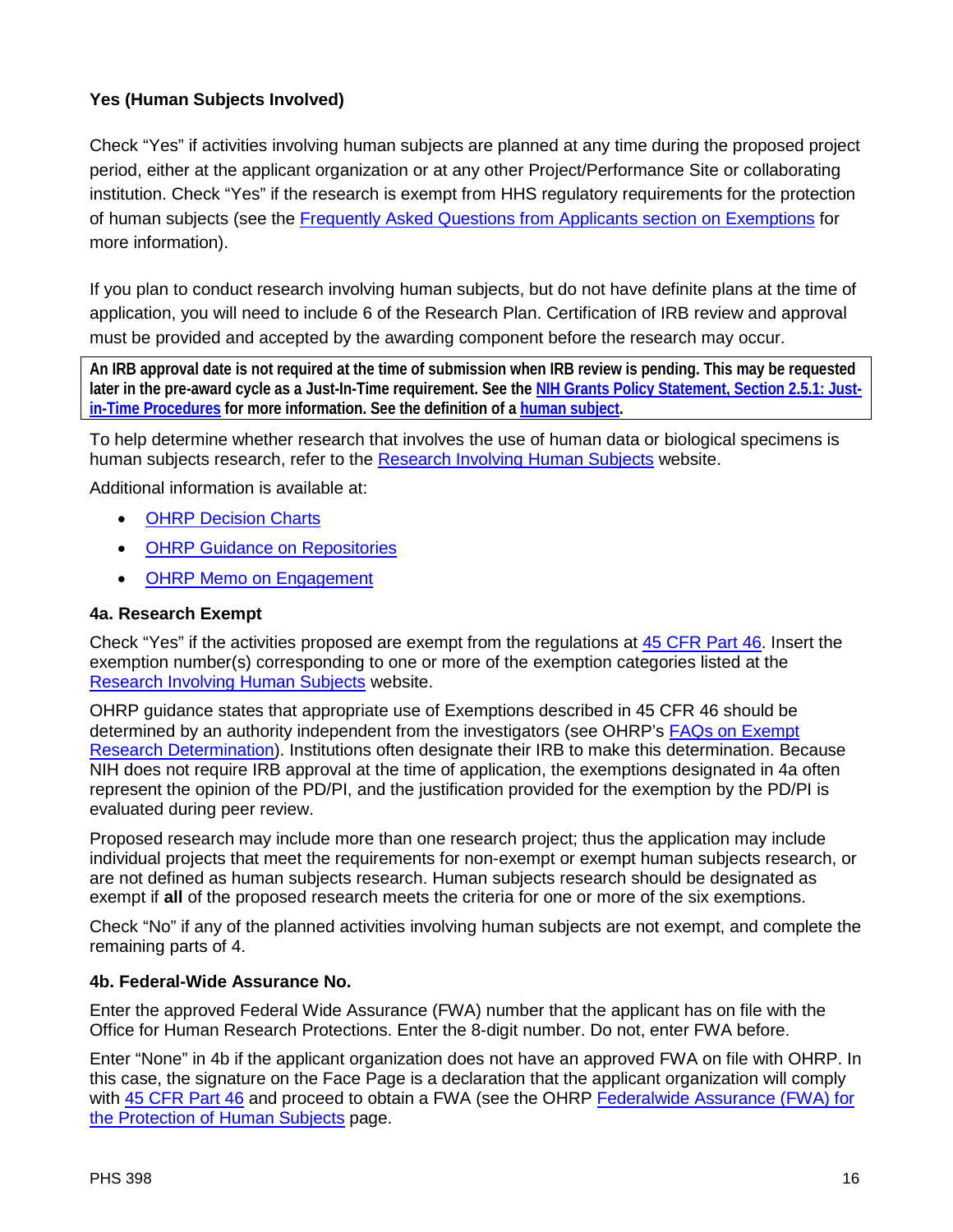#### **Do not enter the human subjects assurance number of any Project/Performance Site or collaborating institution in the space provided.**

#### **4c. Clinical Trial**

Check "Yes" or "No" to indicate whether the project includes a clinical trial. Refer to the OER glossary's definition of ["clinical trial.](https://grants.nih.gov/grants/glossary.htm#ClinicalTrial)"

All NIH-funded clinical trials are expected to register and submit results information to [Clinicaltrials.gov,](https://clinicaltrials.gov/ct2/home) as per the ["NIH Policy on Dissemination of NIH-Funded Clinical Trial Information"](https://grants.nih.gov/policy/clinical-trials/reporting/understanding/nih-policy.htm) for competing applications and contract proposals submitted on or after 1/18/2017. See the [Requirements for Registering & Reporting NIH-funded Clinical Trials in ClinicalTrials.gov](https://grants.nih.gov/policy/clinical-trials/reporting/index.htm) for more information.

#### **4d. NIH-Defined Phase III Clinical Trial**

Check "Yes" or "No" to indicate whether the project is an NIH-Defined Phase III Clinical Trial. Refer to the definition of ["NIH-Defined Phase III Clinical Trial.](https://grants.nih.gov/grants/glossary.htm#NIHDefinedPhaseIIIClinicalTrial)"

#### **5. Vertebrate Animals**

Check "No" if activities involving vertebrate animals are not planned at any time during the proposed project period, and leave 5a blank. Note that the generation of custom antibodies constitutes an activity involving vertebrate animals.

Check "Yes" if activities involving vertebrate animals are planned at any time during the proposed project period. If animal involvement is anticipated within the period of award but plans are indefinite, check "Yes" and in the [Research Plan, Section 5.5: Vertebrate Animals,](#page-39-0) provide an explanation and indicate when it is anticipated that animals will be used. If an award is made prior to the involvement of animals, the grantee must provide all of the information required by 5.5 (Research Plan, Section 5.5: Vertebrate Animals), and verification of IACUC approval to the awarding component. IACUC approval must have been granted within three years to be valid.

NIH does not require verification of review and approval of the proposed research by the IACUC before peer review of the application. However, this information is required under Just-in-Time policy (see [NIH Grants Policy Statement, Section 2.5.1: Just-in-Time Procedures\)](https://grants.nih.gov/grants/policy/nihgps/HTML5/section_2/2.5_completing_the_pre-award_process.htm?tocpath=2%20The%20National%20Institutes%20of%20Health%20as%20a%20Grant-Making%20Organization%7C2.5%20Completing%20the%20Pre-Award%20Process%7C_____1#2.5.1_Just-in-Time_Procedures).

#### **5a. Animal Welfare Assurance**

Enter the OLAW approved Animal Welfare Assurance number of the applicant organization in 5a. To determine whether the organization holds an Animal Welfare Assurance, see [the](http://grants.nih.gov/grants/olaw/olaw.htm#assur) lists of Domestic and Foreign Assured institutions.

Enter "None" in 5a if the applicant organization does not have an OLAW-approved Animal Welfare Assurance. **Do not enter the Animal Welfare Assurance number of any Project/Performance Site or collaborating institution.** When an applicant organization does not have an Animal Welfare Assurance, the Authorized Organization Representative's signature constitutes declaration that the applicant organization will submit an Animal Welfare Assurance when requested by OLAW.

### **6. Dates of Proposed Period of Support**

Request no more than 5 years of support, unless specifically authorized in the FOA. Note that some programs specify fewer years.

**New application.** Consult the schedule on the [Due Dates](https://grants.nih.gov/grants/how-to-apply-application-guide/due-dates-and-submission-policies/due-dates.htm) page for an appropriate beginning date. Refer to the FOA for beginning dates for PHS agencies other than NIH.

**Renewal application.** Choose a beginning date immediately following the termination date of the current period of support.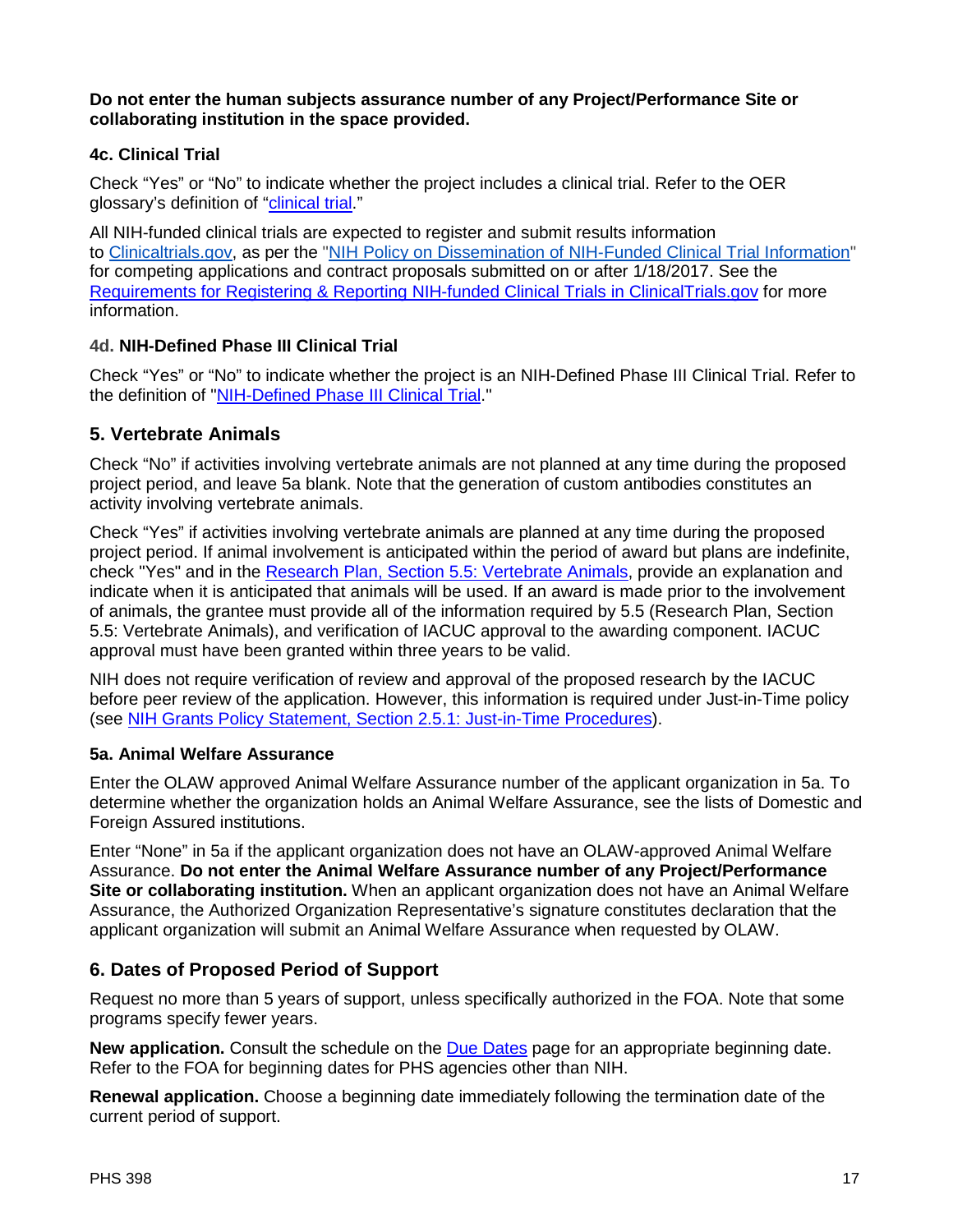**Revision application. Submit a Revision application only for a period within the current period of the active grant.** At the time of submission, the Revision request must be within the time period of the original (parent) award period, and any extension must be done **before** submission. Make the ending date of the Revision's first budget period coincide with the ending date of the budget period that is to be supplemented, regardless of the Revision's beginning date. If requesting supplemental funds for the future years of a currently funded grant, make the future years' budget periods coincide with those of the currently funded grant.

### **Budget Request**

**All amounts requested in 7 and 8 and on the budget pages must be in U.S. dollars.**

### **7. Costs Requested for Initial Budget Period**

#### **7a. Direct Costs (\$)**

From Form Page 4, enter the "Subtotal Direct Costs for Initial Budget Period."

### **7b. Total Costs (\$)**

Enter the sum of: 1) the "Total Direct Costs for Initial Budget Period" from Form Page 4 and 2) the Facilities and Administrative costs for the initial budget period, as calculated on the Checklist Form Page.

Note the "Total Direct Costs" used to calculate 7b includes any consortium F&A costs.

### **8. Costs Requested for Proposed Period of Support**

#### **8a. Direct Costs (\$)**

From Form Page 5, enter the sum of "Subtotal Direct Costs" for all years.

#### **8b. Total Costs (\$)**

Enter the sum of: 1) "Total Direct Costs for Entire Proposed Project Period" from Form Page 5; and, 2) the total Facilities and Administrative costs for all years calculated on the Checklist Form Page.

Note the "Total Direct Costs" used to calculate 8b includes any consortium F&A costs. Please ensure number(s) complies with application requirements.

### **9. Applicant Organization**

Name the one organization that will be legally and financially responsible for the conduct of activities supported by the award. Provide a complete address of that organization.

### **10. Type of Organization**

Check the appropriate box. See definitions of Applicant Organization Types in the [OER glossary.](https://grants.nih.gov/grants/glossary.htm)

### **11. Entity Identification Number, DUNS Number, Cong. District**

**Entity Identification Number.** Enter the 12-digit Entity Identification Number (EIN) assigned to the applicant organization by the Department of Health and Human Services Payment Management System for payment and accounting purposes. This number is an expansion of the 9-digit EIN assigned by the IRS. If the institution has not yet been assigned a number, enter either (1) the organization's Internal Revenue Service employer identification number (nine digits) or (2) the words "Applied for" to indicate that the organization does not have an EIN but has applied to the local office of the IRS for one. **Do not enter the PD/PI's social security number**; it is not appropriate for this.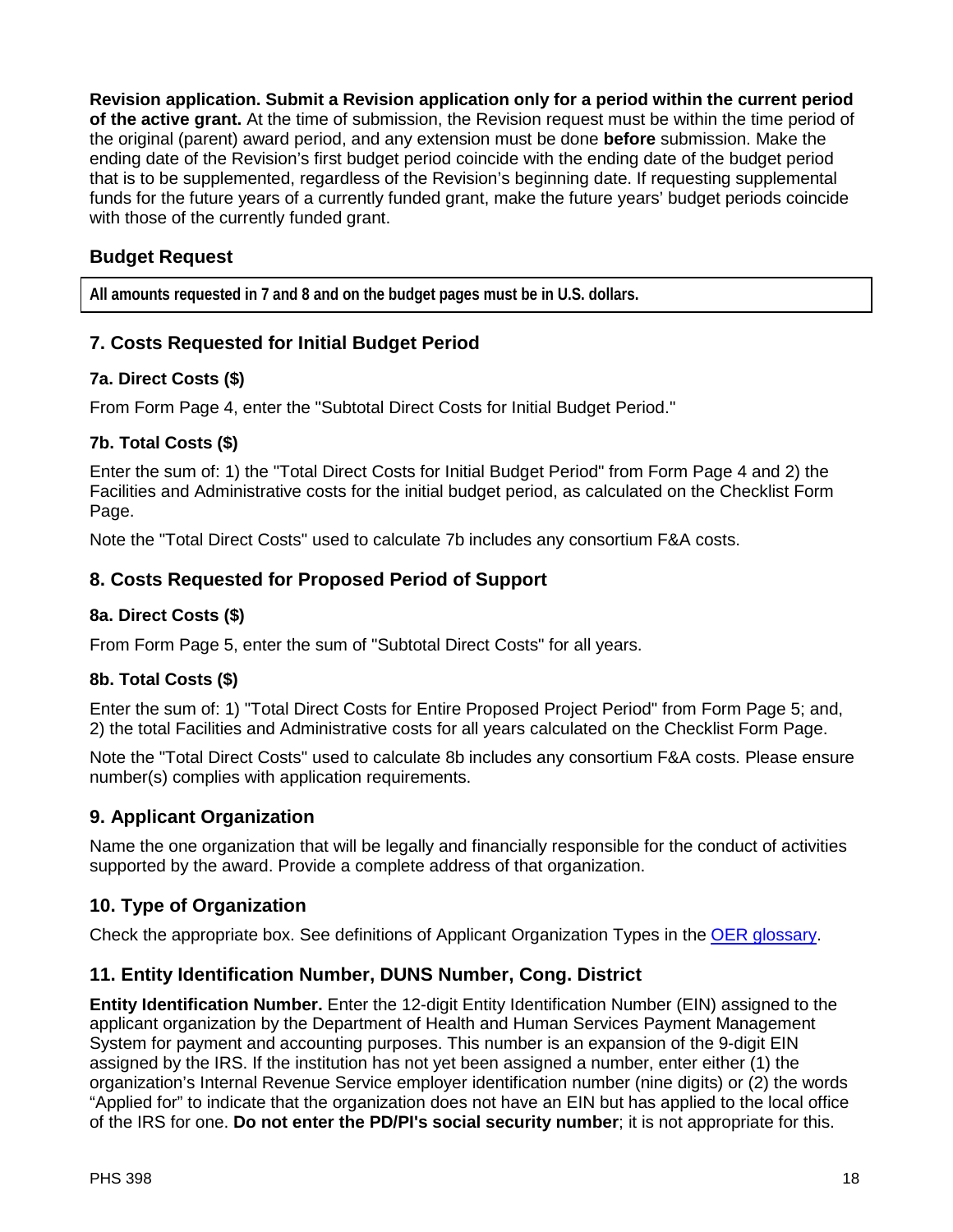**Data Universal Numbering System (DUNS) number.** Enter the DUNS number. Applicant organizations **must have** a Dun and Bradstreet (D&B) Data Universal Numbering System (DUNS) number as the Universal Identifier when applying for Federal grants or cooperative agreements. The DUNS number is a nine-digit number assigned by Dun and Bradstreet Information Services. An AOR should be consulted to determine the appropriate number. If the organization does not have a DUNS number, an AOR should complete the [US D&B D-U-N-S Number Request Form](http://fedgov.dnb.com/webform) or contact Dun and Bradstreet by telephone directly at 1-866-705-5711 (toll-free) to obtain one. A DUNS number will be provided immediately by telephone at no charge. Note this is an organizational number. Individual PD/PIs do not need to register for a DUNS number.

**Congressional District.** Enter the number of the Congressional District of the applicant organization.

**If you do not know the Congressional District:** Go to the [United States House of Representatives](http://www.house.gov/) website and search for the Congressional District by entering the ZIP+4. If you do not know the ZIP+4, look it up on the [USPS Look Up Zip Code](https://tools.usps.com/go/ZipLookupAction!input.action) website.

#### **12. Administrative Official to be Notified if Award is Made**

Name the applicant organization administrative official to be notified if an award is made. Provide a complete address for postal delivery and the telephone, fax, and e-mail address for the administrative official.

### **13. Official Signing for Applicant Organization**

Name an individual authorized to act for the applicant organization and to assume the obligations imposed by the Federal laws, requirements, and conditions for a grant or grant application, including the applicable Federal regulations. Provide a complete address for postal delivery and the telephone, fax, and e-mail address for the signing official.

#### **14. Applicant Organization Certification and Acceptance**

An original signature, in ink, is required. Only an institutional official with formal designated or delegated authority to sign on behalf of the organization may sign the form. The signature must be dated. *In signing the application Face Page, the Authorized Organization Representative of the applicant organization certifies that the applicant organization will comply with all applicable policies, assurances and/or certifications referenced in the application.*

The applicant organization is responsible for verifying its eligibility and the accuracy, validity, and conformity with the most current institutional guidelines of all the administrative, fiscal, and scientific information in the application, including the Facilities and Administrative rate. Deliberate withholding, falsification, or misrepresentation of information could result in administrative actions, such as withdrawal of an application, suspension and/or termination of an award, debarment of individuals, as well as possible criminal penalties. The signer further certifies that the applicant organization will be accountable both for the appropriate use of any funds awarded and for the performance of the grantsupported project or activities resulting from this application. The grantee institution may be liable for the reimbursement of funds associated with any inappropriate or fraudulent conduct of the project activity.

#### **Assurances and Certifications**

The list of assurances, certifications, and other policies that apply to applications submitted to NIH and other PHS agencies is found in the [NIH Grants Policy Statement, Section 4: Public Policy](https://grants.nih.gov/grants/policy/nihgps/HTML5/section_4/4_public_policy_requirements__objectives_and_other_appropriation_mandates.htm)  [Requirements, Objectives and Other Appropriation Mandates.](https://grants.nih.gov/grants/policy/nihgps/HTML5/section_4/4_public_policy_requirements__objectives_and_other_appropriation_mandates.htm)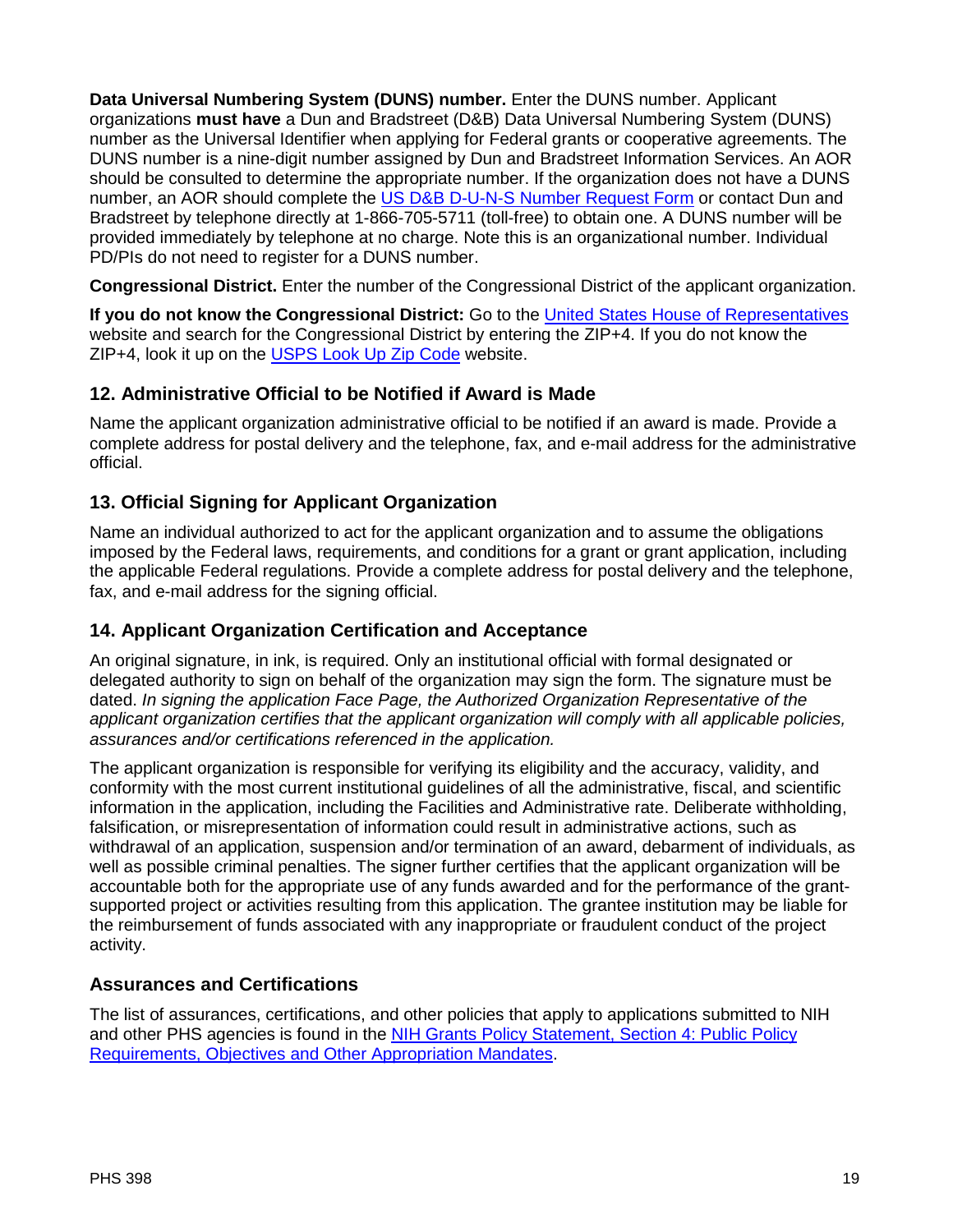## <span id="page-23-0"></span>**4.2 Summary, Relevance, Project/Performance Sites, Senior/Key Personnel, Other Significant Contributors, and Human Embryonic Stem Cells**

[FORM PAGE 2](http://grants.nih.gov/grants/funding/phs398/phs398.html) and 2-continued

**Do NOT insert additional pages between Form Page 1 and Form Page 2.**

### <span id="page-23-1"></span>**Project Summary and Relevance**

The first and major section of the Description is a **Project Summary**. It is meant to serve as a succinct and accurate description of the proposed work when separated from the application. State the application's broad, long-term objectives and specific aims, making reference to the health relatedness of the project (i.e., relevance to the mission of the agency). Describe concisely the research design and methods for achieving the stated goals. This section should be informative to other persons working in the same or related fields and insofar as possible understandable to a scientifically or technically literate reader. Avoid describing past accomplishments and the use of the first person.

The second section of the Description is **Relevance**. Using no more than two or three sentences, describe the relevance of this research to public health. In this section, be succinct and use plain language that can be understood by a general, lay audience.

#### **DO NOT EXCEED THE SPACE PROVIDED.**

**Use text only (no figures or other information not in standard text). Do not include proprietary, confidential information or trade secrets in the description section. If the application is funded, the project description will be entered into an NIH database and will become public information.** 

### <span id="page-23-2"></span>**Project/Performance Site(s)**

Indicate where the work described in the Research Plan will be conducted. If there are more than two Project/Performance Sites, use the Project/Performance Site Format Page to list all the sites, including Department of Veterans Affairs (VA) facilities and foreign sites. Provide an explanation on the Resources Format Page of the application, and state whether a consortium/contractual arrangement is involved with one or more collaborating organizations for the conduct of a portion of the work described in the Research Plan. One of the sites indicated must be the applicant organization or be identified as off-site in accordance with the conditions of the applicant organization's negotiated Facilities and Administrative (F&A) agreement. This information must agree with the F&A information provided in the rest of the application.

If a Project/Performance Site is engaged in research involving human subjects, the applicant organization is responsible for ensuring that the Project/Performance Site operates under an appropriate Federal Wide Assurance for the protection of human subjects and complies with [45 CFR](http://www.hhs.gov/ohrp/humansubjects/guidance/45cfr46.html)  [Part 46](http://www.hhs.gov/ohrp/humansubjects/guidance/45cfr46.html) and other NIH human subject related policies described in the PHS 398 and the [NIH Grants](https://grants.nih.gov/grants/policy/nihgps/HTML5/section_4/4.1_public_policy_requirements_and_objectives.htm?tocpath=4%20Public%20Policy%20Requirements%2C%20Objectives%20and%20Other%20Appropriation%20Mandates%7C4.1%20Public%20Policy%20Requirements%20and%20Objectives%7C4.1.15%20Human%20Subjects%20Protections%7C_____1#4.1.15.1_Federalwide_Assurance_Requirements)  [Policy Statement, Section 4.1.15.1: Federalwide Assurance Requirements.](https://grants.nih.gov/grants/policy/nihgps/HTML5/section_4/4.1_public_policy_requirements_and_objectives.htm?tocpath=4%20Public%20Policy%20Requirements%2C%20Objectives%20and%20Other%20Appropriation%20Mandates%7C4.1%20Public%20Policy%20Requirements%20and%20Objectives%7C4.1.15%20Human%20Subjects%20Protections%7C_____1#4.1.15.1_Federalwide_Assurance_Requirements)

For research involving live vertebrate animals, the applicant organization must ensure that all Project/Performance Sites hold an OLAW-approved Animal Welfare Assurance. If the applicant organization has neither an animal care and use program, facilities to house animals and conduct research on site, nor an IACUC, and the animal work will be conducted at an institution with an Animal Welfare Assurance, the applicant must obtain an Inter-institutional Assurance from OLAW prior to an award.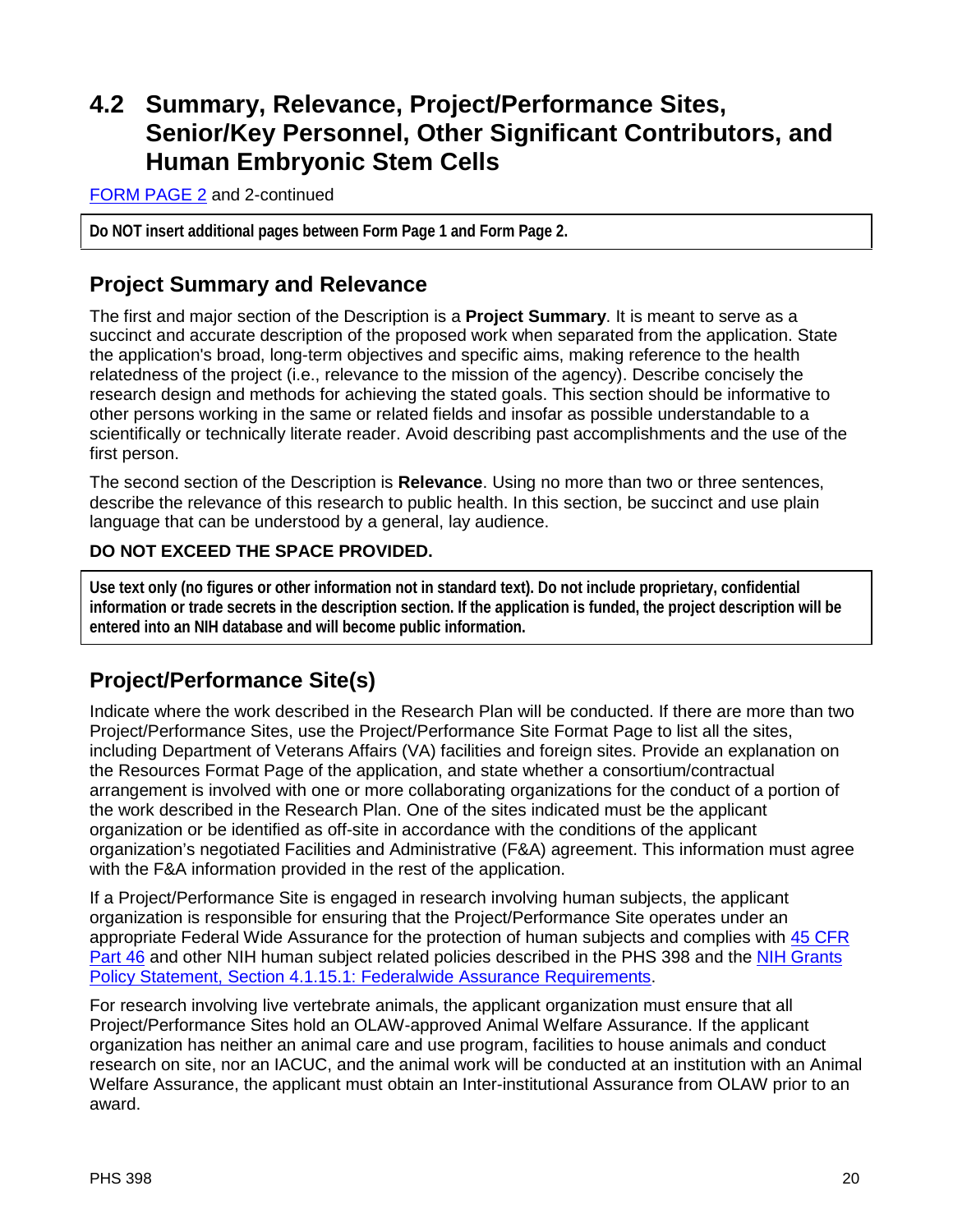### <span id="page-24-0"></span>**Senior/Key Personnel**

In addition to the PD/PI, Senior/key Personnel are defined as individuals who contribute to the scientific development or execution of the project in a substantive, measurable way, whether or not salaries are requested.

Typically, these individuals have doctoral or other professional degrees, although individuals at the masters or baccalaureate level should be included if their involvement meets the definition of Senior/key Personnel. **Consultants and those with a postdoctoral role should also be included if they meet the same definition.**

Senior/key Personnel must devote measurable effort (described in person months) to the project, whether or not salaries are requested. "Effort of zero person months" or "as needed" are not acceptable levels of involvement for those designated as Senior/key Personnel.

**Start with the PD/PI(s).** List the PD/PI's last name first. When multiple PIs are proposed, list the contact PI first, then all additional PIs in alphabetical order. Then list all other Senior/key Personnel in alphabetical order, last name first. For each individual provide name, eRA Commons User Name (if known), organization name (their institutional affiliation), and role on the project. Under role on the project, indicate how the individual will function on the proposed project. *Use additional consecutively numbered pages as necessary.*

### <span id="page-24-1"></span>**Other Significant Contributors**

This category identifies individuals who have committed to contribute to the scientific development or execution of the project, but are not committing any specified measurable effort (i.e., person months) to the project. These individuals are typically presented at "effort of zero person months" or "as needed." Individuals with measurable effort may **not** be listed as Other Significant Contributors (OSCs). Consultants should be included if they meet this definition.

A biosketch, including Research Support information, will be required for Senior/key Personnel and OSCs, as this highlights their relevant accomplishments. Reviewers use these pages to address the "investigator(s)" review criterion (see Research Project Evaluation Criteria in Section 6. The Peer Review Process).

However, if an award is to be made, Other Support information will not be required or accepted for OSCs since considerations of overlap do not apply to these individuals.

Should the level of involvement for an individual listed as an OSC increase to measurable effort, he/she must be redesignated as Senior/key Personnel. This change must be made before any compensation is charged to the project.

### <span id="page-24-2"></span>**Human Embryonic Stem Cells**

If the proposed project involves human embryonic stem cells, in this section list the registration number of the specific cell line(s) from the [NIH Human Embryonic Stem Cell Registry.](https://grants.nih.gov/stem_cells/registry/current.htm) Use continuation pages as needed. If a specific line cannot be referenced at the time of application submission, include a statement that one from the registry will be used.

## <span id="page-24-3"></span>**4.3 Research Grant Table of Contents**

#### [FORM PAGE 3](http://grants.nih.gov/grants/funding/phs398/phs398.html)

Provide the page number for each category listed on the Table of Contents. Throughout your application, place page numbers at the bottom of each page, and consecutively number pages. **Do not include unnumbered pages, and do not use suffixes, such as 5a, 5b.**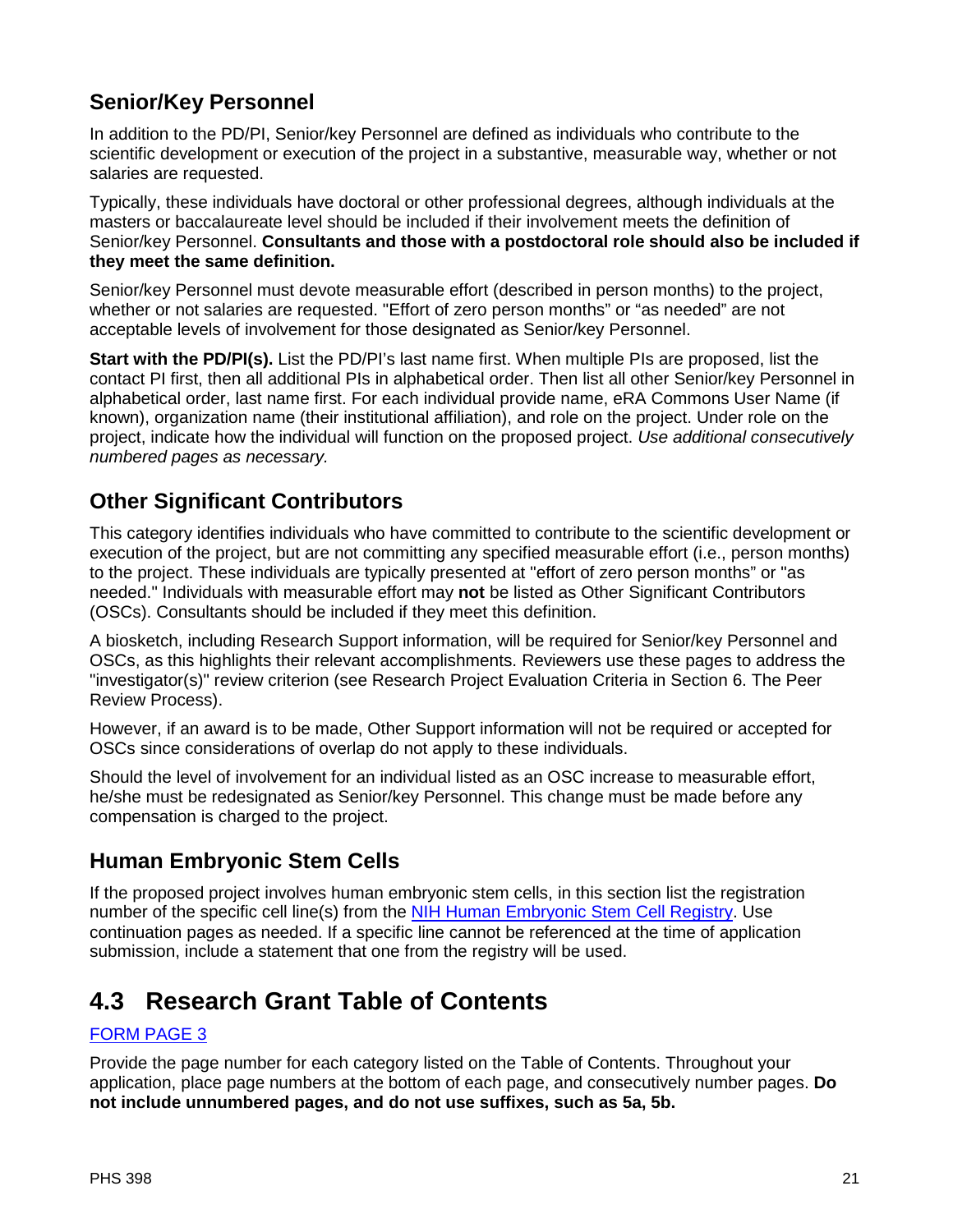## <span id="page-25-0"></span>**4.4 Budget Instructions**

#### [FORM PAGE 4](http://grants.nih.gov/grants/funding/phs398/phs398.html)

### **DETAILED BUDGET FOR INITIAL BUDGET PERIOD**

Each element listed on Form Page 4 must be clearly justified on Form Page 5. List only the direct costs requested in this application. Do not include any items that are treated by the applicant organization as Facilities and Administrative (F&A) costs according to a Federal rate negotiation agreement, except for those F&A costs included in consortium/contractual costs. Applications from foreign organizations must request budgets in U.S. dollars. Foreign organizations may not include any charge-back of customs and import fees, such as consular fees, customs surtax, value-added taxes (VAT) and other related charges.

**Note: If you are requesting a budget of \$500,000 direct costs or more for any year, you must obtain prior approval from Institute/Center staff. This limit is exclusive of any consortium F&A costs. If the subtotal Direct Costs on Form Page 5 equals or exceeds \$500,000 in any year, prior approval is required. (See the** [NIH Grants Policy Statement, Section 2.3.7.2: Acceptance for](https://grants.nih.gov/grants/policy/nihgps/HTML5/section_2/2.3_application_information_and_processes.htm#Policies)  [Review of Unsolicited Applications Requesting \\$500,000 or More in Direct Costs](https://grants.nih.gov/grants/policy/nihgps/HTML5/section_2/2.3_application_information_and_processes.htm#Policies)**.)**

The following items pertain to the completion of Form Page 4 (Detailed Budget for Initial Budget Period – Direct Costs Only).

#### **Personnel**

**Name.** Starting with the PD/PI(s), list the names of all applicant organization employees who are involved on the project during the initial budget period, regardless of whether a salary is requested. Include all collaborating investigators, individuals in training, and support staff.

**Role on Project.** Identify the role of each individual listed on the project. Describe their specific functions under Justification on Form Page 5. Provide budget narrative for ALL personnel by position, role, and level of effort using person months (calendar, academic and/or summer). This includes any "to-be-appointed" positions.

**Cal/Acad/Summer Months Devoted to Project.** Enter the number of months devoted to the project. Three columns are provided depending on the type of appointment being reflected: academic, calendar, and/or summer months. Individuals may have consecutive appointments within a calendar year, for example for an academic period and a summer period. In this case, each appointment should be identified separately using the corresponding column.

If effort does not change throughout the year, use only the calendar months column. If effort varies between academic and summer months, leave the calendar months column blank and use only the academic and summer months columns. In cases where no contractual appointment exists with the applicant organization and salary is requested, enter the number of months for the requested period.

**Institutional Base Salary.** An applicant organization may choose to leave this column blank. However, PHS staff will require this information prior to award. See the definition of "Institutional Base Salary<sup>"</sup>

**Salary Requested.** Regardless of the number of months being devoted to the project, indicate only the amount of salary being requested for this budget period for each individual listed.

Some PHS grant programs are currently subject to a legislatively imposed salary limitation. Any adjustment for salary limits will be made at the time of award. For guidance on current salary limits see the [Salary Cap Summary](http://grants.nih.gov/grants/policy/salcap_summary.htm) on the NIH grants website or contact the organization's office of sponsored programs.

NIH grants also limit the compensation for graduate students. Compensation includes salary or wages, fringe benefits and tuition remission. While actual institutional-based compensation should be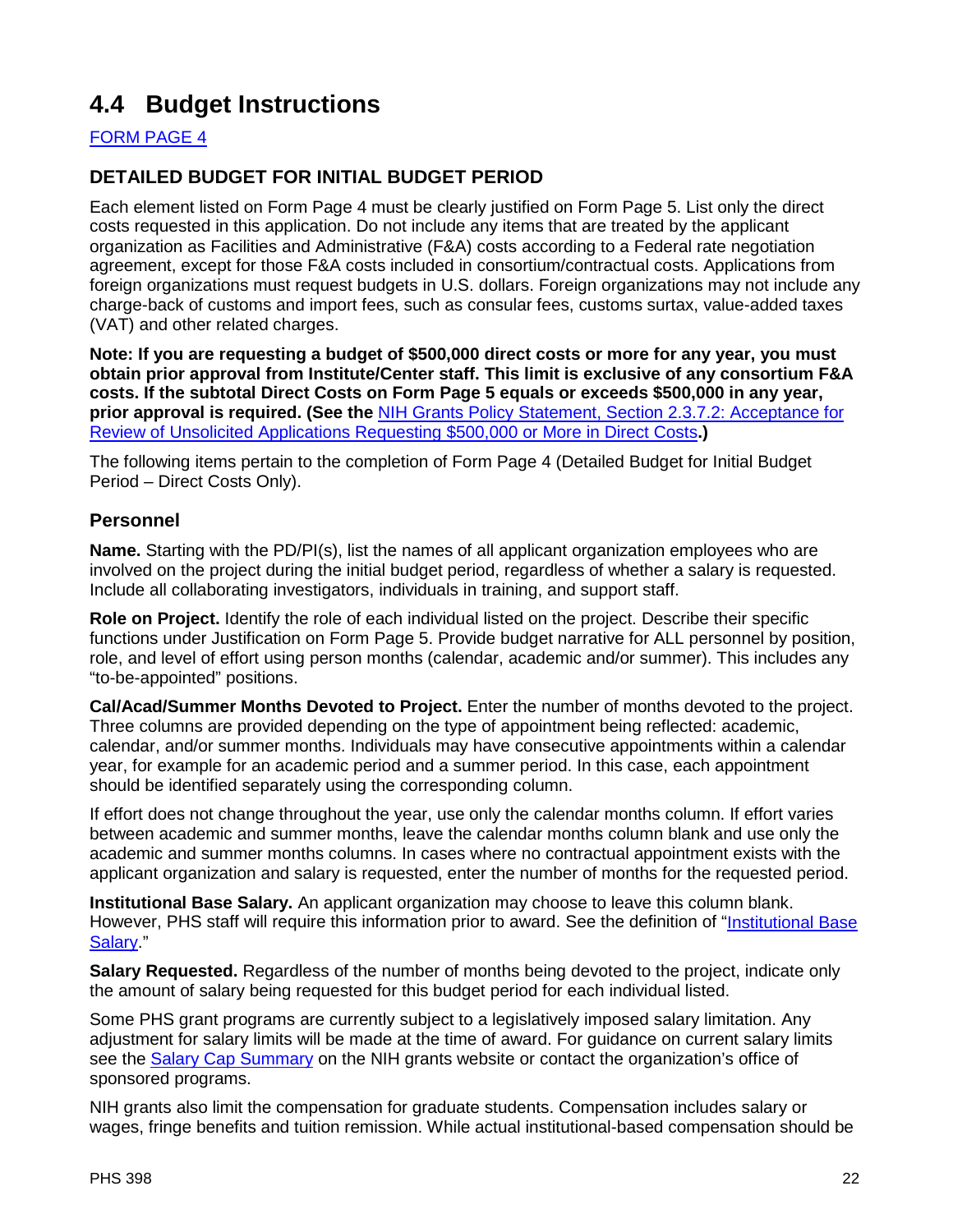requested and justified, this may be adjusted at the time of the award. For more guidance on this policy, see: [NIH Grants Policy Statement, Section 2.3.7.9: Graduate Student Compensation.](https://grants.nih.gov/grants/policy/nihgps/HTML5/section_2/2.3_application_information_and_processes.htm?tocpath=2%20The%20National%20Institutes%20of%20Health%20as%20a%20Grant-Making%20Organization%7C2.3%20Application%20Information%20and%20Processes%7C2.3.7%20Policies%20Affecting%20Applications%7C_____9#2.3.7.9_Graduate_Student_Compensation_..17)

**Fringe Benefits.** Fringe benefits may be requested in accordance with institutional guidelines for each position, provided the costs are treated consistently by the applicant organization as a direct cost to all sponsors.

**Totals.** Calculate the totals for each position and enter the subtotals in each column where indicated.

The applicant organization and its consortium/contractor(s) may omit salaries and fringe benefits for individuals from copies of the application that are available to non-Federal reviewers. In such cases, replace the numbers with asterisks. You must show the subtotals. Provide one copy, for use only by PHS staff, with the asterisks replaced by the salaries and fringe benefits.

#### **Special Instructions for Joint University and Department of Veterans Affairs (VA) Appointments**

Individuals with joint university and VA appointments may request the university's share of their salary in proportion to the effort devoted to the research project. The individual's salary with the university determines the base for computing that request. Signature by the institutional official on the application certifies that: (1) the individual is applying as part of a joint appointment specified by a formal Memorandum of Understanding between the university and the VA; and (2) there is no possibility of dual compensation for the same work, or of an actual or apparent conflict of interest regarding such work. Additional information may be requested by the awarding components.

#### **Consultant Costs**

Whether or not costs are involved, provide the names and organizational affiliations of all consultants (see definition of ["Consultant"](https://grants.nih.gov/grants/glossary.htm#Consultant)), other than those involved in consortium/contractual arrangements. Include consultant physicians in connection with patient care and persons who are confirmed to serve on external monitoring or advisory committees. Describe the services to be performed on Form Page 5 under "Justification." Include the number of days of anticipated consultation, the expected rate of compensation, travel, per diem, and other related costs.

#### **Equipment**

List each item of equipment (see definition of ["Equipment"](https://grants.nih.gov/grants/glossary.htm#Equipment)) with amount requested separately and justify each purchase on Form Page 5.

#### **Supplies**

Itemize supplies in separate categories, such as glassware, chemicals, radioisotopes, etc. Categories in amounts less than \$1,000 do not have to be itemized. If animals are to be purchased, state the species and the number to be used.

#### **Travel**

Itemize travel requests and justify on Form Page 5. Provide the purpose and destination of each trip and the number of individuals for whom funds are requested.

#### **Inpatient and Outpatient Care Costs**

If inpatient and/or outpatient costs are requested for research with human subjects, provide the names of any hospitals and/or clinics and the amounts requested for each on Form Page 5.

State whether each hospital or clinic has a currently effective HHS-negotiated research patient care rate agreement and, if not, what basis is used for calculating costs. If an applicant does not have a HHS-negotiated rate, the PHS awarding component can approve a provisional rate. Indicate, in detail,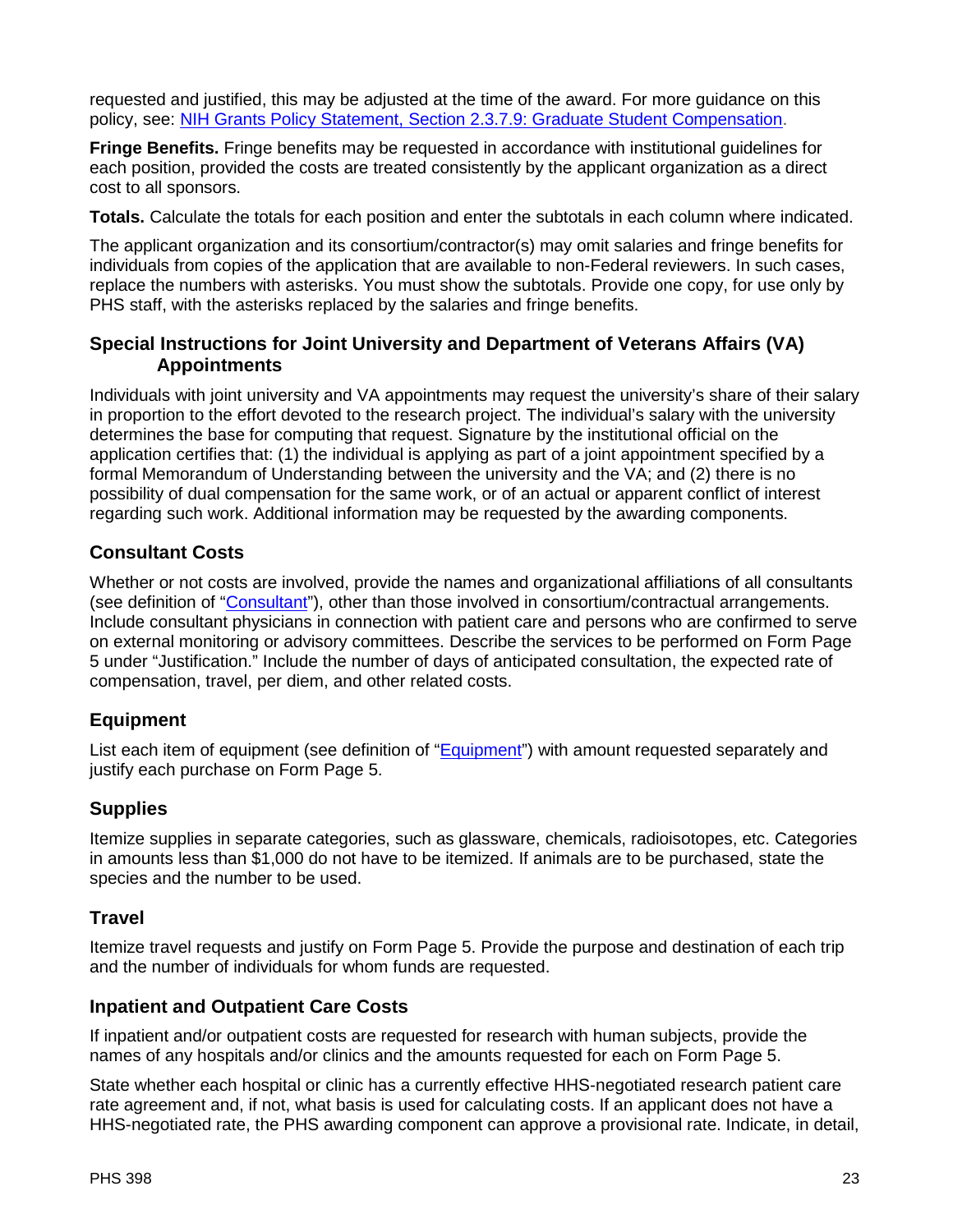the basis for estimating costs in this category, including the number of patient days, estimated cost per day, and cost per test or treatment. If both inpatient and outpatient costs are requested, provide information for each separately. If multiple sites are to be used, provide detailed information by site.

Include information regarding projected patient accrual for the project/budget periods and relate this information to the budget request for patient care costs. If patient accrual is anticipated to be lower at the start or during the course of the project, plan budget(s) accordingly.

Provide specific information regarding anticipated sources of Other Support for patient care costs, e.g., third party recovery or pharmaceutical companies. Include any potential or expected utilization of General Clinical Research Centers/Clinical Translation Science Awards.

#### **Alterations and Renovations**

Itemize by category and justify on Form Page 5 the costs of essential alterations and renovations including repairs, painting, removal or installation of partitions, shielding, or air conditioning. Where applicable, provide the square footage and costs. Note, costs for any Alterations and Renovations (A&R) were previously unallowable from foreign institutions, international organizations and domestic applications with foreign subawards. However an HHS policy change now allows for minor A&R (≤\$500,000) on these applications. When requesting minor A&R costs under this policy, provide detailed information on the planned A&R in the budget justification.

#### **Other Expenses**

Itemize any other expenses by category and unit cost. These might include animal maintenance (unit care costs and number of care days), patient travel, patient participation incentives, donor fees, publication costs, computer charges, rentals and leases, equipment maintenance, service contracts, and tuition remission when budgeted separately from salary/fringe benefits.

You may also request direct costs related to the use of single Institutional Review Board (sIRB) for multi-site human subjects research.

For more information on charging direct and indirect costs for single IRB activities, see the [Scenarios](https://grants.nih.gov/grants/guide/notice-files/NOT-OD-16-109.html)  [to Illustrate the Use of Direct and Indirect Costs for Single IRB](https://grants.nih.gov/grants/guide/notice-files/NOT-OD-16-109.html) Review under the NIH Policy on the Use of a Single IRB [for Multi-Site Research.](https://grants.nih.gov/grants/guide/notice-files/NOT-OD-16-109.html) **Note:** If you intend to request an exception to the sIRB policy based on compelling justification, do not account for this exception in your proposed budget. The proposed budget must reflect all necessary sIRB costs without an exception (i.e. applicants should not assume that an exception will be granted when considering what sIRB costs to include in the budget). See the FAQs on the NIH Policy [on the Use of a Single IRB for Multi-Site](https://osp.od.nih.gov/clinical-research/nih-policy-on-the-use-of-a-single-irb-for-multi-site-research-faqs-on-costs/)  [Research Costs](https://osp.od.nih.gov/clinical-research/nih-policy-on-the-use-of-a-single-irb-for-multi-site-research-faqs-on-costs/) for more information.

#### **Justify costs on Form Page 5.**

#### **Consortium/Contractual Costs – Direct Costs**

Each participating consortium/contractual organization must submit a separate detailed budget for both the initial budget period (Form Page 4) and the entire proposed project period (Form Page 5).

Consortium arrangements may involve personnel costs, supplies, and other allowable costs, including Facilities and Administrative (F&A) costs. Contractual costs for support services, such as the laboratory testing of biological materials, clinical services, or data processing, are occasionally sufficiently high to warrant a similar categorical breakdown of costs.

For each budget from a participating consortium/contractual organization, leave the "Consortium/Contractual Direct Costs" category blank and use the "Subtotal Direct Costs" category to total the consortium direct costs. When F&A costs are requested by a consortium organization, enter those costs in the "Consortium/Contractual F&A Costs" category for each supplementary budget. Provide the F&A cost base and rate information in the budget justification section. The "Total Direct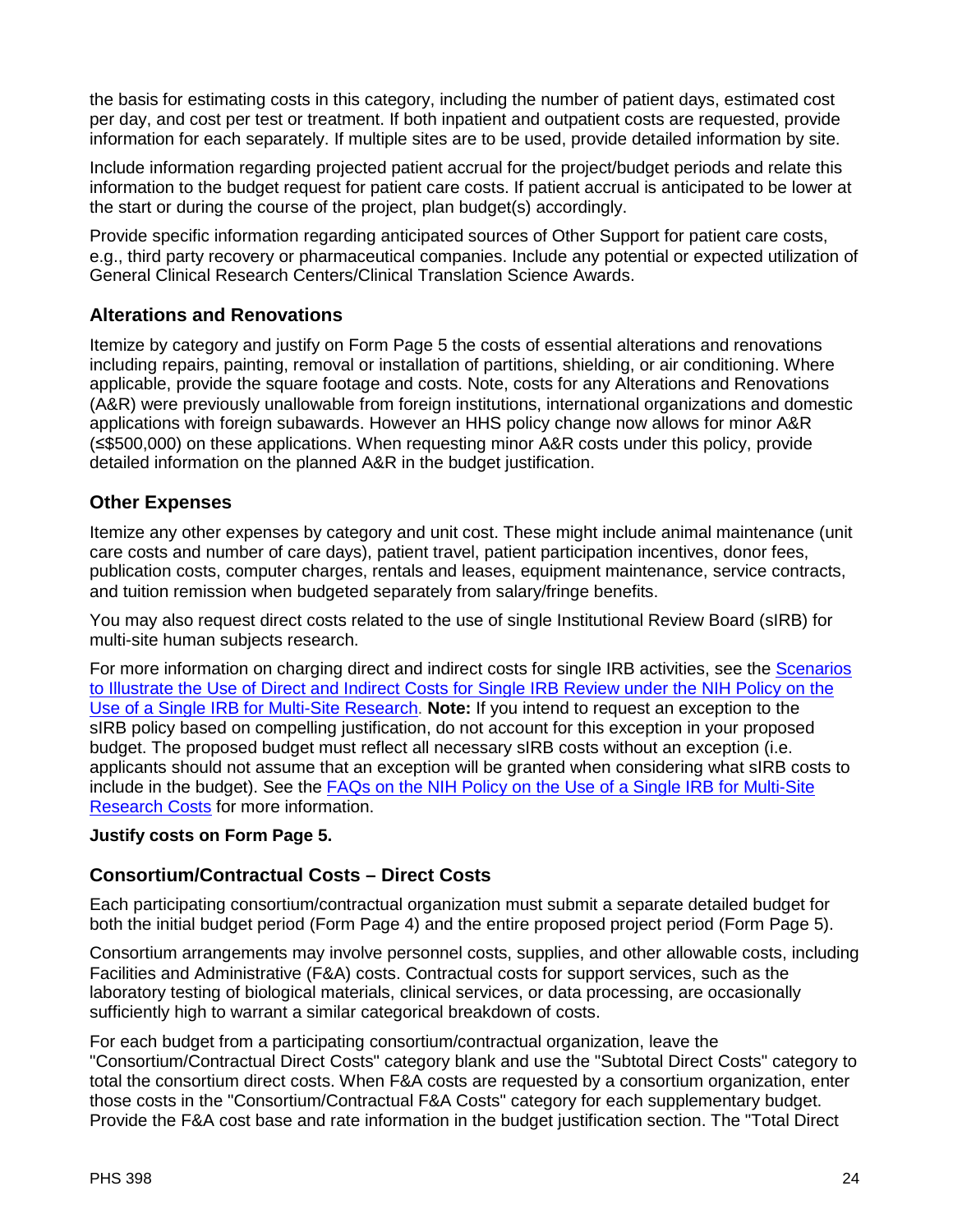Costs for Initial Budget Period" category can be used for the consortium/contractual Total Costs (Direct Costs plus F&A).

For the applicant organization budget, list the sum of all consortium/contractual costs (direct and F&A). Insert additional budget page(s) after Form Page 5, numbering them sequentially. (Do not use 5a, 5b, 5c, etc.)

### **Budget Totals for Applicant Organization**

For Face Page "Costs Request for Initial Budget Period - Direct Costs", use the "Subtotal Direct Costs for Initial Budget Period" on Form Page 4.

For Face Page "Costs Request for Initial Budget Period - Total Costs", add together the "Total Direct Costs for Initial Budget Period" from Form Page 4 and the F&A costs calculated for the initial budget period on the Checklist Form Page.

For Face Page "Costs Requested for Proposed Period of Support – Direct Costs", total the "Subtotal Direct Costs" for all years on Form Page 5 (see 4.5 below).

For Face Page "Costs Requested for Proposed Period of Support – Total Costs", add together the "Total Direct Costs for Entire Proposed Project Period" on Form Page 5 and the Total F&A costs for all years calculated on the Checklist Form Page.

#### **Revision Application**

For a Revision application, show only those items for which additional funds are requested. If the initial budget period of the Revision application is less than 12 months, prorate the personnel costs and other appropriate items of the detailed budget.

## <span id="page-28-0"></span>**4.5 Budget for Entire Proposed Project Period Direct Costs Only**

#### [FORM PAGE 5](http://grants.nih.gov/grants/funding/phs398/phs398.html)

In the first column ("Initial Budget Period") enter the budget category totals of the initial budget period costs from Form Page 4.

Enter the totals under each budget category for all additional years of support requested. Identify with an asterisk (\*), and justify any significant increases or decreases from the initial year budget. Also, justify budgets with more than a standard escalation from the initial to the future year(s) of support.

### **Justification**

If the applicant organization is a foreign institution, or if the project includes a foreign component, provide a justification on Form Page 5. Describe special opportunities for furthering research programs through the use of unusual talents, resources, populations, or environmental characteristics that augment existing U.S. resources. Indicate whether similar research is being done in the United States. See the definition of *"*[foreign component.](https://grants.nih.gov/grants/glossary.htm#ForeignComponent)"

## <span id="page-28-1"></span>**4.6 Biographical Sketch**

**Additional NIH and Other PHS Agencies Instructions for a Biographical Sketch**

- Include biographical sketches of all **senior/key personnel and Other Significant Contributors**.
- Use the sample format on the **Biographical Sketch Format Page to prepare this section for all** grant applications.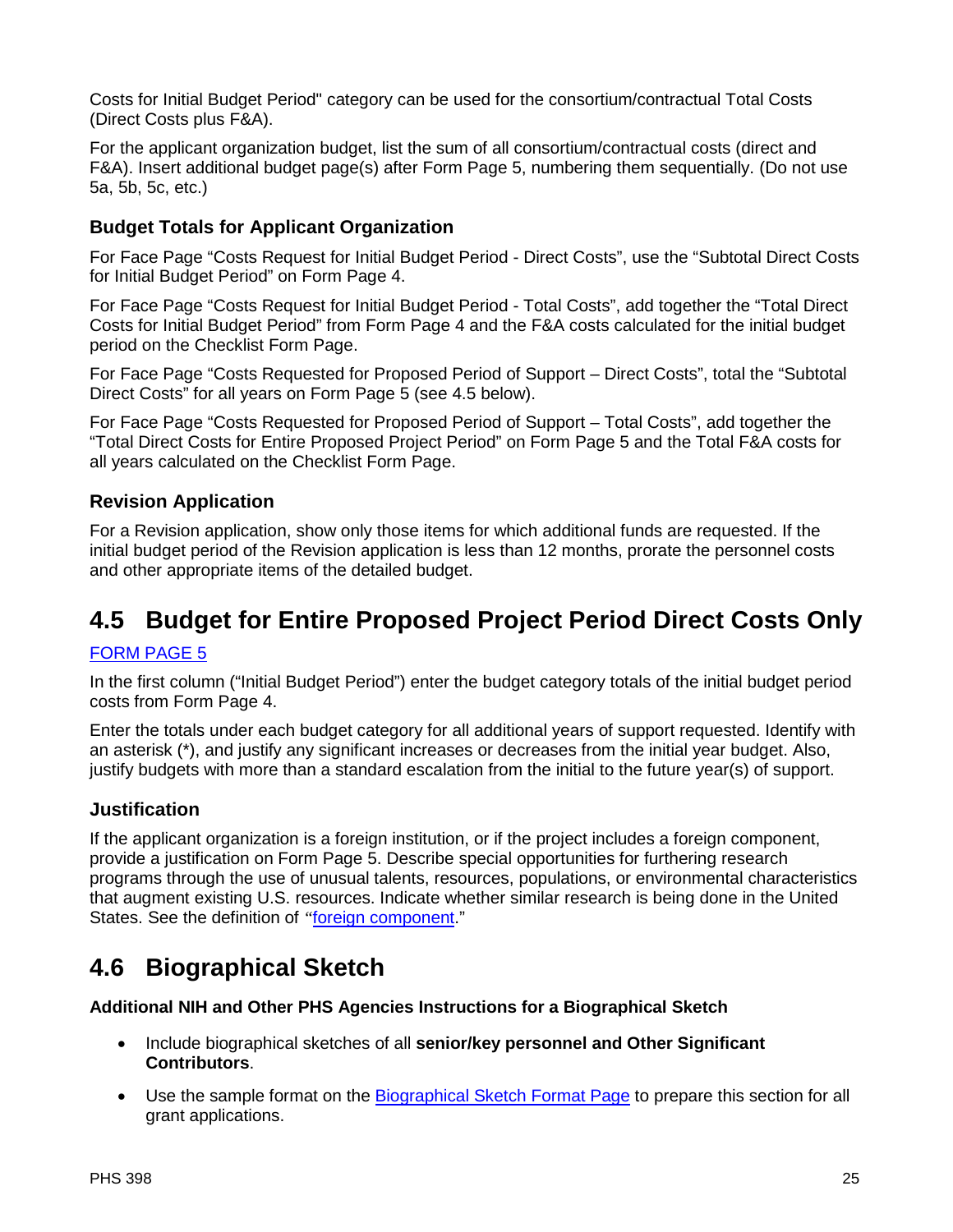- Figures, tables (other than those included in the provided format pages), or graphics are not allowed in the biosketch. Do not embed or attach files (e.g. video, graphics, sound, data).
- The biosketch may not exceed five pages per person. This five-page limit includes the table at the top of the first page.

The following instructions pertain to the completion of the biosketch.

#### **Name:**

Fill in the name of the senior/key person or other significant contributor in the "Name" field of the Biosketch Format Page.

#### **eRA Commons User Name:**

If the individual is registered in the [eRA Commons,](https://commons.era.nih.gov/commons/index.jsp) fill in the eRA Commons User Name in the "eRA Commons User Name" field of the Biosketch Format Page.

The "eRA Commons User Name" field is required for the PD/PI (including career development and fellowship applicants), primary sponsors of fellowship applicants, all mentors of candidates for mentored career development awards, and candidates for diversity and reentry research supplements.

The "eRA Commons User Name" field is optional for other project personnel.

#### **The eRA Commons User Name should match the information provided in the** Credential field **of the R&R Senior/Key Person Profile (Expanded) Form in your grant application.**

#### **Position Title:**

Fill in the position title of the senior/key person or other significant contributor in the "Position Title" field of the Biosketch Format Page.

#### **Education/Training**

Complete the education block. Begin with the baccalaureate or other initial professional education, such as nursing. Include postdoctoral, residency, and clinical fellowship training, as applicable, listing each separately.

For each entry provide:

- the name and location of the institution
- the degree received (if applicable)
- the month and year of end date (or expected end date). For fellowship applicants only, also include the month and year of start date.
- the field of study (for residency entries, the field of study should reflect the area of residency training)

Following the education block, complete Sections A-D of the biographical sketch.

#### **A. Personal Statement**

Briefly describe why you are well-suited for your role(s) in this project. Relevant factors may include: aspects of your training; your previous experimental work on this specific topic or related topics; your technical expertise; your collaborators or scientific environment; and/or your past performance in this or related fields.

You may cite up to four publications or research products that highlight your experience and qualifications for this project. Research products can include, but are not limited to, audio or video products; conference proceedings such as meeting abstracts, posters, or other presentations;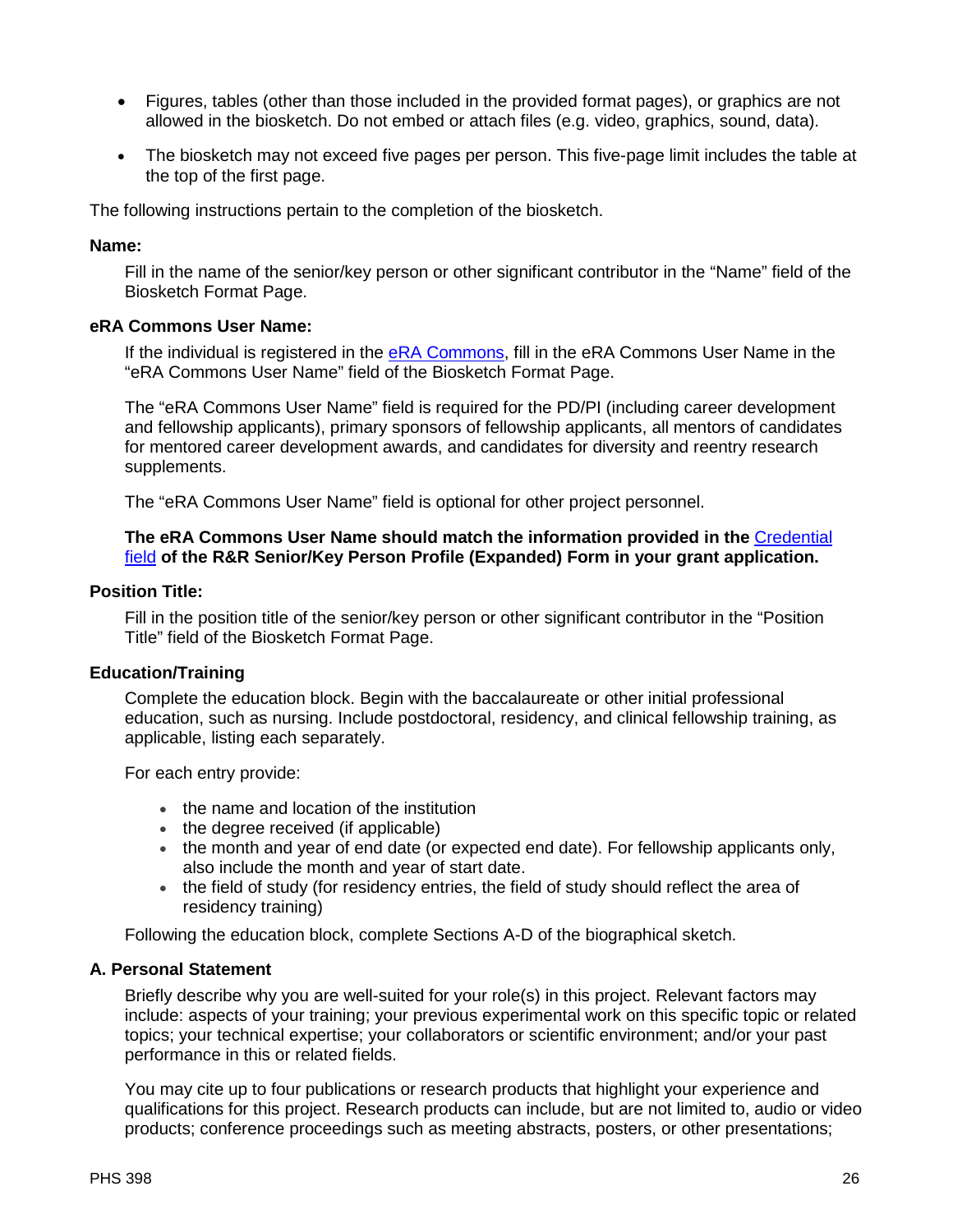patents; data and research materials; databases; educational aids or curricula; instruments or equipment; models; protocols; and software or netware.

You are allowed to cite interim research products. **Note:** interim research products have specific citation requirements. See related [Frequently Asked Questions](http://grants.nih.gov/grants/interim_product_faqs.htm) for more information.

#### **Note the following additional instructions for ALL applicants/candidates:**

- If you wish to explain factors that affected your past productivity, such as family care responsibilities, illness, disability, or military service, you may address them in this "A. Personal Statement" section.
- Indicate whether you have published or created research products under another name.
- You may mention specific contributions to science that are not included in Section C. Do not present or expand on materials that should be described in other sections of this Biosketch or application.
- Figures, tables, or graphics are not allowed.

#### **Note the following instructions for specific subsets of applicants/candidates:**

- For institutional research training, institutional career development, or research education grant applications, faculty who are not senior/key persons are encouraged, but not required, to complete the "A. Personal Statement" section.
- Applicants for dissertation research awards should, in addition to addressing the points noted above, also include a description of their career goals, their intended career trajectory, and their interest in the specific areas of research designated in the FOA.
- Candidates for research supplements to promote diversity in health-related research should, in addition to addressing the points noted above, also include a description of their general scientific achievements and/or interests, specific research objectives, and career goals. Indicate any current source(s) of educational funding.

#### **B. Positions and Honors**

List in chronological order the positions you've held that are relevant to this application, concluding with your present position. High school students and undergraduates may include any previous positions. For individuals who are not currently located at the applicant organization, include the expected position at the applicant organization and the expected start date.

List any relevant academic and professional achievements and honors. In particular:

- Students, postdoctorates, and junior faculty should include scholarships, traineeships, fellowships, and development awards, as applicable.
- Clinicians should include information on any clinical licensures and specialty board certifications that they have achieved.

#### **C. Contributions to Science**

#### **Who should complete the "Contributions to Science" section:**

All senior/key persons should complete the "Contributions to Science" section except candidates for research supplements to promote diversity in health-related research who are high school students, undergraduates, and post-baccalaureates.

#### **Format:**

Briefly describe up to five of your most significant contributions to science. The description of each contribution should be no longer than one half page, including citations.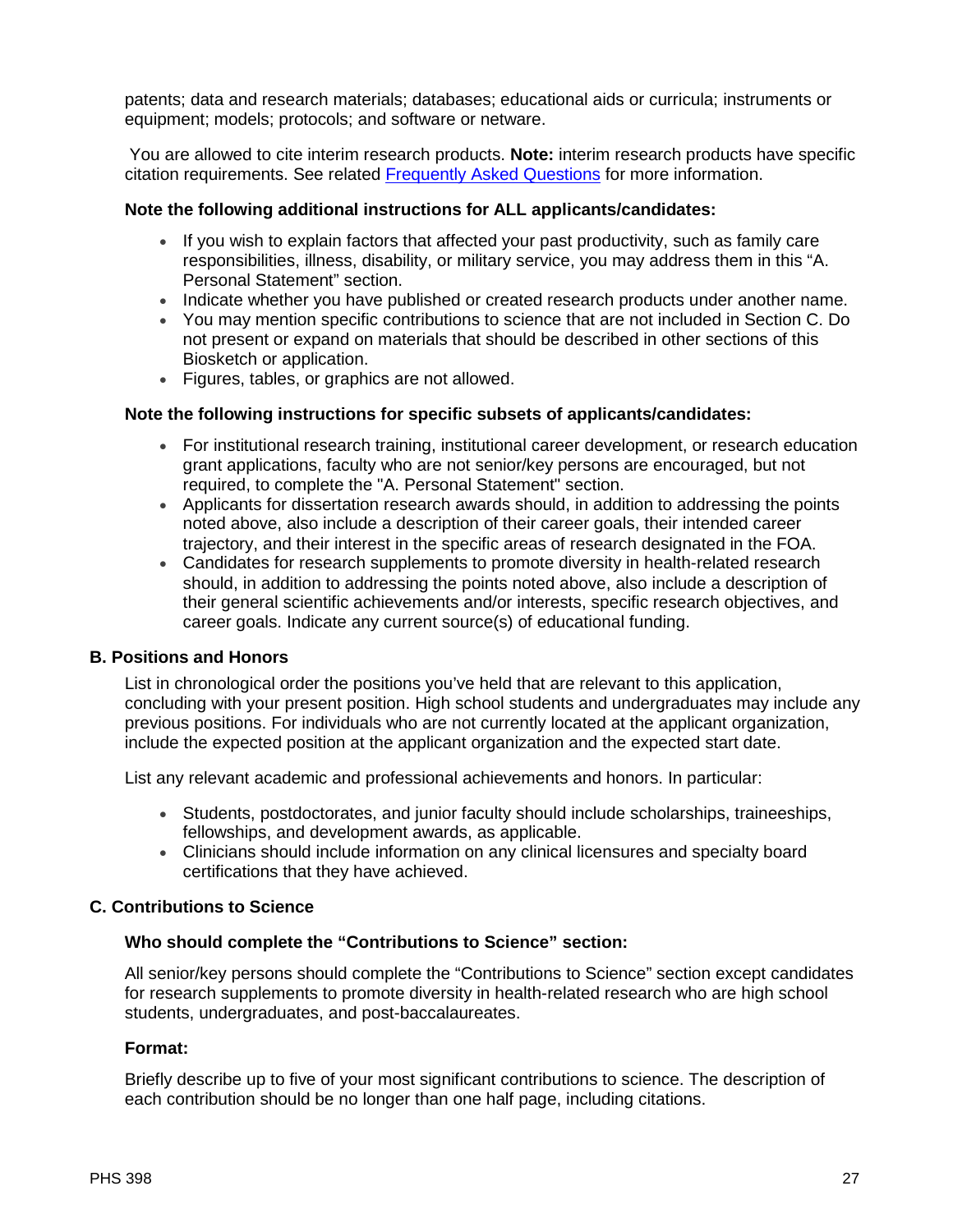While all applicants may describe up to five contributions, graduate students and postdoctorates may wish to consider highlighting two or three they consider most significant.

#### **Content:**

For each contribution, indicate the following:

- the historical background that frames the scientific problem;
- $\bullet$  the central finding(s);
- the influence of the finding(s) on the progress of science or the application of those finding(s) to health or technology; and
- your specific role in the described work.

For each contribution, you may cite up to four publications or research products that are relevant to the contribution. If you are not the author of the product, indicate what your role or contribution was. Note that while you may mention manuscripts that have not yet been accepted for publication as part of your contribution, you may cite only published papers to support each contribution. Research products can include audio or video products (see the [NIH Grants Policy](https://grants.nih.gov/grants/policy/nihgps/HTML5/section_2/2.3_application_information_and_processes.htm#Policies)  [Statement, Section 2.3.7.7: Post-Submission Grant Application Materials\)](https://grants.nih.gov/grants/policy/nihgps/HTML5/section_2/2.3_application_information_and_processes.htm#Policies); conference proceedings such as meeting abstracts, posters, or other presentations; patents; data and research materials; databases; educational aids or curricula; instruments or equipment; models; protocols; and software or netware.

You are allowed to cite interim research products. **Note:** interim research products have specific citation requirements. See related [Frequently Asked Questions](http://grants.nih.gov/grants/interim_product_faqs.htm) for more information.

You may provide a URL to a full list of your published work. This URL must be to a Federal Government website (a .gov suffix). NIH recommends using [My Bibliography.](http://www.ncbi.nlm.nih.gov/books/NBK53595/) Providing a URL to a list of published work is not required.

Descriptions of contributions may include a mention of research products under development, such as manuscripts that have not yet been accepted for publication. These contributions do not have to be related to the project proposed in this application.

#### **D. Additional Information: Research Support and/or Scholastic Performance**

#### **Note the following instructions for specific subsets of applicants/candidates:**

- High school students are *not* required to complete Section D. Additional Information: Research Support and/or Scholastic Performance.
- Career development award applicants should complete the "Research Support" section but skip the "Scholastic Performance" section.
- Generally, the following types of applicants can skip the "Research Support" section and must complete **only** the "Scholastic Performance" section. However, when these applicants also have Research Support, they may complete both sections.
	- o applicants for predoctoral and postdoctoral fellowships
	- o applicants to dissertation research grants
	- o candidates for research supplements to promote diversity in health-related research from the undergraduate through postdoctoral levels

#### **Research Support**

These instructions apply to all applicants who are completing the "Research Support" section.

List ongoing and completed research projects from the past three years that you want to draw attention to. Briefly indicate the overall goals of the projects and your responsibilities. Do not include the number of person months or direct costs.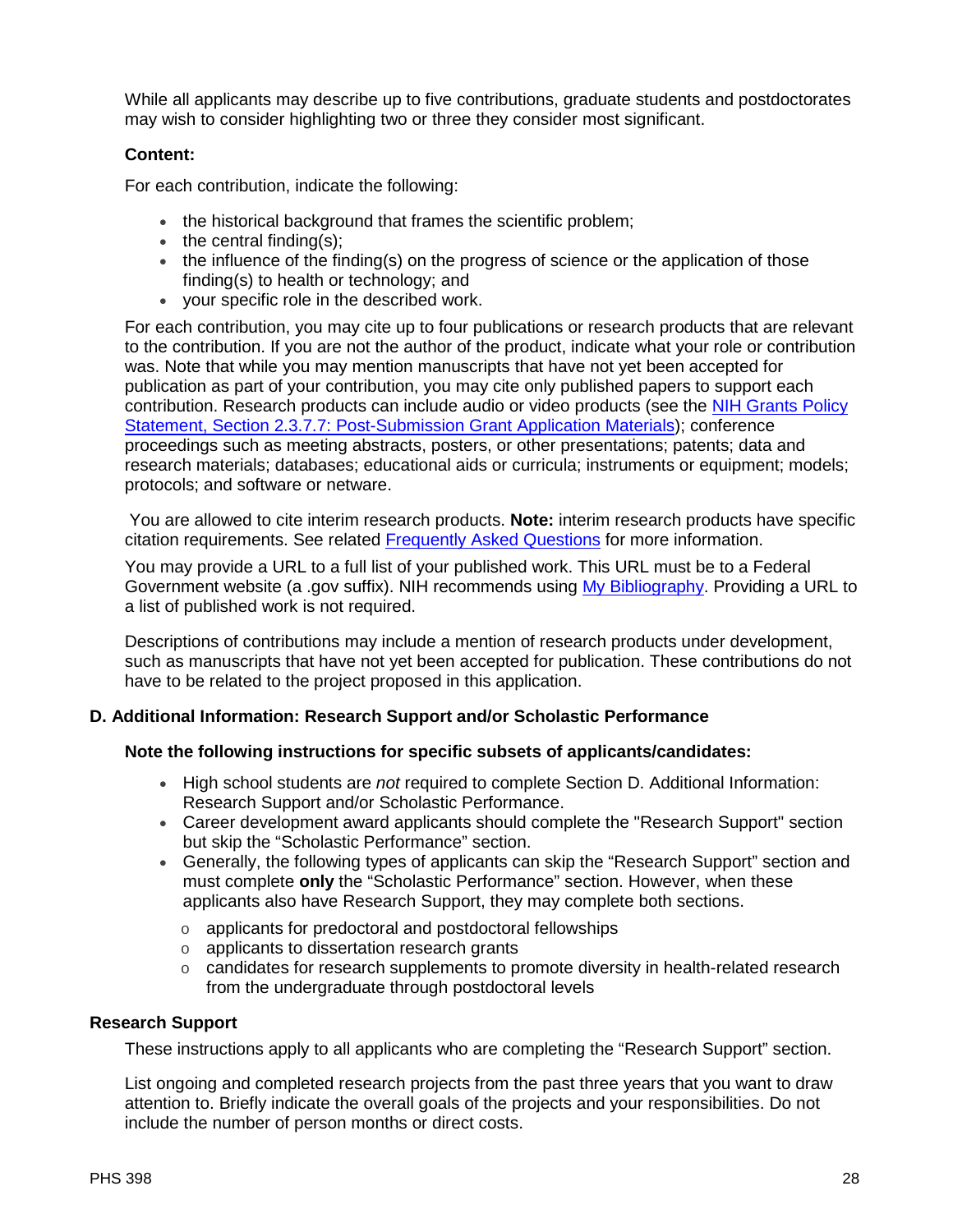Do not confuse "Research Support" with "Other Support." Other Support information is not collected at the time of application submission.

- **Research Support:** As part of the Biosketch section of the application, "Research Support" highlights your accomplishments, and those of your colleagues, as scientists. This information will be used by the reviewers in the assessment of each your qualifications for a specific role in the proposed project, as well as to evaluate the overall qualifications of the research team.
- [Other Support](http://grants.nih.gov/grants/glossary.htm#OtherSupport)**:** NIH staff may request complete and up-to-date "other support" information from you as part of Just-in-Time information collection.

#### **Scholastic Performance**

**Predoctoral applicants/candidates (including undergraduates and post-baccalaureates):** List by institution and year **all** undergraduate and graduate courses, with grades. In addition, explain any grading system used if it differs from a 1-100 scale; an A, B, C, D, F system; or a 0- 4.0 scale. Also indicate the levels required for a passing grade.

**Postdoctoral applicants:** List by institution and year **all** graduate scientific and/or professional courses with grades. In addition, explain any grading system used if it differs from a 1-100 scale; an A, B, C, D, F system; or a 0-4.0 scale. Also indicate the levels required for a passing grade.

**Information on Other Support beyond that required in the biographical sketch should NOT be submitted with the application.** 

### <span id="page-32-0"></span>**4.6.1 Other Support Information**

Refer to the **Other Support** page.

### <span id="page-32-1"></span>**4.7 Resources**

#### [RESOURCES FORMAT PAGE](http://grants.nih.gov/grants/funding/phs398/phs398.html)

This information is used to assess the capability of the organizational resources available to perform the effort proposed.

- Identify the facilities to be used (laboratory, clinical, animal, computer, office, other). If appropriate, indicate their capacities, pertinent capabilities, relative proximity and extent of availability to the project. Describe only those resources that are **directly applicable** to the proposed work. Provide any information describing the Other Resources available to the project (e.g., machine shop, electronic shop) and the extent to which they would be available to the project.
- Describe how the scientific environment in which the research will be done contributes to the probability of success (e.g., institutional support, physical resources, and intellectual rapport). In describing the scientific environment in which the work will be done, discuss ways in which the proposed studies will benefit from unique features of the scientific environment or subject populations or will employ useful collaborative arrangements.
- For Early Stage Investigators, describe institutional investment in the success of the investigator, e.g., resources for classes, travel, training; collegial support such as career enrichment programs, assistance and guidance in the supervision of trainees involved with the ESIs project, and availability of organized peer groups; logistical support such as administrative management and oversight and best practices training; and financial support such as protected time for research with salary support.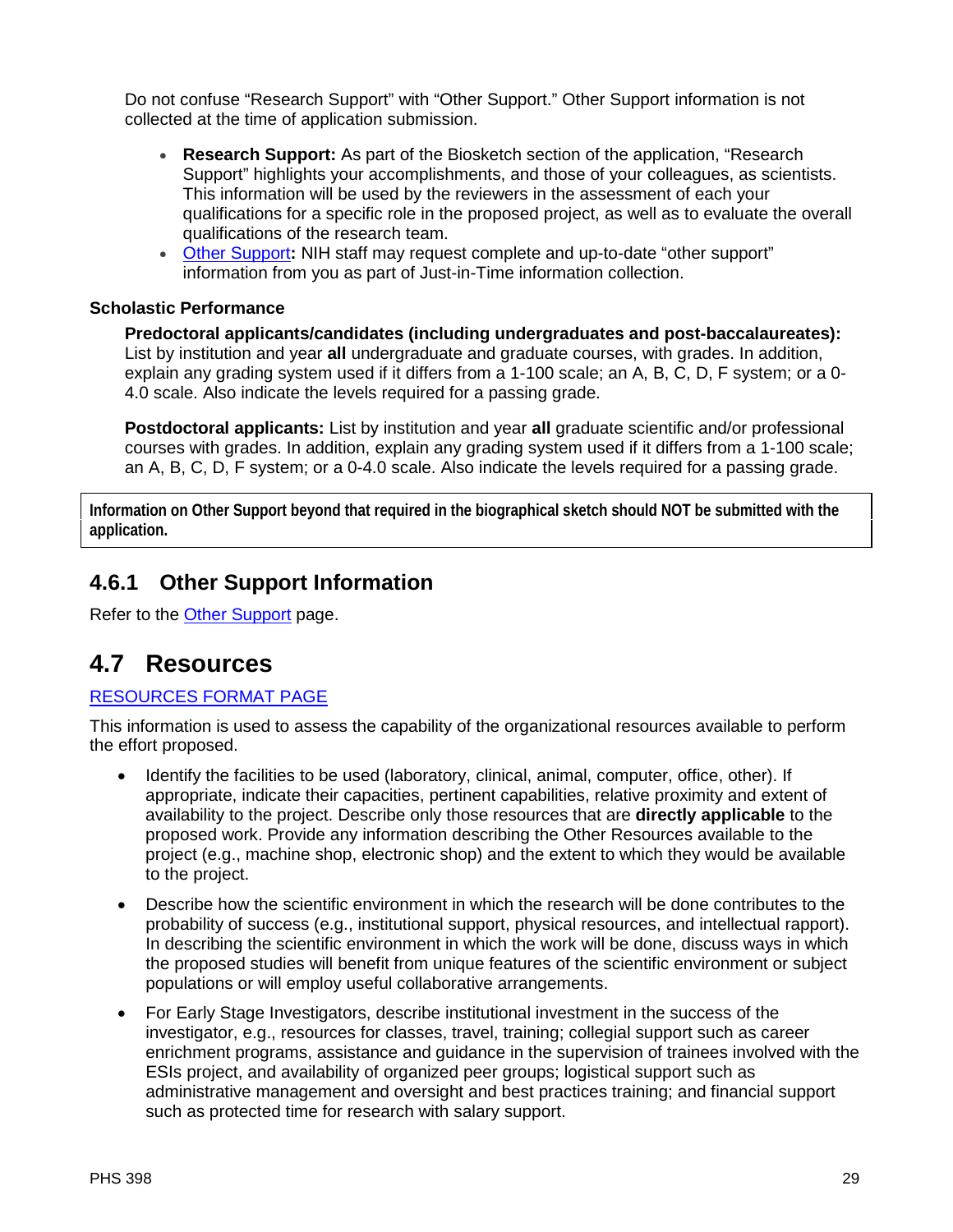- If there are multiple performance sites, describe the resources available at each site.
- Describe any special facilities used for working with biohazards or other potentially dangerous substances. Note: Information about Select Agents must be described in the Research Plan, 5.5.6 (Select Agent Research).

## <span id="page-33-0"></span>**4.8 All Personnel Report**

[ALL PERSONNEL REPORT FORMAT PAGE](http://grants.nih.gov/grants/funding/phs398/phs398.html) - Renewal Applications Only

Use **only** when requested by the awarding component.

Always list the PD/PI(s). In addition, **list all other personnel** (salaried and unsalaried) **for the current budget period** at the applicant organization or elsewhere, who participated in the project during the current budget period for at least one person month or more, regardless of the source of compensation. A person month equals approximately 160 hours or 8.3% of annualized effort. Include the Commons ID (when applicable) names of individuals, all degrees, the last four digits of the Social Security number, role on project, date of birth (MM/YY), and number of person months devoted to the project (indicate academic, calendar, and/or summer).

When requesting the last four digits of the Social Security numbers from personnel, explain that provision of the Social Security number is voluntary, and the information will be used only for program management purposes. For competing applications, the Commons ID is required all PD/PIs. For progress reports, the Commons ID is required for all PD/PIs, all individuals with a postdoctoral role, and all individuals supported by a Reentry or Diversity Supplement. The Commons ID will be required in the future for all individuals with a graduate student or undergraduate role. The Commons ID is strongly encouraged, but not required for all other personnel.

Use the following categories for describing Role on Project:

- PD/PI
- Co-Investigator
- Faculty
- Postdoctoral (scholar, fellow, or other postdoctoral position)
- **Technician**
- Staff Scientist (doctoral level)
- Statistician
- Graduate Student (research assistant)
- Non-student Research Assistant
- Undergraduate Student
- High School Student
- Consultant
- Other (please specify)

If personnel are supported by a Reentry or Diversity Supplement please indicate such after the Role on Project, using the following abbreviations:

- RS Reentry Supplement
- DS Diversity Supplement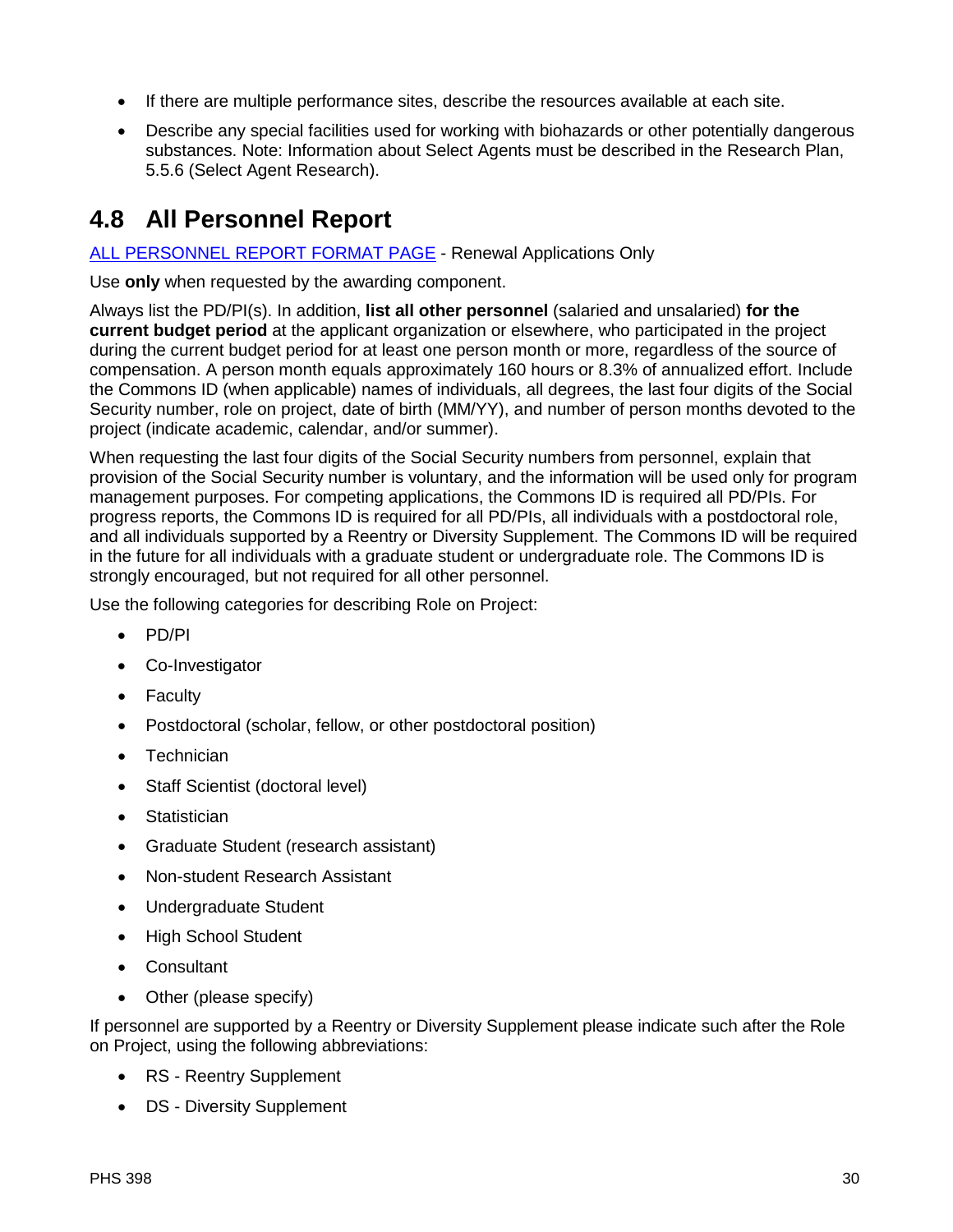Individuals designated as Other Significant Contributors, e.g. those that may contribute to the scientific development or execution of the project, but are not committing any specified measurable effort to the project, should **not** be included in this report unless their involvement has changed so that they are now participating in the project during the current budget period for at least one person month or more.

- <span id="page-34-0"></span>**5. Preparing the Research Plan, the Checklist, and the Appendix**
- <span id="page-34-1"></span>**5.1 (Reserved)**
- <span id="page-34-2"></span>**5.2 (Reserved)**
- <span id="page-34-3"></span>**5.3 (Reserved)**

## <span id="page-34-4"></span>**5.4 Research Plan Format and Notice of Proprietary Information**

### <span id="page-34-5"></span>**5.4.1 Research Plan Format**

No Specific Form Page - Use [CONTINUATION PAGE](http://grants.nih.gov/grants/funding/phs398/phs398.html)

The Continuation Page should be used for all Research Plan content EXCEPT the PHS Human Subjects and Clinical Trials Information content. You must use the separate [fillable PDF](https://grants.nih.gov/grants/forms/human-subjects-clinical-trials-information.pdf) for the Human Subjects and Clinical Trials Information content.

**Note:** The PHS Human Subjects and Clinical Trial Information fillable form can be opened in Internet Explorer. However, you may download it from any browser.

The Research Plan consists of the items listed in Section 5.5 below, as applicable. It should be selfcontained and include sufficient information to evaluate the project, independent of any other document (e.g., previous application). Be specific and informative, and avoid redundancies. For grant writing tips, see NIH's [Write Your Application](https://grants.nih.gov/grants/how-to-apply-application-guide/format-and-write/write-your-application.htm) page. Carefully follow all instructions.

### **Page Limits**

**All applicants must follow the page limits described in the [Table of Page Limits,](http://grants.nih.gov/grants/forms_page_limits.htm) unless the FOA specifies otherwise.** All tables, graphs, figures, diagrams, and charts must be included within the Research Strategy page limit. If PAs or RFAs contain specific page limits, those instructions always supersede these PHS 398 instructions.

#### **Format Attachments**

See the **[Format Attachments](https://grants.nih.gov/grants/how-to-apply-application-guide/format-and-write/format-attachments.htm)** page for more information on how to format text within attachments, including hyperlinks and URLs.

### <span id="page-34-6"></span>**5.4.2 Notice of Proprietary Information**

Applicants are discouraged from submitting information considered proprietary unless it is deemed essential for proper evaluation of the application. However, when the application contains information that constitutes trade secrets, or information that is commercial or financial, or information that is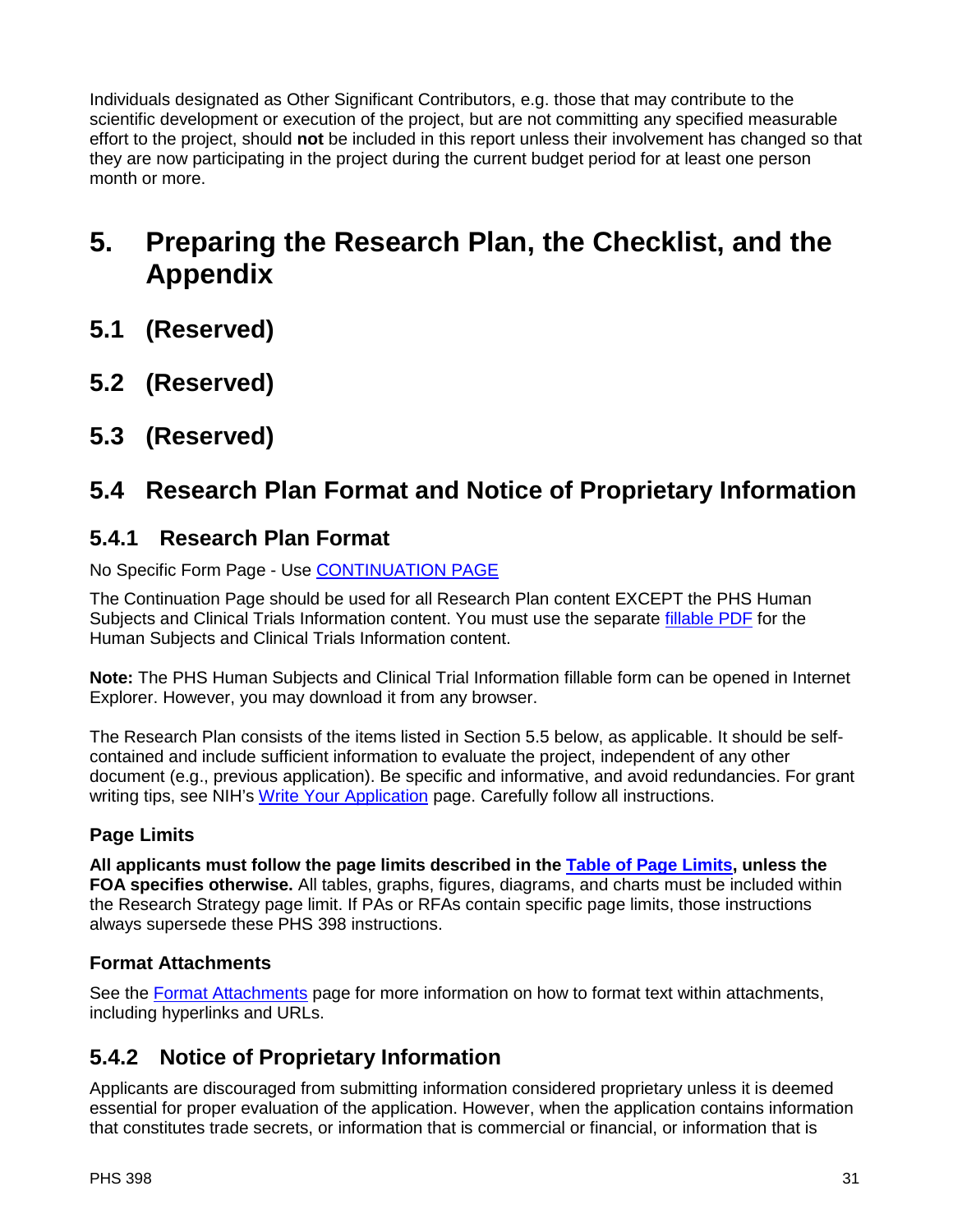confidential or privileged, identify the pages in the application that contain this information by marking those paragraphs or lines with an asterisk (\*) at the beginning of the paragraph. Indicate at the beginning of the Research Plan which pages contain asterisks and a note stating: *"The following sections marked with an asterisk contain proprietary/privileged information that [name of applicant] requests not be released to persons outside the Government, except for purposes of review and evaluation."*

When information in the application constitutes trade secrets or information that is commercial or financial, or information that is confidential or privileged, it is furnished to the Government in confidence with the understanding that the information shall be used or disclosed only for evaluation of this application. However, if a grant is awarded as a result of or in connection with the submission of this application, the Government shall have the right to use or disclose the information to the extent authorized by law. This restriction does not limit the Government's right to use the information if it is obtained without restriction from another source.

Although the grantee institution and the PD/PI will be consulted about any such release, the PHS will make the final determination. Any indication by the applicant that the application contains proprietary or privileged information does not automatically shield the information from release in response to a Freedom of Information Act (FOIA) request should the application result in an award (see [45 CFR](http://www.hhs.gov/foia/45cfr5.html)  [Part 5\)](http://www.hhs.gov/foia/45cfr5.html). If an applicant fails to identify proprietary information at the time of submission as instructed in the application guide, a significant substantive justification will be required to withhold the information if requested under FOIA.

## <span id="page-35-0"></span>**5.5 Content of Research Plan**

The Research Plan consists of the items listed below, as applicable. Begin each section of the Research Plan with a section header (e.g., Introduction, Specific Aims, Research Strategy, etc.).

The Research Strategy, Section 5.5.3, is composed of three distinct sections – Significance, Innovation, and Approach. Note the Approach section also includes Preliminary Studies for new applications and a Progress Report for renewal and revision applications.

**Applicants must follow the** [table of page limits](https://grants.nih.gov/grants/how-to-apply-application-guide/format-and-write/page-limits.htm) **unless specified otherwise in the FOA. If the activity code is not listed in the table of page limits, follow the page limits given in the FOA.** All page limits include all tables and figures.

- 1. Introduction to Application (Resubmission or Revision Applications only)
- 2. Specific Aims
- 3. Research Strategy (Significance, Innovation, and Approach)
- 4. Bibliography and References Cited/Progress Report Publication List
- 5. Vertebrate Animals
- 6. Select Agent Research
- 7. Multiple PD/PI Leadership Plan
- 8. Consortium/Contractual Arrangements
- 9. Letters of Support (e.g., Consultants)
- 10. Resource Sharing Plan(s)
- 11. Authentication of Key Biological and/or Chemical Resources
- 12. PHS Human Subjects and Clinical Trials Information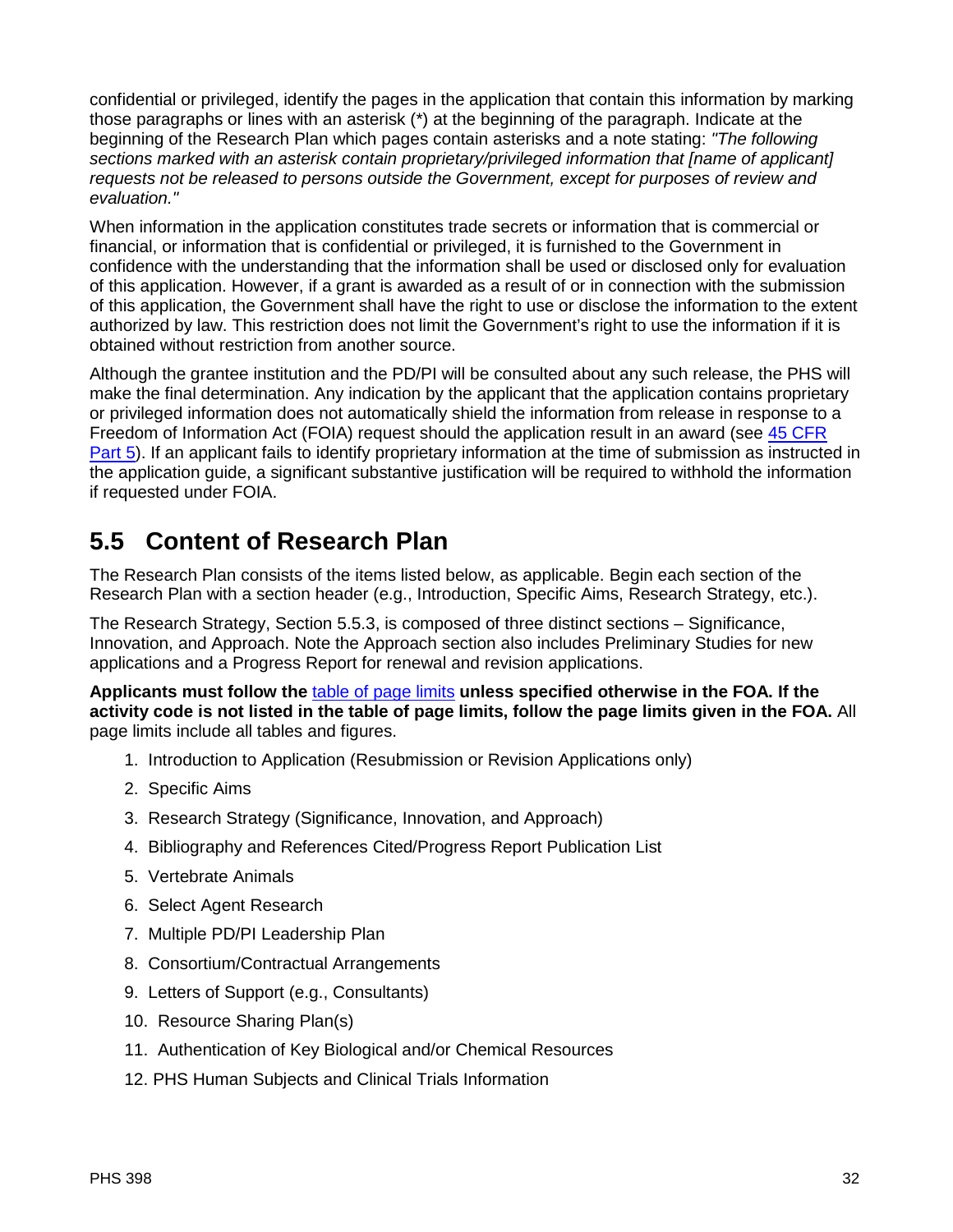## <span id="page-36-0"></span>**5.5.1 Introduction (Resubmission or Revision Applications only)**

**Resubmission applications:** See specific instructions on the content of the introduction on the NIH's [Resubmission Applications](http://grants.nih.gov/grants/policy/amendedapps.htm) page.

**Competing Revisions:** See specific instructions on the content of the introduction on the NIH's [Competing Revisions](http://grants.nih.gov/grants/competing-revisions.htm) page.

### <span id="page-36-1"></span>**5.5.2 Specific Aims**

The Specific Aims attachment is required unless otherwise specified in the FOA.

State concisely the goals of the proposed research and summarize the expected outcome(s), including the impact that the results of the proposed research will exert on the research field(s) involved.

List succinctly the specific objectives of the research proposed (e.g., to test a stated hypothesis, create a novel design, solve a specific problem, challenge an existing paradigm or clinical practice, address a critical barrier to progress in the field, or develop new technology).

## <span id="page-36-2"></span>**5.5.3 Research Strategy**

Organize the Research Strategy in the specified order and using the instructions provided below or as stated in the FOA. Start each section with the appropriate section heading—Significance, Innovation, Approach. Cite published experimental details in the Research Strategy section and provide the full reference in the Bibliography and References Cited section.

#### **Note for Applications Proposing the Involvement of Human Subjects and/or Clinical Trials:**

- Use the Research Strategy section to discuss the overall strategy, methodology, and analyses of your proposed research, but do not duplicate information collected in the PHS Human Subjects and Clinical Trials Information form.
- The PHS Human Subjects and Clinical Trials Information form will capture detailed study information, including eligibility criteria; inclusion of women, minorities, and children; protection and monitoring plans; and statistical design and power.
- You are encouraged to refer to information in the PHS Human Subjects and Clinical Trials Information form as appropriate in your discussion of the Research Strategy (e.g., see Question 2.4 Inclusion of Women, Minorities, and Children on this form).

**Note for Applicants with Multiple Specific Aims:** You may address the Significance, Innovation, and Approach either for each Specific Aim individually or for all of the Specific Aims collectively.

#### **1. Significance**

- Explain the importance of the problem or critical barrier to progress that the proposed project addresses.
- Describe the scientific premise for the proposed project, including consideration of the strengths and weaknesses of published research or preliminary data crucial to the support of your application.
- Explain how the proposed project will improve scientific knowledge, technical capability, and/or clinical practice in one or more broad fields.

#### **2. Innovation**

• Explain how the application challenges and seeks to shift current research or clinical practice paradigms.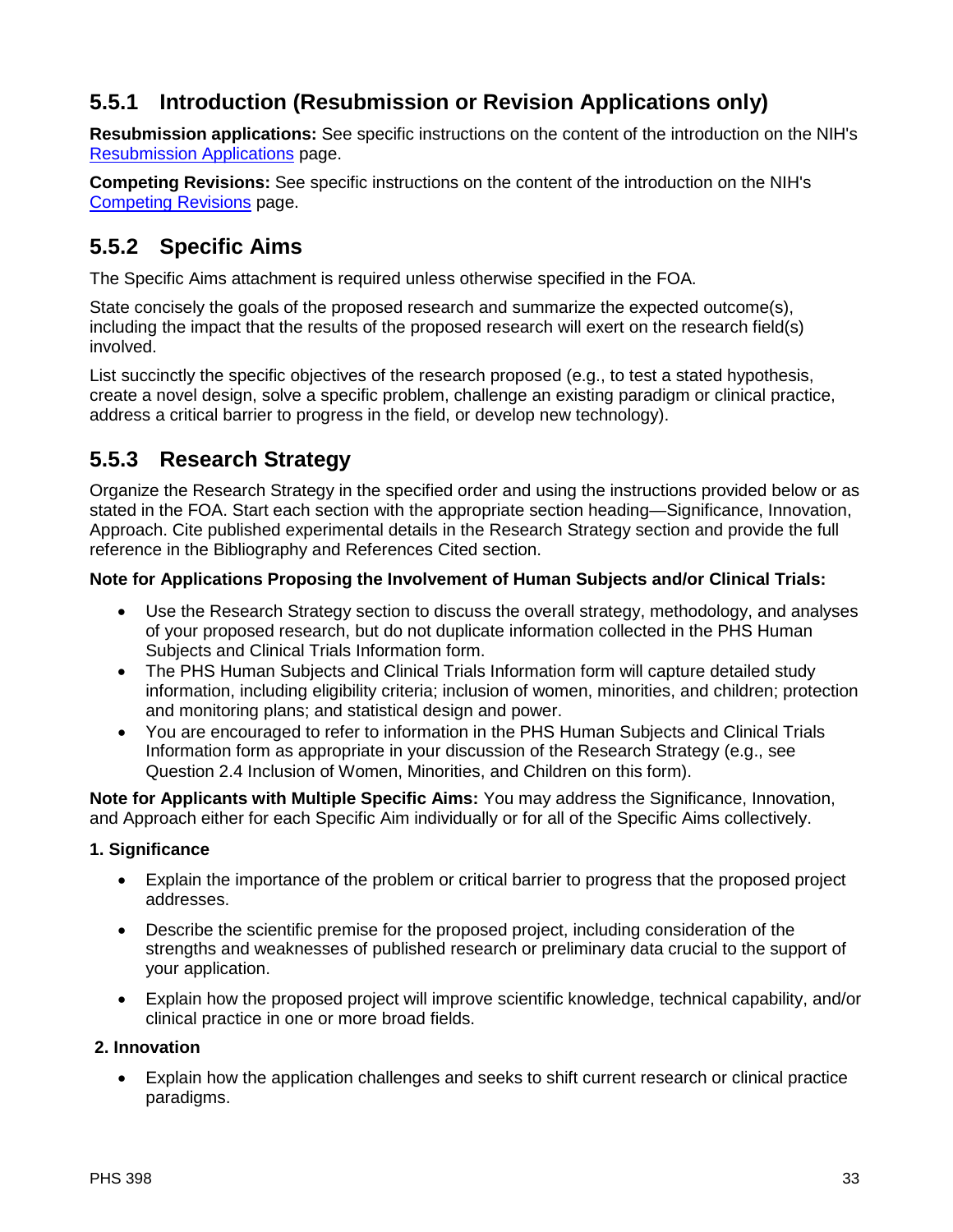- Describe any novel theoretical concepts, approaches or methodologies, instrumentation or intervention(s) to be developed or used, and any advantage over existing methodologies, instrumentation, or intervention(s).
- Explain any refinements, improvements, or new applications of theoretical concepts, approaches or methodologies, instrumentation, or interventions.

#### **3. Approach**

- Describe the overall strategy, methodology, and analyses to be used to accomplish the specific aims of the project. Describe the experimental design and methods proposed and how they will achieve robust and unbiased results. Unless addressed separately in the Resource Sharing Plan, include how the data will be collected, analyzed, and interpreted as well as any resource sharing plans as appropriate.
- For trials that randomize groups or deliver interventions to groups, describe how your methods for analysis and sample size are appropriate for your plans for participant assignment and intervention delivery. These methods can include a group- or cluster-randomized trial or an individually randomized group-treatment trial. Additional information is available at the [Research Methods Resources](https://researchmethodsresources.nih.gov/) webpage.
- Discuss potential problems, alternative strategies, and benchmarks for success anticipated to achieve the aims.
- If the project is in the early stages of development, describe any strategy to establish feasibility, and address the management of any high risk aspects of the proposed work.
- Explain how relevant biological variables, such as sex, are factored into research designs and analyses for studies in vertebrate animals and humans. For example, strong justification from the scientific literature, preliminary data, or other relevant considerations, must be provided for applications proposing to study only one sex. Refer to the NIH Guide Notice on [Sex as a](https://grants.nih.gov/grants/guide/notice-files/NOT-OD-15-102.html) [Biological Variable in NIH-funded Research](https://grants.nih.gov/grants/guide/notice-files/NOT-OD-15-102.html) for additional information.
- Point out any procedures, situations, or materials that may be hazardous to personnel and the precautions to be exercised. A full discussion on the use of Select Agents should appear in the [Select Agent Research](#page-39-1) attachment.
- If research on Human Embryonic Stem Cells (hESCs) is proposed but an approved cell line from the NIH [hESC Registry](https://grants.nih.gov/stem_cells/registry/current.htm) cannot be identified, provide a strong justification for why an appropriate cell line cannot be chosen from the Registry at this time.

As applicable, also include the following information as part of the Research Strategy, keeping within the three sections (Significance, Innovation, and Approach) listed above.

#### **Preliminary Studies for New Applications.**

For new applications, include information on preliminary studies. Discuss the PD/PI's preliminary studies, data, and or experience pertinent to this application. Except for Exploratory/Developmental Grants (R21/R33), Small Research Grants (R03), and Academic Research Enhancement Award (AREA) Grants (R15), preliminary data can be an essential part of a research grant application and can help to establish the likelihood of success of the proposed project. Early stage investigators should include preliminary data.

#### **Progress Report for Renewal and Revision Applications.**

Note that the Progress Report falls within the Research Strategy and is therefore included in the page limits for the Research Strategy.

For renewal/revision applications, provide a Progress Report. Provide the beginning and ending dates for the period covered since the last competitive review. In the Progress Report, you should: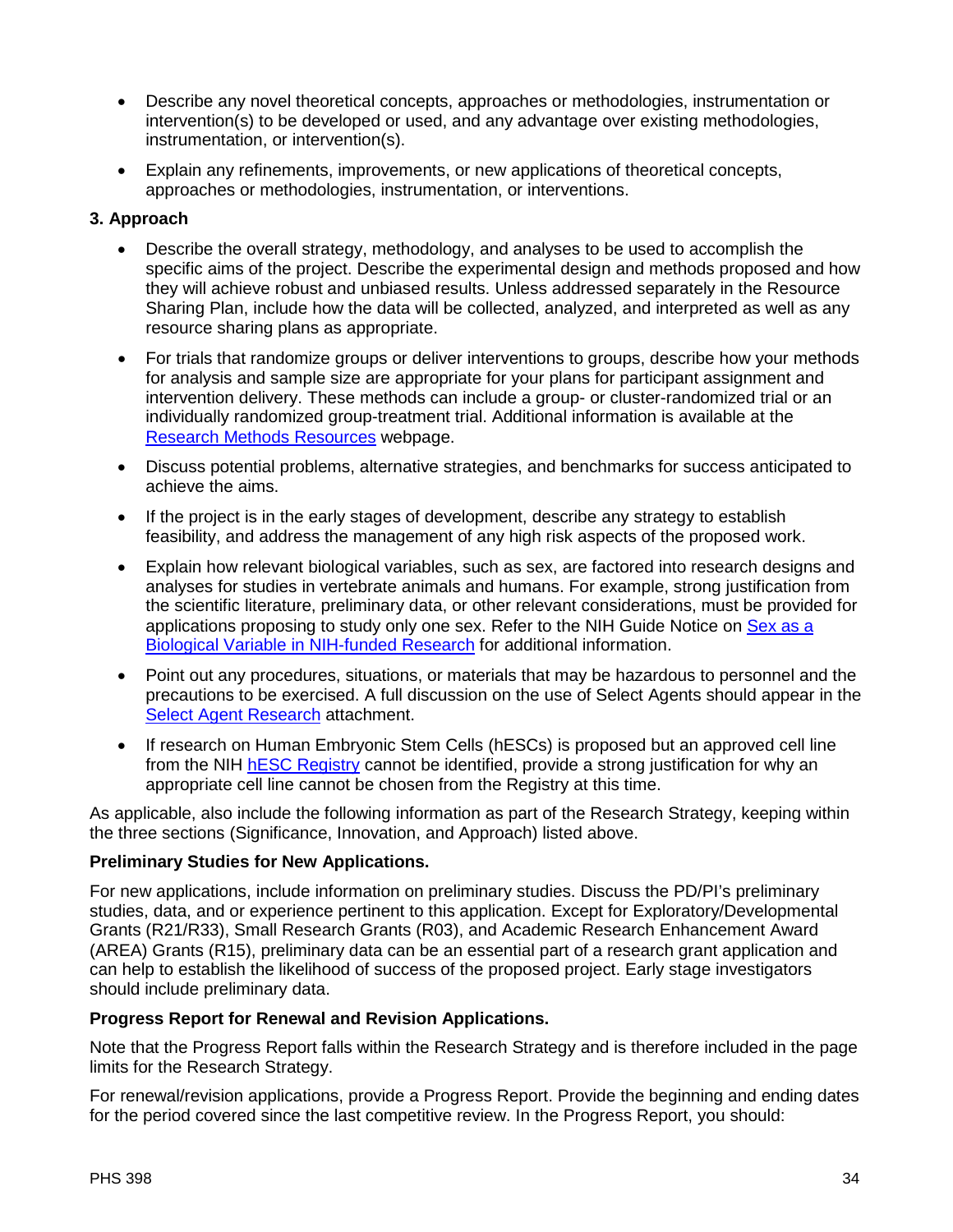- Summarize the specific aims of the previous project period and the importance of the findings, and emphasize the progress made toward their achievement.
- Explain any significant changes to the specific aims and any new directions, including changes resulting from significant budget reductions.
- Discuss previous participant enrollment (e.g., recruitment, retention, inclusion of women, minorities, children, etc.) for any studies meeting the NIH definition for [clinical research.](http://grants.nih.gov/grants/glossary.htm#ClinicalResearch) Use the Progress Report section to discuss, but not duplicate, information collected elsewhere in the application.

Do not include a list of publications, patents, or other printed materials in the Progress Report. That information will be included in the "Progress Report Publication List" attachment.

### <span id="page-38-0"></span>**5.5.4 Bibliography and References Cited/Progress Report Publication List**

**(a) Bibliography and References Cited** - Provide a bibliography of any references cited in the Research Plan and in the Human Subjects and Clinical Trials Information form (5.1.12).

When citing articles that fall under the Public Access Policy, were authored or co-authored by the applicant, and arose from NIH support, provide the NIH Manuscript Submission reference number (e.g., NIHMS97531) or the PubMed Central (PMC) reference number (e.g., PMCID234567) for each article. If the PMCID is not yet available because the Journal submits articles directly to PMC on behalf of their authors, indicate "PMC Journal - In Process." NIH maintains a [list of such journals.](https://publicaccess.nih.gov/submit_process_journals.htm)

Citations that are not covered by the Public Access Policy, but are publicly available in a free, online format may include URLs or PubMed ID (PMID) numbers along with the full reference. The references should be limited to relevant and current literature.

You are allowed to cite interim research products. **Note:** interim research products have specific citation requirements. See related [Frequently Asked Questions](http://grants.nih.gov/grants/interim_product_faqs.htm) for more information.

**(b) Progress Report Publication List** - For Renewal applications list the titles and complete references to all appropriate publications, manuscripts accepted for publication, patents, and other printed materials that have resulted from the project since it was last reviewed competitively.

List the titles and complete references to all appropriate publications, manuscripts accepted for publication, patents, and other printed materials that have resulted from the project since it was last reviewed competitively.

You are allowed to cite interim research products. **Note:** interim research products have specific citation requirements. See related [Frequently Asked Questions](http://grants.nih.gov/grants/interim_product_faqs.htm) on citing interim research products and claiming them as products of your NIH award.

Provide the NIH Manuscript Submission reference number (e.g., NIHMS97531) or the PubMed Central (PMC) reference number (e.g., PMCID234567) for each of the following:

- Articles that fall under the [Public Access Policy,](https://publicaccess.nih.gov/include-pmcid-citations.htm)
- Articles that were authored or co-authored by the applicant and arose from NIH support,
- Articles that were authored or co-authored by the applicant and arose from AHRQ funding provided after February 19, 2016 (see the Guide Notice on [Policy for Public Access to AHRQ-](https://grants.nih.gov/grants/guide/notice-files/NOT-HS-16-008.html)[Funded Scientific Publications\)](https://grants.nih.gov/grants/guide/notice-files/NOT-HS-16-008.html).

If the PMCID is not yet available because the Journal submits articles directly to PMC on behalf of their authors, indicate "PMC Journal – In Process." NIH maintains a [list of such journals.](http://publicaccess.nih.gov/submit_process_journals.htm)

Citations that are not covered by the Public Access Policy, but are publicly available in a free, online format may include URLs or PubMed ID (PMID) numbers along with the full reference.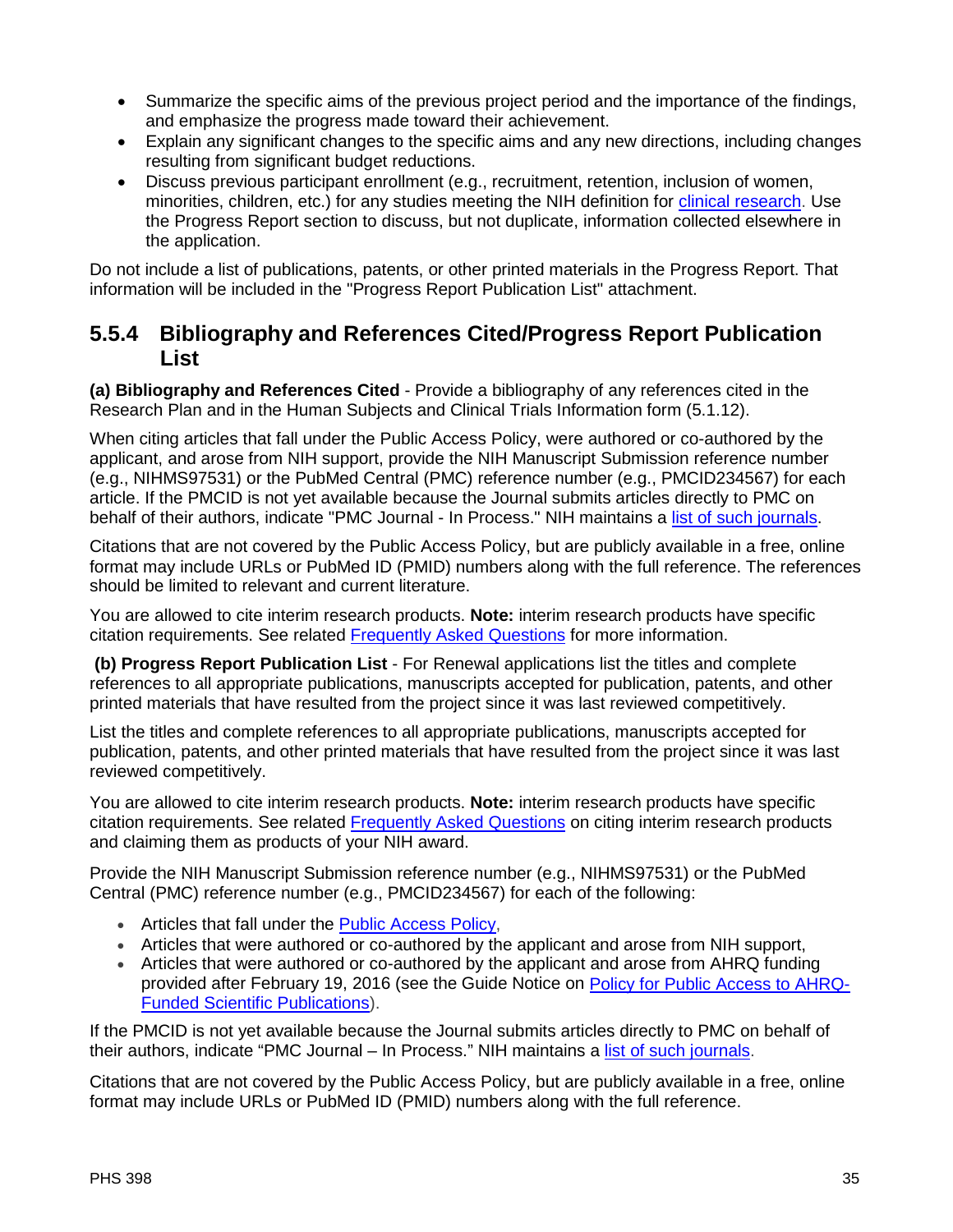## <span id="page-39-0"></span>**5.5.5 Vertebrate Animals**

If live vertebrate animals are involved in the project, address each of the following criteria:

- 1. **Description of Procedures:** Provide a concise description of the proposed procedures to be used that involve vertebrate animals in the work outlined in the "Research Strategy" attachment. The description must include sufficient detail to allow evaluation of the procedures. Identify the species, strains, ages, sex, and total numbers of animals by species, to be used in the proposed work. If dogs or cats are proposed, provide the source of the animals.
- 2. **Justifications:** Provide justification that the species are appropriate for the proposed research. Explain why the research goals cannot be accomplished using an alternative model (e.g. computational, human, invertebrate, in vitro).
- 3. **Minimization of Pain and Distress:** Describe the interventions including analgesia, anesthesia, sedation, palliative care and humane endpoints that will be used to minimize discomfort, distress, pain, and injury.

Each of the criteria must be addressed. Failure to adequately address the criteria may negatively affect the application's impact score. In addition to the 3 criteria above, you should also:

- Identify all project performance (or collaborating) sites and describe the proposed research activities with vertebrate animals that will be conducted at those sites.
- Explain when and how animals are expected to be used if plans for the use of animals have not been finalized.

#### **See the following pages for more information:**

- NIH's [Office of Laboratory Animal Welfare](http://grants.nih.gov/grants/olaw/olaw.htm) website
- NIH's [Vertebrate Animals Section Worksheet](http://grants.nih.gov/grants/olaw/VASchecklist.pdf)
- See the **NIH Grants Policy Statement, Section 4.1.1: Animal Welfare Requirements** (an applicable Animal Welfare Assurance will be required if the grantee institution does not have one)

### <span id="page-39-1"></span>**5.5.6 Select Agent Research**

#### **For more information:**

Select Agents are hazardous biological agents and toxins that have been identified by HHS or USDA as having the potential to pose a severe threat to public health and safety, to animal and plant health, or to animal and plant products. CDC and the Animal APHIS Select Agent Programs jointly maintain a list of these agents. See the [Federal Select Agent Program](http://www.selectagents.gov/) website.

See also the **NIH Grants Policy Statement, Section 4.1.24.1.1: Select Agents.** 

#### **Content:**

**Excluded select agents:** If the activities proposed in the application involve only the use of a strain(s) of select agents which has been excluded from the list of select agents and toxins as per [42 CFR](http://www.ecfr.gov/cgi-bin/retrieveECFR?r=PART&n=42y1.0.1.6.61#se42.1.73_13)  [73.3,](http://www.ecfr.gov/cgi-bin/retrieveECFR?r=PART&n=42y1.0.1.6.61#se42.1.73_13) the select agent requirements do not apply. Use this "Select Agent Research" attachment to identify the strain(s) of the select agent that will be used and note that it has been excluded from this list. The CDC maintains a list of exclusions, which is available on the [Select Agents and Toxins](http://www.selectagents.gov/SelectAgentsandToxinsExclusions.html)  [Exclusions](http://www.selectagents.gov/SelectAgentsandToxinsExclusions.html) website.

**Applying for a select agent to be excluded:** If the strain(s) is not currently excluded from the list of select agents and toxins but you have applied or intend to apply to HHS for an exclusion from the list,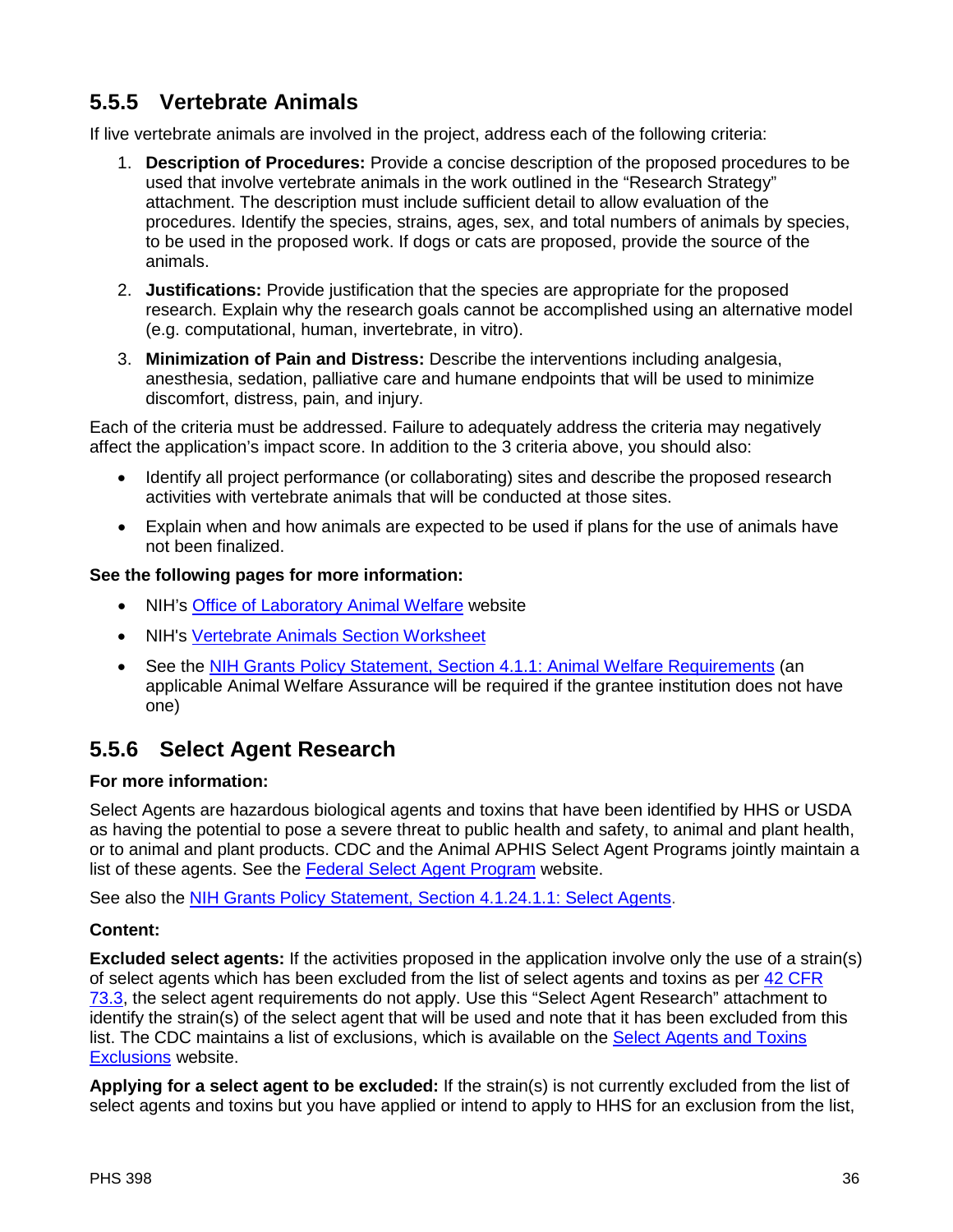use this section to indicate the status of your request or your intent to apply for an exclusion and provide a brief justification for the exclusion.

**All applicants proposing to use select agents:** Address the following three points for each site at which select agent research will take place. Although no specific page limitation applies to this section, be succinct.

- 1. Identify the Select Agent(s) to be used in the proposed research.
- 2. Provide the registration status of all entities\* where Select Agent(s) will be used.
	- $\circ$  If the Project/Performance Site(s) is a foreign institution, provide the name(s) of the country or countries where Select Agent research will be performed.
	- $\circ$  \*An "entity" is defined in [42 CFR 73.1](http://www.ecfr.gov/cgi-bin/retrieveECFR?r=PART&n=42y1.0.1.6.61#se42.1.73_11) as "any government agency (Federal, State, or local), academic institution, corporation, company, partnership, society, association, firm, sole proprietorship, or other legal entity."
- 3. Provide a description of all facilities where the Select Agent(s) will be used.
	- o Describe the procedures that will be used to monitor possession, use and transfer of the Select Agent(s).
	- o Describe plans for appropriate biosafety, biocontainment, and security of the Select Agent(s).
	- o Describe the biocontainment resources available at all performance sites.

### <span id="page-40-0"></span>**5.5.7 Multiple Project Director/Principal Investigator (PD/PI) Leadership Plan**

A rationale for choosing a multiple PD/PI approach should be described. The governance and organizational structure of the leadership team and the research project should be described, including communication plans, processes for making decisions on scientific direction, and procedures for resolving conflicts. The roles and administrative, technical, and scientific responsibilities for the project or program should be delineated for the PD/PIs and other collaborators.

If budget allocation is planned, the distribution of resources to specific components of the project or the individual PD/PIs should be delineated in the Multiple PD/PI Leadership Plan. In the event of an award, the requested allocations may be reflected in a footnote on the Notice of Grant Award.

#### **For more Information:**

For background information on the multiple PD/PI initiative, see NIH's [Multiple Principal Investigators](https://grants.nih.gov/grants/multi_pi/index.htm) page.

### <span id="page-40-1"></span>**5.5.8 Consortium/Contractual Arrangements**

Explain the programmatic, fiscal, and administrative arrangements to be made between the applicant organization and the consortium organization(s). If consortium/contractual activities represent a significant portion of the overall project, explain why the applicant organization, rather than the ultimate performer of the activities, should be the grantee.

**Note:** The signature of the authorized organization representative in Face Page, Authorized Representative signifies that the applicant and all proposed consortium participants understand and agree to the following statement:

*The appropriate programmatic and administrative personnel of each organization involved in this grant application are aware of the agency's consortium agreement policy and are prepared to establish the necessary inter-organizational agreement(s) consistent with that policy.*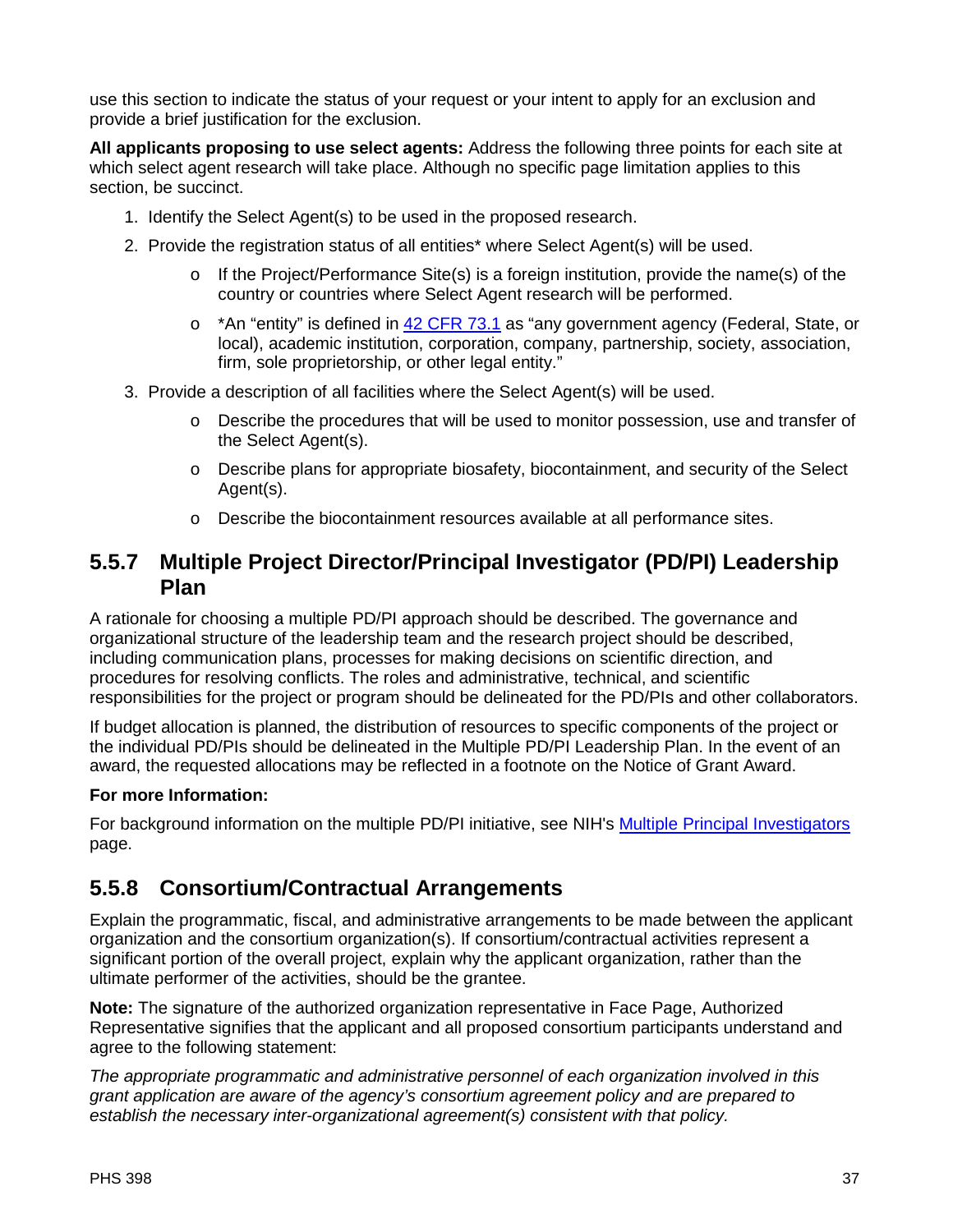#### **For more information:**

Refer to the [NIH Grants Policy Statement, Section 15: Consortium Agreements](http://grants.nih.gov/grants/policy/nihgps/HTML5/section_15/15.1_general.htm) for more information.

### <span id="page-41-0"></span>**5.5.9 Letters of Support**

Attach a file with all letters of support, including any letters necessary to demonstrate the support of consortium participants and collaborators such as Senior/Key Personnel and Other Significant Contributors included in the grant application.

Letters should stipulate expectations for co-authorship, and whether cell lines, samples, or other resources promised in the letter are freely available to other investigators in the scientific community or will be provided to the particular investigators only.

For consultants, letters should include rate/charge for consulting services and level of effort/number of hours per budget period anticipated. In addition, letters ensuring access to core facilities and resources should stipulate whether access will be provided as a fee-for-service.

Letters are not required for personnel (such as research assistants) not contributing in a substantive, measurable way to the scientific development or execution of the project.

Do not include consultant biographical sketches in the "Letters of Support" attachment, as consultant biosketches should be in the "Biographical Sketch" section.

### <span id="page-41-1"></span>**5.5.10 Resource Sharing Plan(s)**

**Data Sharing Plan:** Investigators seeking \$500,000 or more in direct costs (exclusive of consortium F&A) in any budget period are expected to include a brief 1-paragraph description of how final research data will be shared, or explain why data-sharing is not possible (for example human subject concerns, the Small Business Innovation Development Act provisions, etc.). Specific FOAs may require that all applications include this information regardless of the dollar level. Applicants are encouraged to read the FOA carefully and discuss their data-sharing plan with their program contact at the time they negotiate an agreement with the Institute/Center (IC) staff to accept assignment of their application. **For more information**, see the NIH [Data Sharing Policy](https://grants.nih.gov/grants/policy/data_sharing/) or the [NIH Grants Policy](https://grants.nih.gov/grants/policy/nihgps/HTML5/section_2/2.3_application_information_and_processes.htm#Policies)  [Statement, Section 2.3.7.10: NIH Genomic Data Sharing](https://grants.nih.gov/grants/policy/nihgps/HTML5/section_2/2.3_application_information_and_processes.htm#Policies) and [Section 8.2.3.3: Genomic Data Sharing](https://grants.nih.gov/grants/policy/nihgps/HTML5/section_8/8.2_availability_of_research_results_publications__intellectual_property_rights__and_sharing_research_resources.htm#Sharing)  [\(GDS\) Policy/ Policy for Genome-Wide Association Studies \(GWAS\).](https://grants.nih.gov/grants/policy/nihgps/HTML5/section_8/8.2_availability_of_research_results_publications__intellectual_property_rights__and_sharing_research_resources.htm#Sharing)

**Sharing Model Organisms:** Regardless of the amount requested, all applications where the development of model organisms is anticipated are expected to include a description of a specific plan for sharing and distributing unique model organisms or state why such sharing is restricted or not possible. **For more information**, see the [NIH Grants Policy Statement, Section 8.2.3.2: Sharing](https://grants.nih.gov/grants/policy/nihgps/HTML5/section_8/8.2_availability_of_research_results_publications__intellectual_property_rights__and_sharing_research_resources.htm#Sharing)  [Model Organisms.](https://grants.nih.gov/grants/policy/nihgps/HTML5/section_8/8.2_availability_of_research_results_publications__intellectual_property_rights__and_sharing_research_resources.htm#Sharing)

**Genomic Data Sharing:** Applicants seeking funding for research that generates large-scale human or non-human genomic data are expected to provide a plan for sharing of these data. Examples of large-scale genomic data include genome-wide association studies (GWAS), single nucleotide polymorphisms (SNP) arrays, and genome sequence, transcriptomic, epigenomic, and gene expression data. Supplemental Information to the NIH GDS provides examples of genomic research projects that are subject to the Policy**. For more information** see the [NIH GDS Policy,](https://osp.od.nih.gov/scientific-sharing/policies/) the [NIH](https://grants.nih.gov/grants/policy/nihgps/HTML5/section_8/8.2_availability_of_research_results_publications__intellectual_property_rights__and_sharing_research_resources.htm#Sharing)  [Grants Policy Statement, Section 8.2.3.3: Genomic Data Sharing \(GDS\) Policy/ Policy for Genome-](https://grants.nih.gov/grants/policy/nihgps/HTML5/section_8/8.2_availability_of_research_results_publications__intellectual_property_rights__and_sharing_research_resources.htm#Sharing)[Wide Association Studies \(GWAS\),](https://grants.nih.gov/grants/policy/nihgps/HTML5/section_8/8.2_availability_of_research_results_publications__intellectual_property_rights__and_sharing_research_resources.htm#Sharing) and the [GDS](https://osp.od.nih.gov/scientific-sharing/genomic-data-sharing/) website.

**Note on GDS:** For proposed studies generating human genomic data under the scope of the [GDS](https://gds.nih.gov/03policy2.html)  [Policy,](https://gds.nih.gov/03policy2.html) an institutional certification may be submitted at the time of application submission, but it is not required at that time. The institutional certification, however, will be requested as Just-in-Time (JIT) information prior to award. The institutional certification, or in some cases, a provisional institutional certification, must be submitted and accepted before the award can be issued.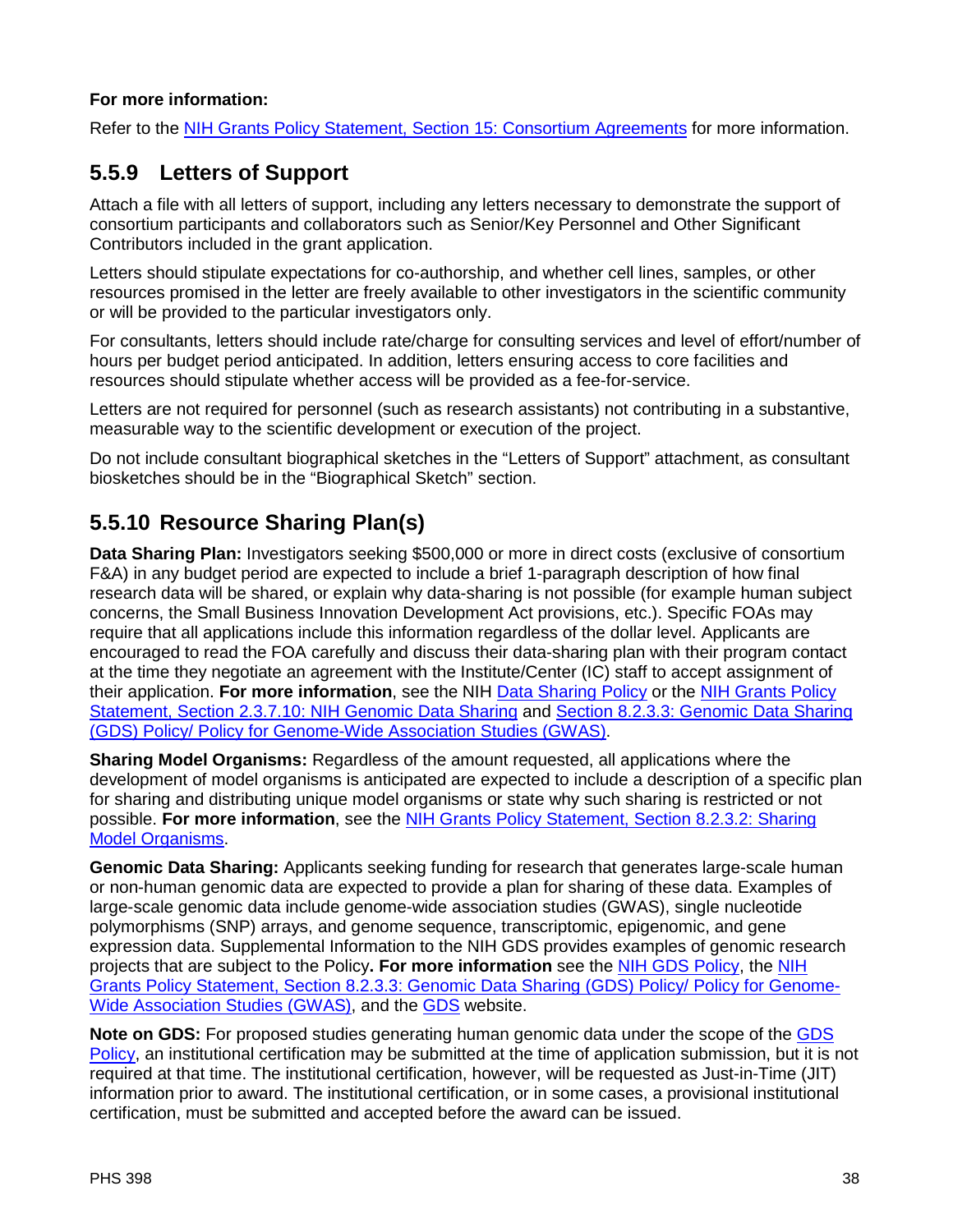#### **For more information:**

NIH considers the sharing of unique research resources developed through NIH-sponsored research an important means to enhance the value and further the advancement of the research. When resources have been developed with NIH funds, and the associated research findings published or provided to NIH, it is important that they be made readily available for research purposes to qualified individuals within the scientific community. See the [NIH Grants Policy Statement, Section 8.2.3:](https://grants.nih.gov/grants/policy/nihgps/HTML5/section_8/8.2_availability_of_research_results_publications__intellectual_property_rights__and_sharing_research_resources.htm#Sharing)  [Sharing Research Resources.](https://grants.nih.gov/grants/policy/nihgps/HTML5/section_8/8.2_availability_of_research_results_publications__intellectual_property_rights__and_sharing_research_resources.htm#Sharing)

### <span id="page-42-0"></span>**5.5.11 Authentication of Key Biological and/or Chemical Resources**

If applicable to the proposed science, briefly describe methods to ensure the identity and validity of key biological and/or chemical resources used in the proposed studies. A maximum of one page is suggested.

Key biological and/or chemical resources are characterized as follows.

- Key biological and/or chemical resources may or may not be generated with NIH funds and: 1) may differ from laboratory to laboratory or over time; 2) may have qualities and/or qualifications that could influence the research data; and 3) are integral to the proposed research. These include, but are not limited to, cell lines, specialty chemicals, antibodies, and other biologics.
- Standard laboratory reagents that are not expected to vary do not need to be included in the plan. Examples are buffers and other common biologicals or chemicals.
- See NIH's page on [Rigor and Reproducibility](http://grants.nih.gov/reproducibility/index.htm) for more information.

### <span id="page-42-1"></span>**5.5.12 PHS Human Subjects and Clinical Trials Information**

#### [FILLABLE PHS HUMAN SUBJECTS AND CLINICAL TRIALS INFORMATION PDF](https://grants.nih.gov/grants/forms/human-subjects-clinical-trials-information.pdf)

**Note:** The PHS Human Subjects and Clinical Trials Information fillable form can be opened in Internet Explorer. However, you may download it from any browser.

This form is separate from the Research Plan, but part of the overall application. You must use the separate [fillable PDF for the PHS Human Subjects and Clinical Trials Information form.](https://grants.nih.gov/grants/forms/human-subjects-clinical-trials-information.pdf) Full instructions on completing this form can be found in the [PHS Human Subjects and Clinical Trial](https://grants.nih.gov/grants/how-to-apply-application-guide/forms-e/general/g.500-phs-human-subjects-and-clinical-trials-information.htm)  [Information form-specific instructions](https://grants.nih.gov/grants/how-to-apply-application-guide/forms-e/general/g.500-phs-human-subjects-and-clinical-trials-information.htm) of the Application Guide for electronic applications.

Although certain question in the form apply to every applicant, others apply only to certain applicants. For example, you will only be able to extract (and fill out) a study record if your answer is "Yes" to the "Are Human Subjects Involved?" question at the beginning of the form. Moreover, although the form-specific instructions in the [Application Guide](https://grants.nih.gov/grants/how-to-apply-application-guide.html) apply, certain form behavior differences will occur in your paper application. Differences include:

- None of your answers will be pre-populated from any previous forms.
- There are no validations on the paper version of the form, so form behavior will differ from the electronic version. However, you must still complete all required sections.

## <span id="page-42-2"></span>**5.6 Checklist**

[CHECKLIST FORM PAGE](https://grants.nih.gov/grants/funding/phs398/phs398.html)

#### **Type of Application**

Check all that apply.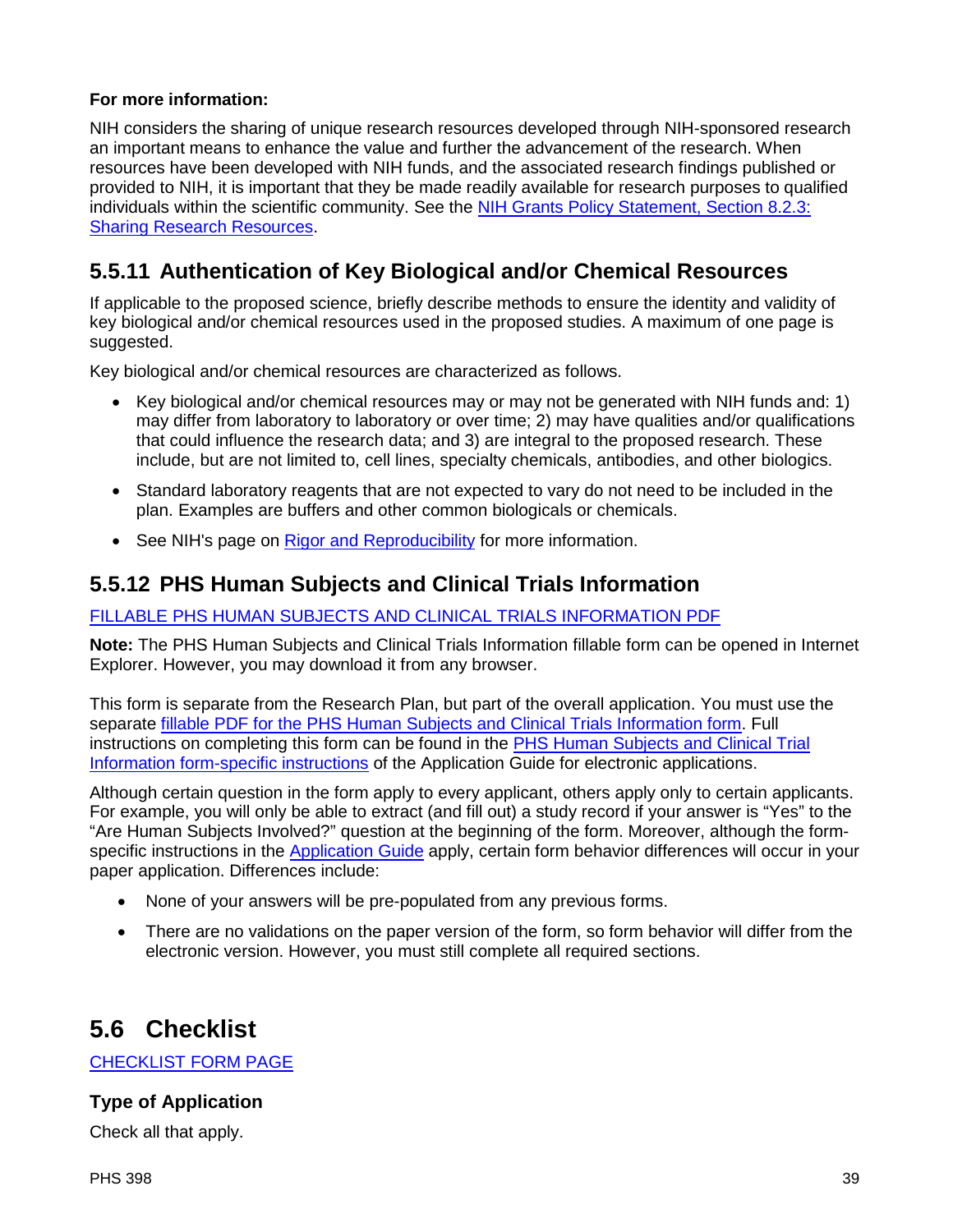### **Inventions and Patents (Renewal Applications Only)**

If no inventions were conceived or reduced to practice during the course of work under this project, check "No." The remaining parts of the item are then not applicable.

If any inventions were conceived or reduced to practice during the previous period of support, check "Yes." Also indicate whether this information has been reported previously to the PHS or to the applicant organization official responsible for patent matters.

**Note:** NIH recipient organizations must promptly report inventions to the Extramural Inventions and Technology Resources Branch of the Office of Policy for Extramural Research Administration, OER, NIH, Bethesda, MD 20892-2750, (301) 435-1986. Invention reporting compliance according to regulations at 37 CFR 401.14 is described at the [iEdison.gov](http://www.iedison.gov/) page. The grantee is encouraged to submit reports electronically using [Interagency Edison.](http://www.iedison.gov/) See the NIH Grants Policy Statement, Section [8.4.1.6: Invention Reporting.](https://grants.nih.gov/grants/policy/nihgps/HTML5/section_8/8.4_monitoring.htm?tocpath=8%20Administrative%20Requirements%7C8.4%20Monitoring%7C8.4.1%20Reporting%7C_____6#8.4.1.6_Invention_Reporting)

#### **1. Program Income**

If no [program income](https://grants.nih.gov/grants/glossary.htm#ProgramIncome) is anticipated during the period(s) for which grant support is requested, so state.

If program income is anticipated, use the format provided. If the application is funded, the Notice of Award will provide specific instructions regarding the use of such income.

### **2. Assurances/Certifications**

Each application to the PHS requires that the policies, assurances, and certifications provided in the [NIH Grants Policy Statement, Section 4: Public Policy Requirements, Objectives and Other](https://grants.nih.gov/grants/policy/nihgps/HTML5/section_4/4_public_policy_requirements__objectives_and_other_appropriation_mandates.htm)  [Appropriation Mandates,](https://grants.nih.gov/grants/policy/nihgps/HTML5/section_4/4_public_policy_requirements__objectives_and_other_appropriation_mandates.htm) be verified by the signature of the official signing for the applicant organization on the Face Page of the application.

### **3. Facilities and Administrative Costs (F&A)/Indirect Costs**

Indicate the applicant organization's most recent F&A cost rate established with the appropriate HHS Regional Office, or, in the case of for-profit organizations, the rate established with the Division of Financial Advisory Services (DFAS), NIH. If the applicant organization does not have a current negotiated rate, it should develop a provisional rate for application purposes, and immediately upon notification that an award will be made, it should submit the provisional F&A cost rate proposal to the appropriation negotiation office. This proposal is to be based on the organization's most recently completed fiscal year in accordance with the principles set forth in the pertinent HHS guidance for establishing indirect cost rates, and submitted to the appropriate HHS Regional Office or the DFAS, NIH. If the applicant organization has a current negotiated rate with another Federal agency, the negotiated rate must be adjusted to treat any independent research and development (IR&D) costs in accordance with HHS policy. F&A costs will NOT be paid on construction grants, grants to Federal organizations, grants to individuals, and conference grants. Follow any additional instructions provided for Institutional Training, including Ruth L. Kirschstein National Research Service Awards, and specialized grant applications.

Foreign institutions and international organizations (non-U.S. entities) may request funds for limited F&A costs (8 percent of modified total direct costs less equipment) to support the costs of compliance with HHS and NIH requirements including, but not limited to, protection of human subjects, animal welfare, invention reporting, financial conflict of interest and research misconduct.

## <span id="page-43-0"></span>**5.7 Appendix**

**Format:**